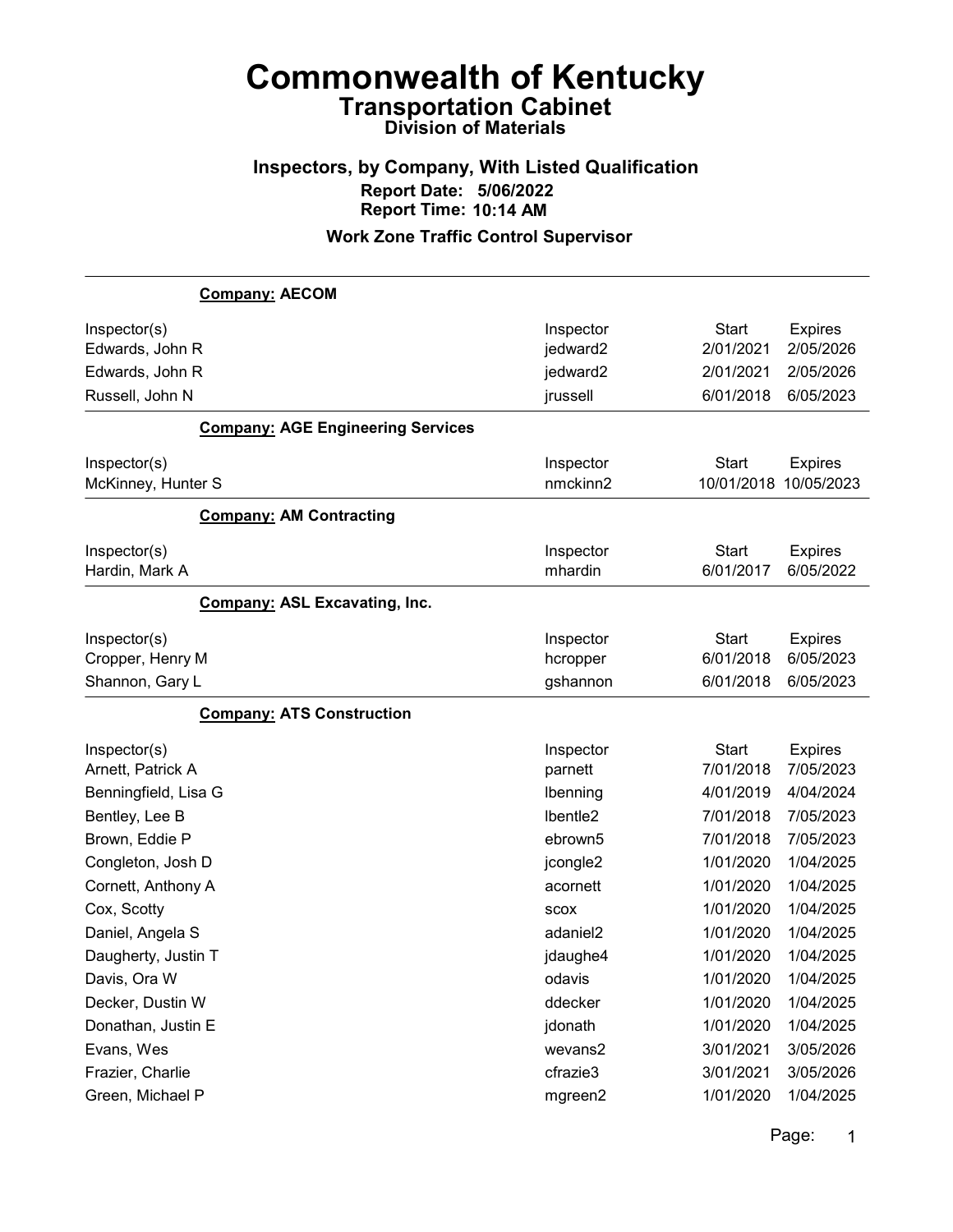#### Inspectors, by Company, With Listed Qualification Report Date: 5/06/2022 Report Time: 10:14 AM Work Zone Traffic Control Supervisor

Harrison, David W dharri10 1/01/2020 1/04/2025 Henson, Ezekial A zhenson 2/01/2022 2/05/2027 Howard, Luther W lhoward 1/01/2020 1/04/2025 Howard, Phillip T phoward4 1/01/2020 1/04/2025 Hubbard, Toulmin D thubbard 1/01/2020 1/04/2025 Jolly, Jeremy S jjolly 4/01/2019 4/04/2024 Kelley, Kevin M kkelley 1/01/2020 1/04/2025 Lawson, Travis R tlawson2 1/01/2020 1/04/2025 Lovett, Derick A dlovett 4/01/2019 4/04/2024 McHone, Shawn D smchone 1/01/2020 1/04/2025 McLain, Michael E mmclain 1/01/2020 1/04/2025 Montgomery, Aaron C amontgom amontgom 6/01/2018 6/05/2023 Nicholson, Jason T jnichol2 3/01/2021 3/05/2026 Pearce, Kenneth R kpearce 2010 1/01/2020 1/04/2025 Reid, Randal R rreid 1/01/2020 1/04/2025 Rice, Paul D price 1/01/2020 1/04/2025 Roark, Mark A mroark2 1/01/2020 1/04/2025 Robbins, James B jrobbin2 1/01/2020 1/04/2025 Sleet, David R<br>
and R dsleet 
9/01/2017 9/05/2022 Stamper, James B jstamper 1/01/2020 1/04/2025 Steele, Ryan P rsteele2 2/01/2022 2/05/2027 Stewart, Joshua D jstewa5 1/01/2020 1/04/2025 Williams, Anthony W awillia3 1/01/2020 1/04/2025 Wolf, Mary J mwolf 4/01/2019 4/04/2024 Young, Jacob G jyoung11 9/01/2017 9/05/2022

#### Company: American Engineers, Inc. - Glasgow

| Inspector(s)<br>Howe, Logan C |                                                             | Inspector<br><b>Ihowe</b> | Start<br>5/01/2019 | <b>Expires</b><br>5/04/2024 |
|-------------------------------|-------------------------------------------------------------|---------------------------|--------------------|-----------------------------|
|                               | <b>Company: Arnold Consulting Engineer. &amp; Surveying</b> |                           |                    |                             |
| Inspector(s)<br>Gilley, James |                                                             | Inspector<br>jgilley      | Start<br>6/01/2018 | <b>Expires</b><br>6/05/2023 |
|                               | <b>Company: Atmos Energy</b>                                |                           |                    |                             |
| Inspector(s)                  |                                                             | Inspector                 | Start              | <b>Expires</b>              |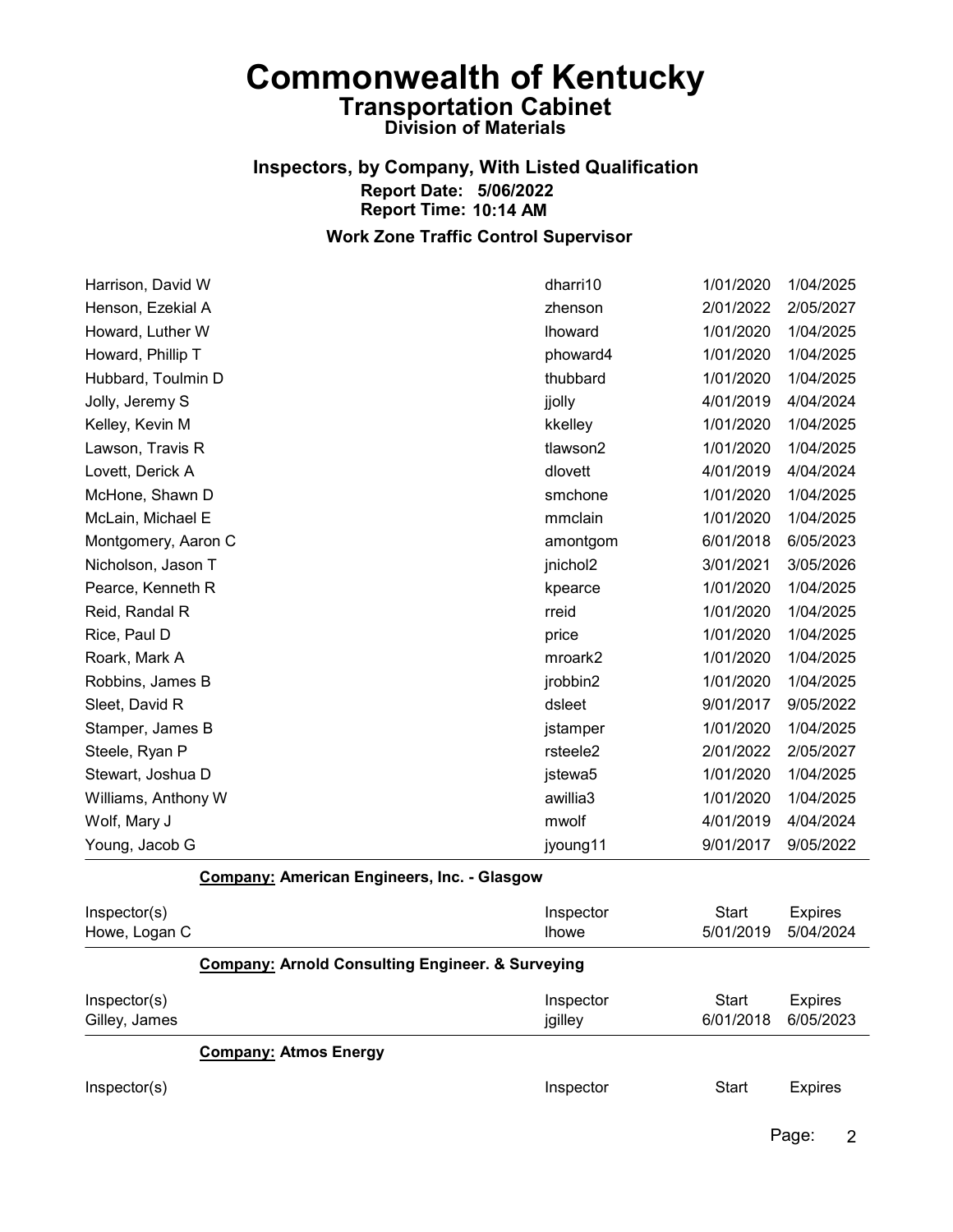#### Inspectors, by Company, With Listed Qualification Report Date: 5/06/2022 Report Time: 10:14 AM

| Bohlen, Silas A                   |                                            | sbohlen               | 5/01/2021                 | 5/05/2026                   |
|-----------------------------------|--------------------------------------------|-----------------------|---------------------------|-----------------------------|
| Capps, James D                    |                                            | jcapps2               | 9/01/2021                 | 9/05/2026                   |
| Capps, James D                    |                                            | jcapps2               | 9/01/2021                 | 9/05/2026                   |
| Nash, Kenneth W                   |                                            | knash                 | 9/01/2021                 | 9/05/2026                   |
| Nash, Kenneth W                   |                                            | knash                 | 9/01/2021                 | 9/05/2026                   |
| Tucker, Edward A                  |                                            | etucker               | 5/01/2021                 | 5/05/2026                   |
|                                   | <b>Company: B &amp; B Contracting LLC</b>  |                       |                           |                             |
| Inspector(s)<br>Lafferty, Brandon |                                            | Inspector<br>blaffer2 | <b>Start</b><br>2/01/2020 | <b>Expires</b><br>2/04/2025 |
|                                   | <b>Company: B.J. Ward Contracting, LLC</b> |                       |                           |                             |
| Inspector(s)<br>Blanton, Ernie L  |                                            | Inspector<br>eblanton | <b>Start</b><br>2/01/2020 | <b>Expires</b><br>2/04/2025 |
| Ward, Brandon J                   |                                            | bward4                | 2/01/2020                 | 2/04/2025                   |
|                                   |                                            |                       |                           |                             |
|                                   | <b>Company: BGMU-Electric Water Sewer</b>  |                       |                           |                             |
| Inspector(s)                      |                                            | Inspector             | <b>Start</b>              | <b>Expires</b>              |
| Hamilton, Lance M                 |                                            | Ihamilt <sub>2</sub>  | 3/01/2021                 | 3/05/2026                   |
| Hamilton, Lance M                 |                                            | Ihamilt2              | 3/01/2021                 | 3/05/2026                   |
|                                   | <b>Company: BTI Contracting Inc</b>        |                       |                           |                             |
| Inspector(s)                      |                                            | Inspector             | <b>Start</b>              | <b>Expires</b>              |
| Dean, Elizabeth M                 |                                            | edean                 | 5/01/2021                 | 5/05/2026                   |
| Thomas, Shawn V                   |                                            | sthomas5              | 5/01/2021                 | 5/05/2026                   |
|                                   | <b>Company: Big Sandy RECC</b>             |                       |                           |                             |
| Inspector(s)                      |                                            | Inspector             | <b>Start</b>              | <b>Expires</b>              |
| Mullins, James B                  |                                            | jmullin6              | 3/01/2022                 | 3/05/2027                   |
|                                   | <b>Company: Bill Ledford and Son</b>       |                       |                           |                             |
| Inspector(s)                      |                                            | Inspector             | <b>Start</b>              | <b>Expires</b>              |
| Ledford, Curt P                   |                                            | cledford              | 2/01/2020                 | 2/04/2025                   |
| Ledford, James (Ben) B            |                                            | jledfor2              | 2/01/2020                 | 2/04/2025                   |
| Mackin, Patrick D                 |                                            | pmackin               | 2/01/2020                 | 2/04/2025                   |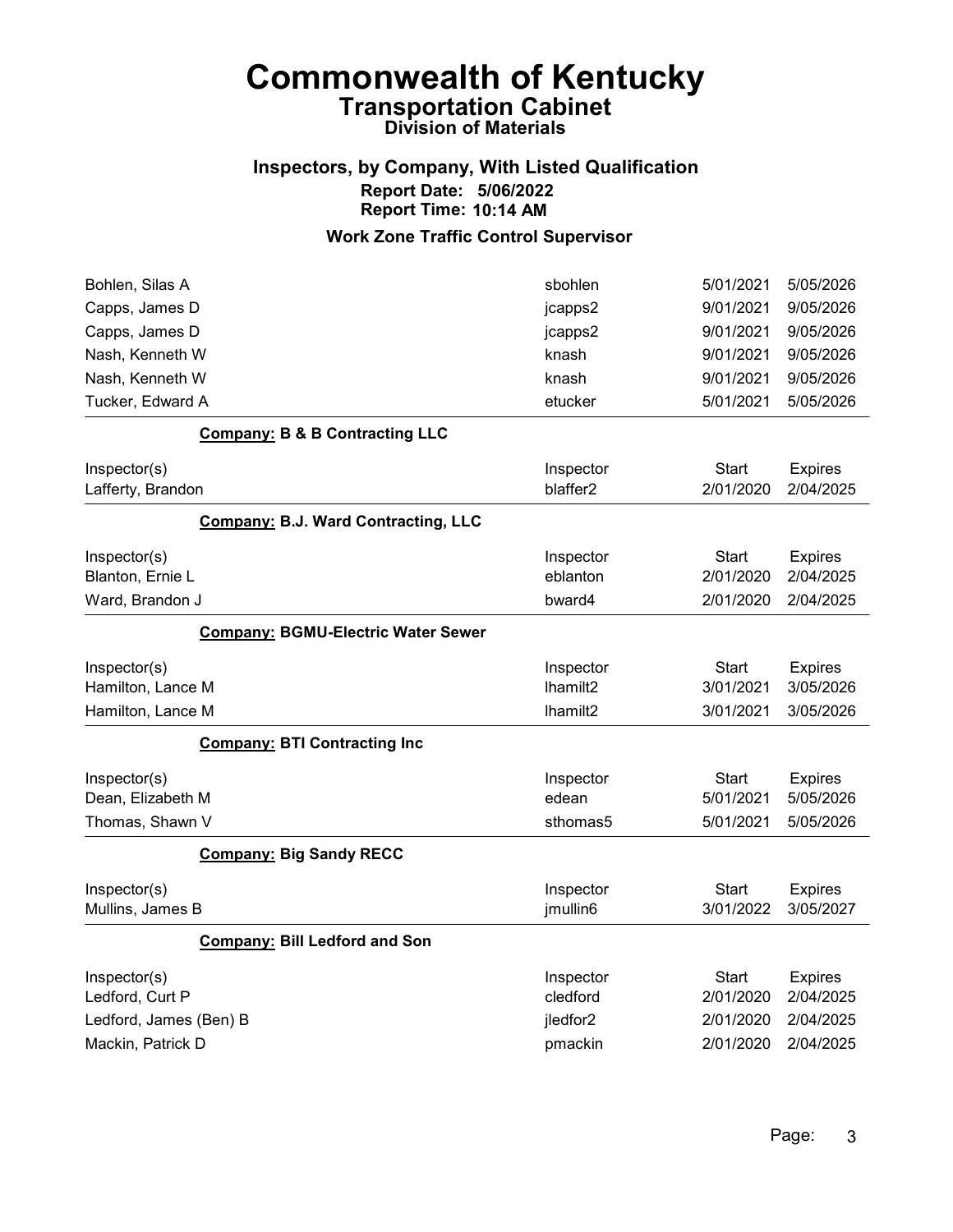### Inspectors, by Company, With Listed Qualification Report Date: 5/06/2022 Report Time: 10:14 AM

|                         | <b>Company: Bizzack Construction LLC</b>             |           |                       |                |
|-------------------------|------------------------------------------------------|-----------|-----------------------|----------------|
| Inspector(s)            |                                                      | Inspector | <b>Start</b>          | <b>Expires</b> |
| Collins, Brandon        |                                                      | bcollin3  | 11/01/2020            | 11/05/2025     |
| Ratliff, Daniel         |                                                      | dratliff  | 2/01/2021             | 2/05/2026      |
| Ratliff, Daniel         |                                                      | dratliff  | 2/01/2021             | 2/05/2026      |
| Stalker, Michael K      |                                                      | mstalker  | 12/01/2020 12/05/2025 |                |
|                         | Company: Bizzack, Inc.                               |           |                       |                |
| Inspector(s)            |                                                      | Inspector | <b>Start</b>          | <b>Expires</b> |
| Adkins, Jamie S         |                                                      | jadkins   | 6/01/2018             | 6/05/2023      |
|                         | <b>Company: Blue Tank and Pump</b>                   |           |                       |                |
| Inspector(s)            |                                                      | Inspector | Start                 | <b>Expires</b> |
| Turner, Paul W          |                                                      | pturner   | 1/01/2019             | 1/05/2024      |
| Zemo, Matthew R         |                                                      | mzemo     | 1/01/2019             | 1/05/2024      |
|                         | <b>Company: Bluegrass Contracting Corporation</b>    |           |                       |                |
| Inspector(s)            |                                                      | Inspector | <b>Start</b>          | <b>Expires</b> |
| Brown, Johnny D         |                                                      | jbrown1   | 10/01/2021            | 10/05/2026     |
| Flynn, Tenneya D        |                                                      | tflynn    | 8/01/2021             | 8/05/2026      |
| Kruspe, Robert          |                                                      | rkruspe   | 6/01/2018             | 6/05/2023      |
| Mckenzie, Tanner G      |                                                      | tmckenzi  | 11/01/2021            | 11/05/2026     |
| Pelfrey, Angela R       |                                                      | apelrey   | 4/01/2019             | 4/04/2024      |
| Stamper, Bradley W      |                                                      | bstampe3  | 4/01/2019             | 4/04/2024      |
| Ward, Greg A            |                                                      | gward     | 4/01/2019             | 4/04/2024      |
|                         | <b>Company: Bluegrass Electrical Consultants Inc</b> |           |                       |                |
| Inspector(s)            |                                                      | Inspector | <b>Start</b>          | <b>Expires</b> |
| Cain, Lon L             |                                                      | Icain     | 7/01/2018             | 7/05/2023      |
| Flairty, Jacob E        |                                                      | jflairy   | 12/01/2019 12/04/2024 |                |
| Hagstrom, Lucas H       |                                                      | lhagstro  | 1/01/2021 1/05/2026   |                |
| Hagstrom, Lucas H       |                                                      | lhagstro  | 1/01/2021             | 1/05/2026      |
| Hagstrom, Lucas H       |                                                      | lhagstro  | 1/01/2021             | 1/05/2026      |
| Harmeling, Blake D      |                                                      | bharmeli  | 12/01/2019            | 12/04/2024     |
| McKinney, Lee (William) |                                                      | Imckinne  | 12/01/2019 12/04/2024 |                |
| Metcalf, Terry C        |                                                      | tmetcalf  | 6/01/2018             | 6/05/2023      |
|                         |                                                      |           |                       |                |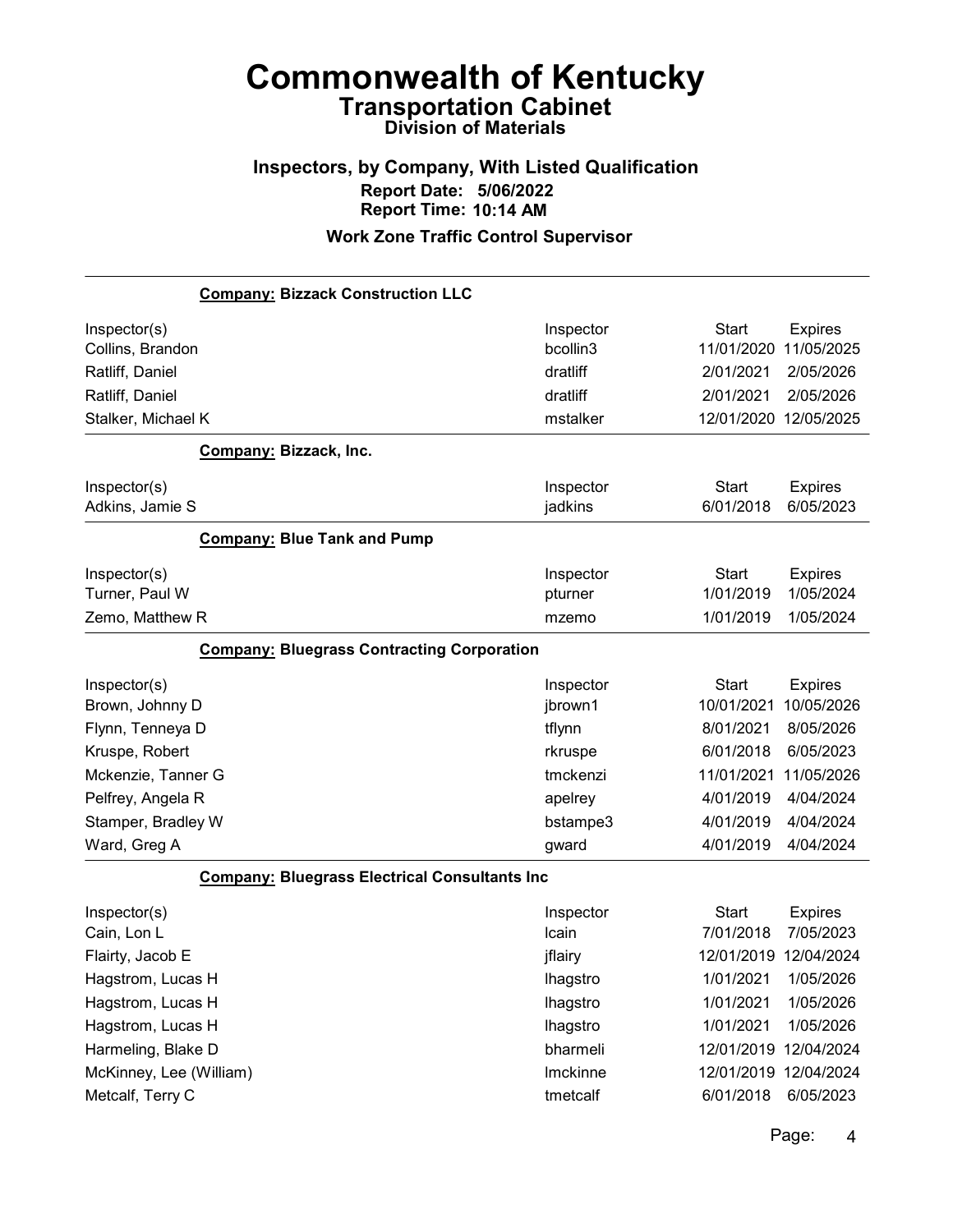#### Inspectors, by Company, With Listed Qualification Report Date: 5/06/2022 Report Time: 10:14 AM

#### Work Zone Traffic Control Supervisor

| White, Mark A    | mwhite              | 7/01/2018             | 7/05/2023 |
|------------------|---------------------|-----------------------|-----------|
| Vickers, Ryan S  | rvickers            | 11/01/2020 11/05/2025 |           |
| Price, Stephen L | sprice3             | 6/01/2018             | 6/05/2023 |
| Price, Kyle B    | kprice              | 12/01/2019 12/04/2024 |           |
| Price, Deborah K | dprice <sub>5</sub> | 7/01/2018             | 7/05/2023 |

#### Company: Bluegrass Testing

| Inspector(s)            | Inspector | Start     | <b>Expires</b> |
|-------------------------|-----------|-----------|----------------|
| Ballard, Chad M         | cballar2  | 2/01/2020 | 2/04/2025      |
| Basham, Draypr A        | dbasham   | 2/01/2020 | 2/04/2025      |
| Bierman, Brian A        | bbierman  | 2/01/2020 | 2/04/2025      |
| Blakely, William R      | wblakel2  | 2/01/2020 | 2/04/2025      |
| Browning II, Charles W  | cbrownin  | 2/01/2020 | 2/04/2025      |
| Carson, Andrea L        | acarson   | 2/01/2020 | 2/04/2025      |
| Christian, Kenneth W    | kchristi  | 2/01/2020 | 2/04/2025      |
| Clark, Isaac T          | iclark2   | 2/01/2020 | 2/04/2025      |
| Holder, Brian S         | bholder   | 3/01/2022 | 3/05/2027      |
| Jenkins, Chris W        | cjenkin3  | 2/01/2020 | 2/04/2025      |
| Jenkins, Eric A         | ejenkins  | 2/01/2022 | 2/05/2027      |
| Johnson, Scott P        | sjohnso6  | 2/01/2020 | 2/04/2025      |
| Kippes, Brandon S       | bkippes   | 2/01/2020 | 2/04/2025      |
| Koch, Austin M          | akoch     | 2/01/2020 | 2/04/2025      |
| Mattingly, Mike O       | momattin  | 2/01/2020 | 2/04/2025      |
| Mejia, Carlos R         | cmejia    | 2/01/2020 | 2/04/2025      |
| Murphy, Steven T        | smurphy   | 2/01/2020 | 2/04/2025      |
| Nally, Ethan C          | enally    | 2/01/2020 | 2/04/2025      |
| Payton, Doug W          | dpayton   | 2/01/2020 | 2/04/2025      |
| Ralston, Dan            | dralston  | 2/01/2020 | 2/04/2025      |
| Sandford, Renee M       | rsandfor  | 2/01/2020 | 2/04/2025      |
| Spencer, Hollis H       | hspencer  | 2/01/2020 | 2/04/2025      |
| Walters-Mills, Dayton A | dwalters  | 2/01/2020 | 2/04/2025      |

#### Company: Boone County Public Works

| Inspector(s)     | Inspector | Start                 | <b>Expires</b> |
|------------------|-----------|-----------------------|----------------|
| Abrams, Garlin A | qabrams   | 10/01/2017 10/05/2022 |                |
| Bayer, Steve E   | sbaver    | 2/01/2020 2/04/2025   |                |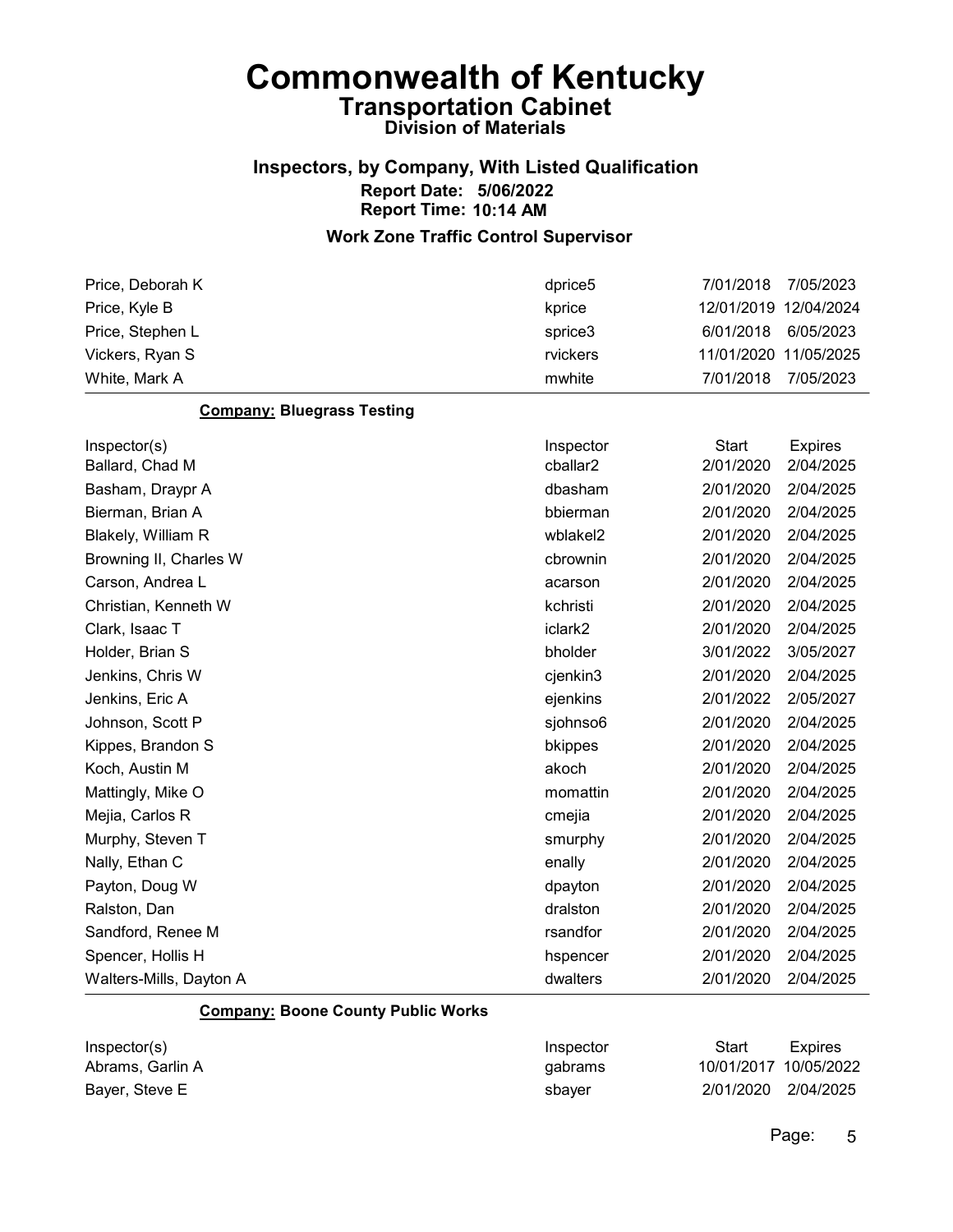#### Inspectors, by Company, With Listed Qualification Report Date: 5/06/2022 Report Time: 10:14 AM

#### Work Zone Traffic Control Supervisor

| Hanssen, Andrew     |                                                   | ahanssen  | 7/01/2018    | 7/05/2023      |
|---------------------|---------------------------------------------------|-----------|--------------|----------------|
| Martin, Michael R   |                                                   | mmartin3  | 3/01/2022    | 3/05/2027      |
| Rice, Daniel D      |                                                   | drice2    | 2/01/2020    | 2/04/2025      |
| Sproles, Shane S    |                                                   | ssproles  | 2/01/2020    | 2/04/2025      |
| Wright, Noel R      |                                                   | nwright3  | 7/01/2018    | 7/05/2023      |
|                     | <b>Company: Bowlin Group</b>                      |           |              |                |
| Inspector(s)        |                                                   | Inspector | <b>Start</b> | <b>Expires</b> |
| McKillop, Mitchell  |                                                   | mmckillo  | 7/01/2019    | 7/04/2024      |
|                     | <b>Company: Bowling Green Municipal Utilities</b> |           |              |                |
| Inspector(s)        |                                                   | Inspector | <b>Start</b> | <b>Expires</b> |
| Duckett, Jason      |                                                   | jduckett  | 3/01/2021    | 3/05/2026      |
|                     | <b>Company: Brown County Construction</b>         |           |              |                |
| Inspector(s)        |                                                   | Inspector | <b>Start</b> | <b>Expires</b> |
| Tumlin, Leonard O   |                                                   | Itumlin   | 1/01/2020    | 1/04/2025      |
|                     | <b>Company: Brown's Farm and Equipment</b>        |           |              |                |
| Inspector(s)        |                                                   | Inspector | <b>Start</b> | <b>Expires</b> |
| Brown, Wiley J      |                                                   | wbrown4   | 4/01/2021    | 4/05/2026      |
|                     | <b>Company: Bush &amp; Burchett</b>               |           |              |                |
| Inspector(s)        |                                                   | Inspector | <b>Start</b> | <b>Expires</b> |
| Burchett, Hubbard B |                                                   | hburchet  | 2/01/2022    | 2/05/2027      |
| Ward, John K        |                                                   | jward2    | 2/01/2022    | 2/05/2027      |
|                     | Company: C. J. Mahan Construction Co. - OH        |           |              |                |
| Inspector(s)        |                                                   | Inspector | <b>Start</b> | <b>Expires</b> |
| Groh, Kevin L       |                                                   | kgroh     | 2/01/2020    | 2/04/2025      |
|                     | <b>Company: CCS Contracting</b>                   |           |              |                |
| Inspector(s)        |                                                   | Inspector | <b>Start</b> | <b>Expires</b> |
| Shive, Chris        |                                                   | schive3   | 3/01/2021    | 3/05/2026      |
|                     | Company: CMW, Inc.                                |           |              |                |
| Inspector(s)        |                                                   | Inspector | <b>Start</b> | <b>Expires</b> |
| Deming, Patrick F   |                                                   | pdeming   | 7/01/2017    | 7/05/2022      |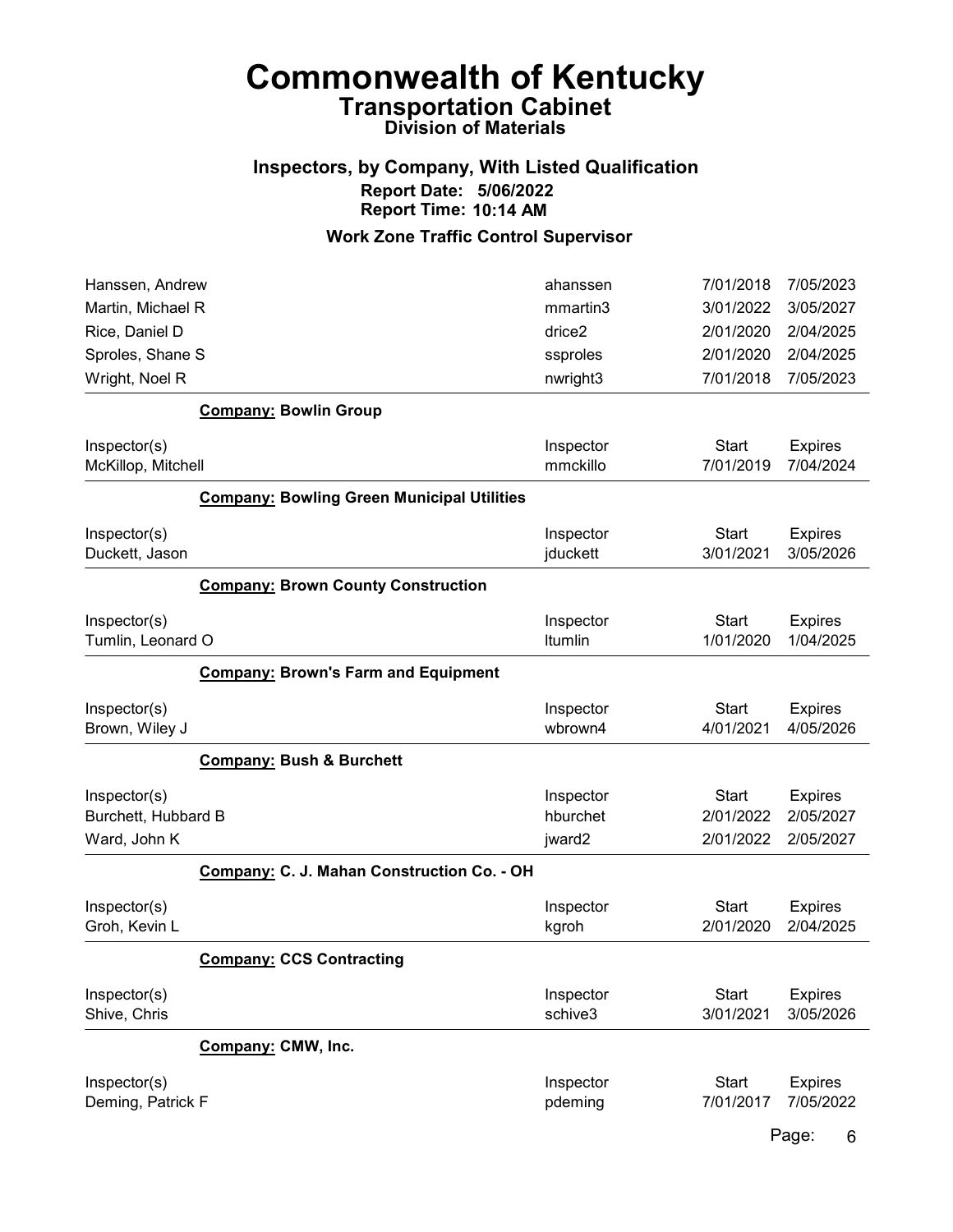#### Inspectors, by Company, With Listed Qualification Report Date: 5/06/2022 Report Time: 10:14 AM

|                                    | <b>Company: Carbon Contracting</b>                 |                       |                            |                              |
|------------------------------------|----------------------------------------------------|-----------------------|----------------------------|------------------------------|
| Inspector(s)<br>White, Timothy J   |                                                    | Inspector<br>tjwhite  | <b>Start</b><br>5/01/2019  | <b>Expires</b><br>5/04/2024  |
|                                    | Company: Carman                                    |                       |                            |                              |
| Inspector(s)<br>Turley, Wesley W   |                                                    | Inspector<br>wturley  | <b>Start</b><br>5/01/2021  | <b>Expires</b><br>5/05/2026  |
|                                    | <b>Company: Central Bridge</b>                     |                       |                            |                              |
| Inspector(s)<br>Whitaker, Joshua R |                                                    | Inspector<br>jwhitak4 | <b>Start</b><br>1/01/2020  | <b>Expires</b><br>1/04/2025  |
|                                    | Company: Central Kentucky Tree Service LLC         |                       |                            |                              |
| Inspector(s)<br>Hubble, Preston E  |                                                    | Inspector<br>phubble  | <b>Start</b><br>6/01/2021  | <b>Expires</b><br>6/05/2026  |
|                                    | <b>Company: Central Office Materials</b>           |                       |                            |                              |
| Inspector(s)<br>Taylor, Brandon W  |                                                    | Inspector<br>btaylor4 | <b>Start</b><br>10/01/2019 | <b>Expires</b><br>10/04/2024 |
|                                    | <b>Company: Charbon Contracting</b>                |                       |                            |                              |
| Inspector(s)<br>Marks, Benjamin L  |                                                    | Inspector<br>bmarks   | Start<br>3/01/2021         | <b>Expires</b><br>3/05/2026  |
|                                    | <b>Company: Charles DeWeese Construction, Inc.</b> |                       |                            |                              |
| Inspector(s)<br>Akins, Drew        |                                                    | Inspector<br>dakins2  | <b>Start</b><br>7/01/2018  | <b>Expires</b><br>7/05/2023  |
| Cannon, Jeffrey E                  |                                                    | jcannon               | 7/01/2018                  | 7/05/2023                    |
| Casey-Wyatt, Phyllis A             |                                                    | pcasey                | 1/01/2021                  | 1/05/2026                    |
| Casey-Wyatt, Phyllis A             |                                                    | pcasey                | 1/01/2021                  | 1/05/2026                    |
| Casey-Wyatt, Phyllis A             |                                                    | pcasey                | 1/01/2021                  | 1/05/2026                    |
| Cooke, Zach M<br>Easley, Clint T   |                                                    | zcooke                | 7/01/2018<br>7/01/2018     | 7/05/2023<br>7/05/2023       |
| Fowler, Jason                      |                                                    | ceasley               | 7/01/2018                  |                              |
| Hathaway, Roxanna                  |                                                    | jfowler<br>rhathawa   | 1/01/2021                  | 7/05/2023<br>1/05/2026       |
| Hathaway, Roxanna                  |                                                    | rhathawa              | 1/01/2021                  | 1/05/2026                    |
|                                    |                                                    |                       |                            |                              |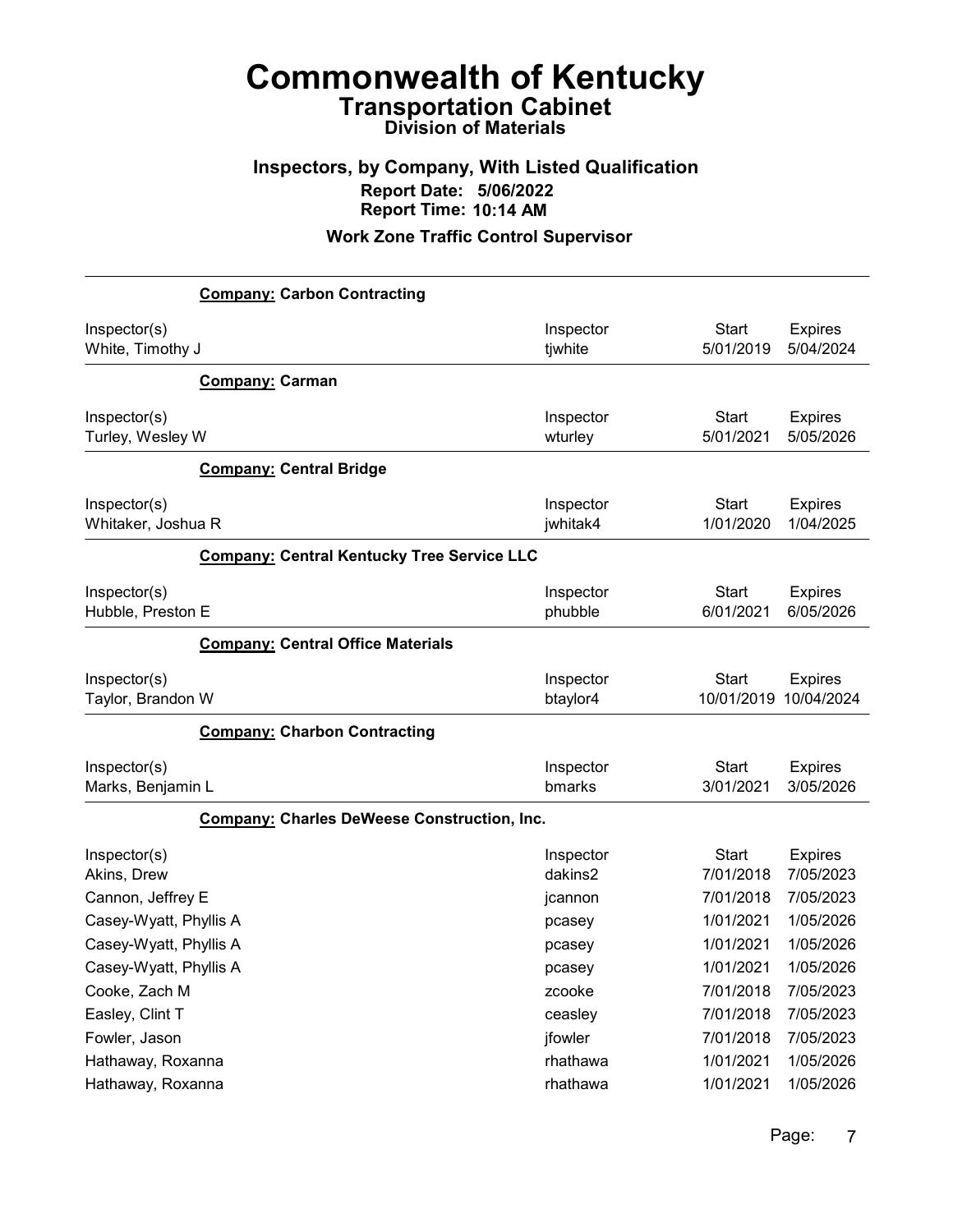#### Inspectors, by Company, With Listed Qualification Report Date: 5/06/2022 Report Time: 10:14 AM

| Hathaway, Roxanna                                        | rhathawa  | 1/01/2021  | 1/05/2026             |
|----------------------------------------------------------|-----------|------------|-----------------------|
| Minnicks, Jackie O                                       | jminnick  | 7/01/2018  | 7/05/2023             |
| <b>Company: City Of Ashland - Engineering Department</b> |           |            |                       |
| Inspector(s)                                             | Inspector | Start      | <b>Expires</b>        |
| Wellman, Jeffery A                                       | jwellman  | 6/01/2017  | 6/05/2022             |
| Workman, Kelly A                                         | kworkman  | 6/01/2017  | 6/05/2022             |
| <b>Company: City Of Bowling Green</b>                    |           |            |                       |
| Inspector(s)                                             | Inspector | Start      | <b>Expires</b>        |
| Delp, David                                              | ddelp     |            | 12/01/2020 12/05/2025 |
| <b>Company: City Of Owensboro</b>                        |           |            |                       |
| Inspector(s)                                             | Inspector | Start      | <b>Expires</b>        |
| Bishop, Jason D                                          | jbishop2  | 4/01/2019  | 4/04/2024             |
| Brown, Aaron M                                           | abrown2   | 4/01/2019  | 4/04/2024             |
| Clark, Thomas C                                          | tclark2   | 4/01/2019  | 4/04/2024             |
| Collignon, Kevin L                                       | kcollign  | 4/01/2019  | 4/04/2024             |
| Cooper, Billy D                                          | bcooper   | 4/01/2019  | 4/04/2024             |
| Hamilton, Michael D                                      | mhamilto  | 4/01/2021  | 4/05/2026             |
| Johnson, Charles A                                       | cjohnso7  | 4/01/2019  | 4/04/2024             |
| Morris, Keith E                                          | kmorris2  | 4/01/2019  | 4/04/2024             |
| Trogden, Ryan J                                          | rtrogde2  | 4/01/2019  | 4/04/2024             |
| Tyler, Billy W                                           | btyler    | 4/01/2019  | 4/04/2024             |
| Wink, Kristina A                                         | kwink     | 4/01/2019  | 4/04/2024             |
| <b>Company: City of Bowling Green</b>                    |           |            |                       |
| Inspector(s)                                             | Inspector | Start      | <b>Expires</b>        |
| Brawner, Brent D                                         | bbrawner  | 7/01/2017  | 7/05/2022             |
| Hardin, Gary E                                           | ghardin2  | 7/01/2017  | 7/05/2022             |
| Henderson, Patrick T                                     | phender3  | 3/01/2022  | 3/05/2027             |
| Phelps, Tony                                             | tphelps2  | 8/01/2019  | 8/04/2024             |
| Salings, Jeff S                                          | jsalings  | 10/01/2021 | 10/05/2026            |
| Walden, Jeff A                                           | jwalden   | 3/01/2022  | 3/05/2027             |
| Weisbrodt, David A                                       | dweisbro  | 7/01/2017  | 7/05/2022             |
|                                                          |           |            |                       |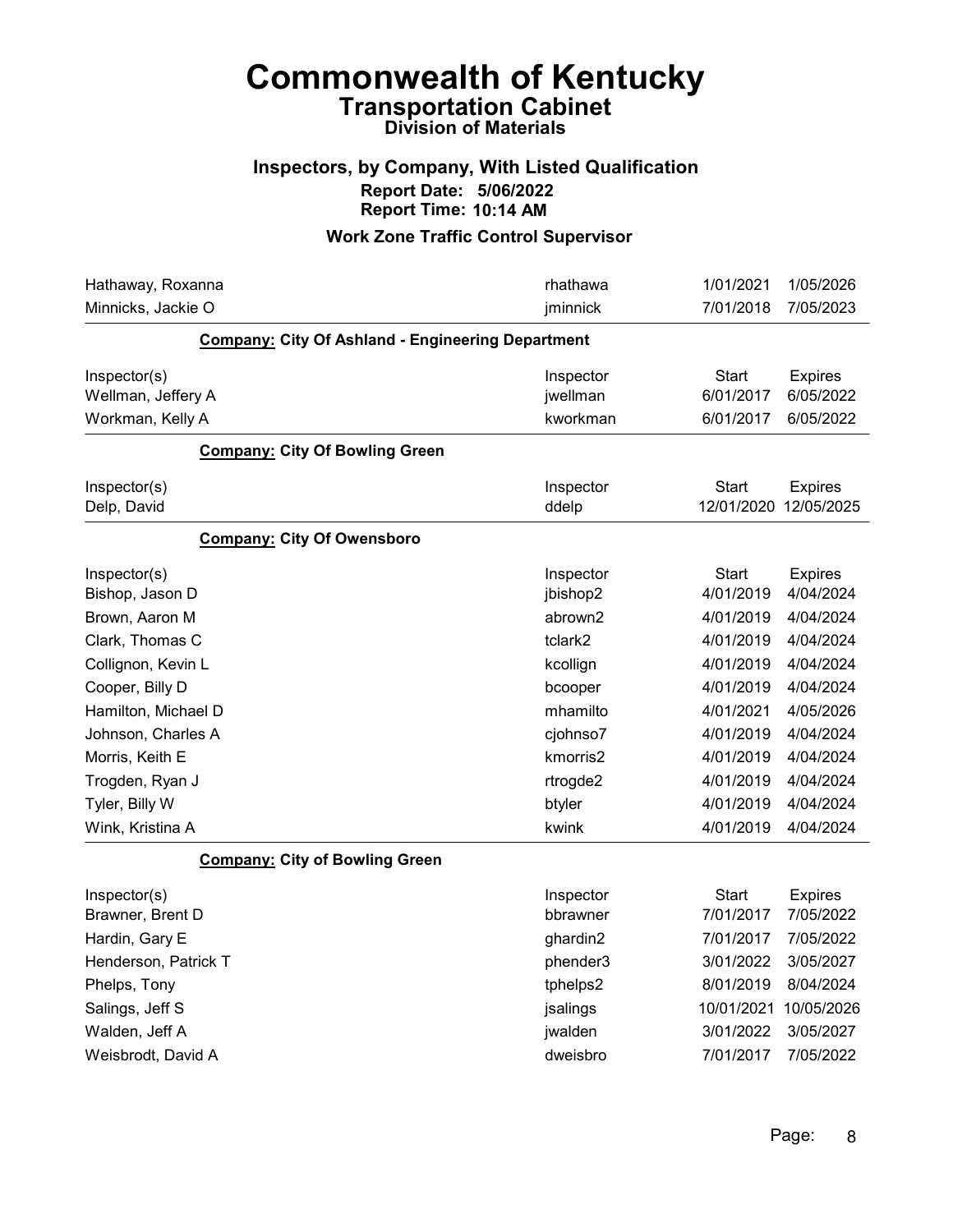### Inspectors, by Company, With Listed Qualification Report Date: 5/06/2022 Report Time: 10:14 AM

|                         | <b>Company: City of Edgewood</b>      |                      |              |                       |
|-------------------------|---------------------------------------|----------------------|--------------|-----------------------|
| Inspector(s)            |                                       | Inspector            | <b>Start</b> | <b>Expires</b>        |
| Christiansen, Brent M   |                                       | bchristi             | 7/01/2018    | 7/05/2023             |
| Jones, Dakota W         |                                       | djones14             | 7/01/2018    | 7/05/2023             |
| Whitehead, Chris        |                                       | cwhitehe             | 10/01/2017   | 10/05/2022            |
|                         | <b>Company: City of Elizabethtown</b> |                      |              |                       |
| Inspector(s)            |                                       | Inspector            | <b>Start</b> | <b>Expires</b>        |
| Reynolds, Scott         |                                       | sreynold             | 4/01/2021    | 4/05/2026             |
|                         | <b>Company: City of Elsmere</b>       |                      |              |                       |
| Inspector(s)            |                                       | Inspector            | <b>Start</b> | <b>Expires</b>        |
| Donahue, Patrick J      |                                       | pdonahue             | 10/01/2017   | 10/05/2022            |
| Robertson, Ryan C       |                                       | rrobert <sub>5</sub> |              | 10/01/2017 10/05/2022 |
|                         | <b>Company: City of Erlanger</b>      |                      |              |                       |
| Inspector(s)            |                                       | Inspector            | <b>Start</b> | <b>Expires</b>        |
| Daugherty, Joe S        |                                       | jdaugher             | 7/01/2019    | 7/04/2024             |
| lames, Jason D          |                                       | jiames               | 3/01/2021    | 3/05/2026             |
| lames, Jason D          |                                       | jiames               | 3/01/2021    | 3/05/2026             |
| Martin, Bob (Robertt) F |                                       | bmartin2             | 7/01/2019    | 7/04/2024             |
|                         | <b>Company: City of Franklin</b>      |                      |              |                       |
| Inspector(s)            |                                       | Inspector            | <b>Start</b> | <b>Expires</b>        |
| Beecher, Joel C         |                                       | jbeecher             | 6/01/2017    | 6/05/2022             |
|                         | <b>Company: City of Ft. Mitchell</b>  |                      |              |                       |
| Inspector(s)            |                                       | Inspector            | <b>Start</b> | <b>Expires</b>        |
| Hensley, Brad S         |                                       | bhensle2             | 10/01/2017   | 10/05/2022            |
|                         | <b>Company: City of Henderson</b>     |                      |              |                       |
| Inspector(s)            |                                       | Inspector            | <b>Start</b> | <b>Expires</b>        |
| Cessna, Justin G        |                                       | jcessna              | 3/01/2021    | 3/05/2026             |
| Cessna, Justin G        |                                       | jcessna              | 3/01/2021    | 3/05/2026             |
| Damrath, Donald E       |                                       | ddamrath             | 3/01/2021    | 3/05/2026             |
| Damrath, Donald E       |                                       | ddamrath             | 3/01/2021    | 3/05/2026             |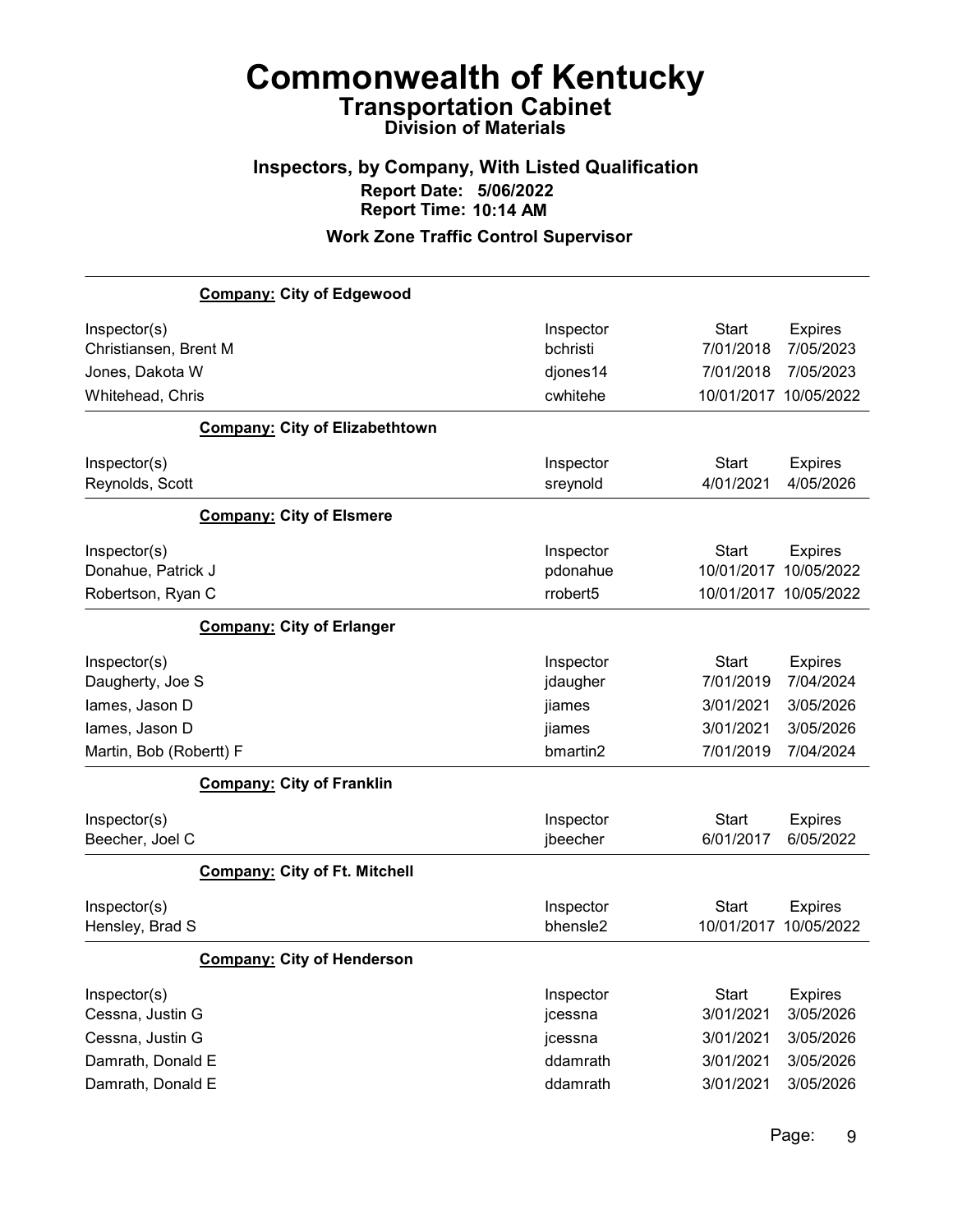#### Inspectors, by Company, With Listed Qualification Report Date: 5/06/2022 Report Time: 10:14 AM

| Gibson, Steve A                     | sgibson               | 2/01/2022                  | 2/05/2027                    |
|-------------------------------------|-----------------------|----------------------------|------------------------------|
| <b>Company: City of Louisa</b>      |                       |                            |                              |
| Inspector(s)<br>Leedy, William I    | Inspector<br>wleedy   | <b>Start</b><br>6/01/2017  | <b>Expires</b><br>6/05/2022  |
| <b>Company: City of Murray</b>      |                       |                            |                              |
| Inspector(s)<br>Farley, Michael J   | Inspector<br>mfarley  | <b>Start</b><br>5/01/2019  | <b>Expires</b><br>5/04/2024  |
| <b>Company: City of Owensboro</b>   |                       |                            |                              |
| Inspector(s)<br>Abell, William S    | Inspector<br>wabell   | <b>Start</b><br>4/01/2019  | <b>Expires</b><br>4/04/2024  |
| Dooper, Dirk                        | ddooper               | 4/01/2021                  | 4/05/2026                    |
| Hagan, Sondra L                     | shagan                | 4/01/2019                  | 4/04/2024                    |
| Lopez, David                        | dlopez                | 4/01/2019                  | 4/04/2024                    |
| Masterson, James R                  | jmasters              | 4/01/2019                  | 4/04/2024                    |
| Morris, Kenneth L                   | kmorris               | 4/01/2019                  | 4/04/2024                    |
| Pearre, Mark A                      | mpearre               | 4/01/2019                  | 4/04/2024                    |
| Phillips, Michael A                 | mphillp3              | 4/01/2019                  | 4/04/2024                    |
| Straney, Bill H                     | bstraney              | 4/01/2019                  | 4/04/2024                    |
| <b>Company: City of Shelbyville</b> |                       |                            |                              |
| Inspector(s)<br>Satterly, Doug G    | Inspector<br>dsatterl | Start<br>3/01/2021         | <b>Expires</b><br>3/05/2026  |
| Wright, Tom H                       | twright3              | 6/01/2018                  | 6/05/2023                    |
| Wright, Tom H                       | twright3              | 2/01/2020                  | 2/04/2025                    |
| <b>Company: City of Southgate</b>   |                       |                            |                              |
| Inspector(s)<br>Stortz, Richmond M  | Inspector<br>rstortz  | <b>Start</b><br>10/01/2017 | <b>Expires</b><br>10/05/2022 |
| <b>Company: Concepts 21, Plic</b>   |                       |                            |                              |
| Inspector(s)<br>Nouri, Mohamma B    | Inspector<br>mnouri   | Start<br>6/01/2017         | <b>Expires</b><br>6/05/2022  |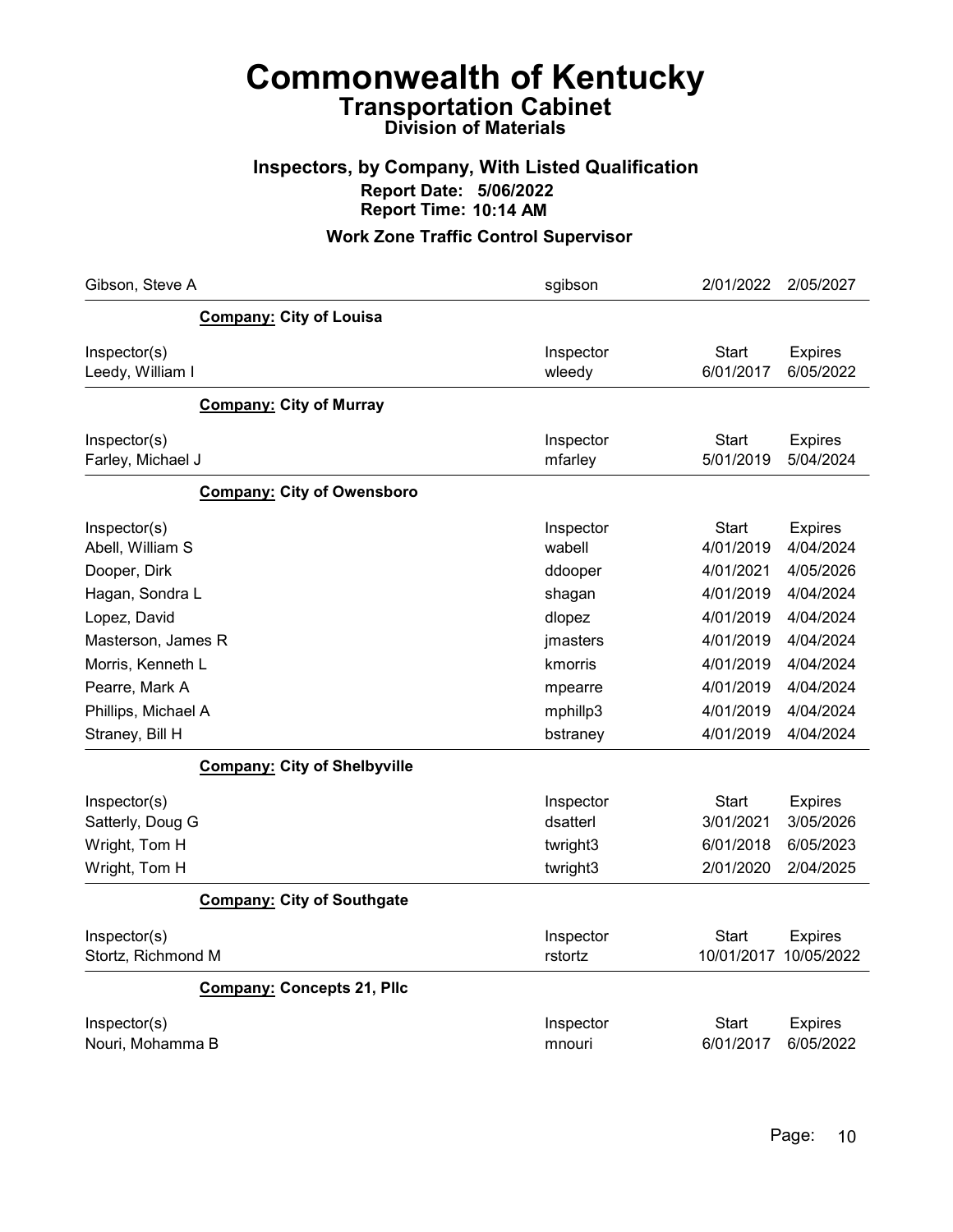#### Inspectors, by Company, With Listed Qualification Report Date: 5/06/2022 Report Time: 10:14 AM

|                                                                                                                     | <b>Company: Crown Contracting &amp; Paving</b> |                                                                    |                                                                        |                                                                                 |
|---------------------------------------------------------------------------------------------------------------------|------------------------------------------------|--------------------------------------------------------------------|------------------------------------------------------------------------|---------------------------------------------------------------------------------|
| Inspector(s)<br>Brown, Carl W                                                                                       |                                                | Inspector<br>cbrown3                                               | <b>Start</b><br>4/01/2021                                              | <b>Expires</b><br>4/05/2026                                                     |
|                                                                                                                     | <b>Company: D&amp;M Mowing, Inc.</b>           |                                                                    |                                                                        |                                                                                 |
| Inspector(s)<br>Swartz, Donnie D                                                                                    |                                                | Inspector<br>dswartz                                               | <b>Start</b><br>2/01/2020                                              | <b>Expires</b><br>2/04/2025                                                     |
|                                                                                                                     | <b>Company: D-01 Mayfield Section</b>          |                                                                    |                                                                        |                                                                                 |
| Inspector(s)<br>Jackson, Dalton R<br>Looper, Jason W                                                                |                                                | Inspector<br>djackso4<br>jlooper                                   | <b>Start</b><br>12/01/2020<br>9/01/2017                                | <b>Expires</b><br>12/05/2025<br>9/05/2022                                       |
| Wilson, Everett L                                                                                                   |                                                | ewilson                                                            | 9/01/2017                                                              | 9/05/2022                                                                       |
|                                                                                                                     | <b>Company: D-01 Paducah Section</b>           |                                                                    |                                                                        |                                                                                 |
| Inspector(s)<br>Futrell, Chad M<br>Leonard, Jordan A<br>Marinelli, Michael W                                        |                                                | Inspector<br>cfutrell<br>jleonard<br>mmarinel                      | <b>Start</b><br>12/01/2020                                             | <b>Expires</b><br>12/05/2025<br>12/01/2020 12/05/2025<br>11/01/2020 11/05/2025  |
|                                                                                                                     | <b>Company: D-01 Smithland Section</b>         |                                                                    |                                                                        |                                                                                 |
| Inspector(s)<br>Johnson, Scotty L<br>Yates, Jordan H                                                                |                                                | Inspector<br>sjohnso2<br>jyates2                                   | <b>Start</b><br>12/01/2020                                             | <b>Expires</b><br>12/05/2025<br>11/01/2020 11/05/2025                           |
|                                                                                                                     | <b>Company: D-02 Henderson Section</b>         |                                                                    |                                                                        |                                                                                 |
| Inspector(s)<br>Abell, James G<br>Chandler, Bruce A<br>Chandler, Timothy A<br>Horton, Dennis A<br>Johnson, Eathan D |                                                | Inspector<br>jabell<br>bchandle<br>tchandle<br>dhorton<br>ejohnson | Start<br>5/01/2019<br>3/01/2022<br>2/01/2020<br>5/01/2019<br>2/01/2020 | <b>Expires</b><br>5/04/2024<br>3/05/2027<br>2/04/2025<br>5/04/2024<br>2/04/2025 |
| Pierson, Johnathan S                                                                                                |                                                | jpierson                                                           | 3/01/2022                                                              | 3/05/2027                                                                       |
|                                                                                                                     | <b>Company: D-02 Hopkinsville Section</b>      |                                                                    |                                                                        |                                                                                 |
| Inspector(s)                                                                                                        |                                                | Inspector                                                          | Start                                                                  | <b>Expires</b>                                                                  |
|                                                                                                                     |                                                |                                                                    |                                                                        | Page:<br>11                                                                     |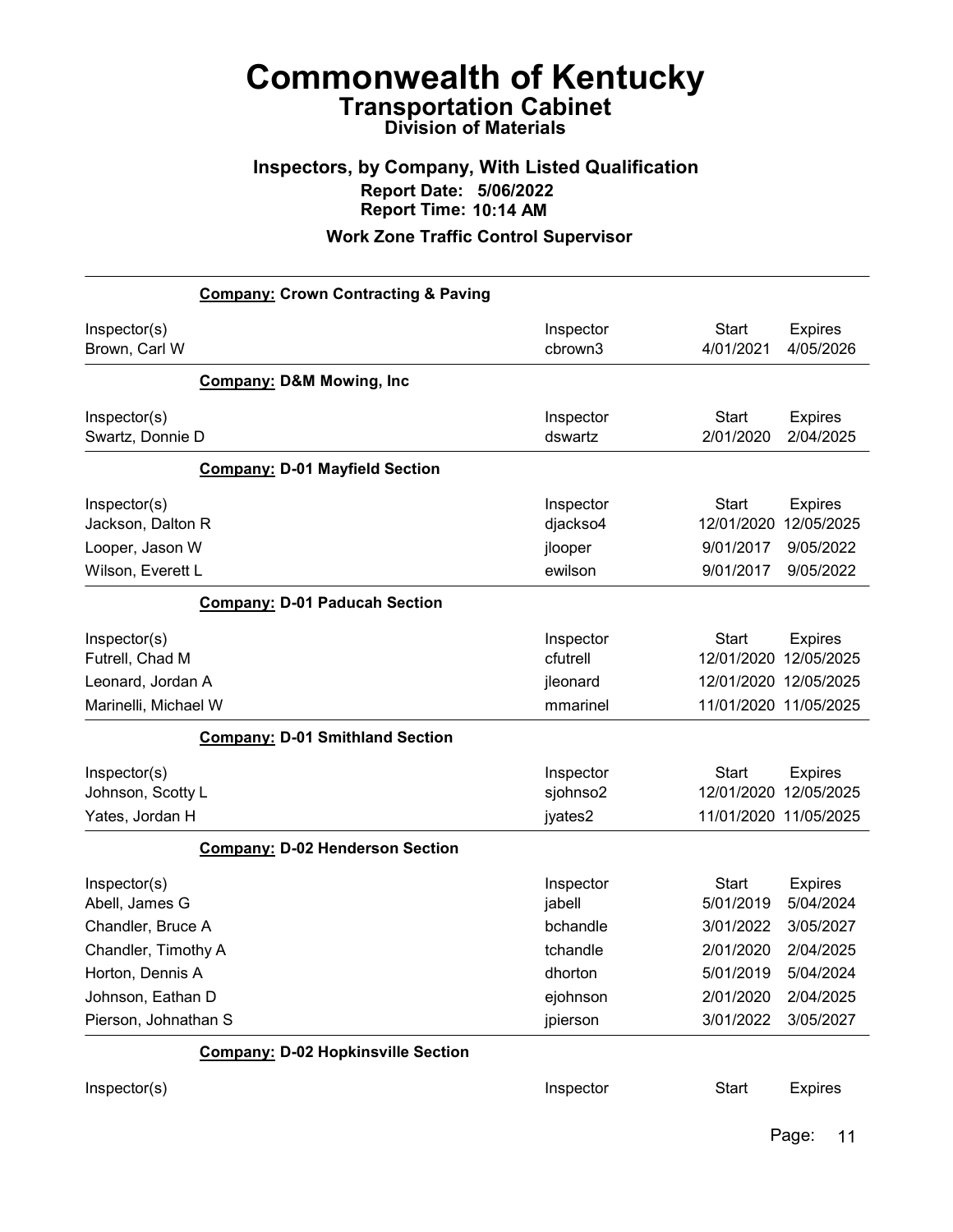#### Inspectors, by Company, With Listed Qualification Report Date: 5/06/2022 Report Time: 10:14 AM

| Hansley, Christopher D                                                                                                      | chansley                                                                 | 11/01/2020 11/05/2025                                                                                  |                                                                                 |
|-----------------------------------------------------------------------------------------------------------------------------|--------------------------------------------------------------------------|--------------------------------------------------------------------------------------------------------|---------------------------------------------------------------------------------|
| <b>Company: D-02 Madisonville Section</b>                                                                                   |                                                                          |                                                                                                        |                                                                                 |
| Inspector(s)<br>Conrad, Eric A                                                                                              | Inspector<br>econrad                                                     | <b>Start</b><br>12/01/2020                                                                             | <b>Expires</b><br>12/05/2025                                                    |
| Fulton, LaDonna D                                                                                                           | <b>Ifulton</b>                                                           | 11/01/2021 11/05/2026                                                                                  |                                                                                 |
| Gibbs, Michael T                                                                                                            | tgibbs2                                                                  | 11/01/2020 11/05/2025                                                                                  |                                                                                 |
| Jenkins, Brian W                                                                                                            | bjenkins                                                                 | 11/01/2021                                                                                             | 11/05/2026                                                                      |
| Overstreet, Cole A                                                                                                          | coverstr                                                                 | 8/01/2019                                                                                              | 8/04/2024                                                                       |
| Shephard, Paul W                                                                                                            | pshephar                                                                 | 3/01/2021                                                                                              | 3/05/2026                                                                       |
| Shephard, Paul W                                                                                                            | pshephar                                                                 | 3/01/2021                                                                                              | 3/05/2026                                                                       |
| <b>Company: D-02 Materials Section</b>                                                                                      |                                                                          |                                                                                                        |                                                                                 |
| Inspector(s)                                                                                                                | Inspector                                                                | <b>Start</b>                                                                                           | <b>Expires</b>                                                                  |
| Colburn, Jason A                                                                                                            | jcolburn                                                                 | 5/01/2021                                                                                              | 5/05/2026                                                                       |
| Mason, Rakeem S                                                                                                             | rmason                                                                   | 5/01/2021                                                                                              | 5/05/2026                                                                       |
| <b>Company: D-02 Owensboro Section</b>                                                                                      |                                                                          |                                                                                                        |                                                                                 |
| Inspector(s)<br>Phelps, Brian S                                                                                             | Inspector<br>bphelps                                                     | <b>Start</b><br>4/01/2021                                                                              | <b>Expires</b><br>4/05/2026                                                     |
| <b>Company: D-03 Bowling Green Section</b>                                                                                  |                                                                          |                                                                                                        |                                                                                 |
| Inspector(s)<br>Anderson, Magon A<br>Phillippi, Barry E                                                                     | Inspector<br>manderso<br>bphillip                                        | <b>Start</b><br>5/01/2021<br>8/01/2018                                                                 | <b>Expires</b><br>5/05/2026<br>8/05/2023                                        |
| Rush, Nathan P                                                                                                              | nrush                                                                    | 6/01/2019                                                                                              | 6/04/2024                                                                       |
| Sharp, Timothy W                                                                                                            | tsharp3                                                                  | 6/01/2019                                                                                              | 6/04/2024                                                                       |
| Spidel, Travis M                                                                                                            | tspidel                                                                  | 11/01/2020                                                                                             | 11/05/2025                                                                      |
| <b>Company: D-03 Glasgow Section</b>                                                                                        |                                                                          |                                                                                                        |                                                                                 |
| Inspector(s)<br>Cline, Richey B<br>Dismon, Joe L<br>Edmunds, James C<br>Haile, Michael F<br>Love, Mark A<br>Pedigo, Casey E | Inspector<br>rcline<br>jdismon<br>jedmunds<br>mhaile<br>mlove<br>cpedigo | <b>Start</b><br>6/01/2019<br>6/01/2019<br>6/01/2019<br>6/01/2019<br>8/01/2018<br>10/01/2019 10/04/2024 | <b>Expires</b><br>6/04/2024<br>6/04/2024<br>6/04/2024<br>6/04/2024<br>8/05/2023 |
|                                                                                                                             |                                                                          |                                                                                                        |                                                                                 |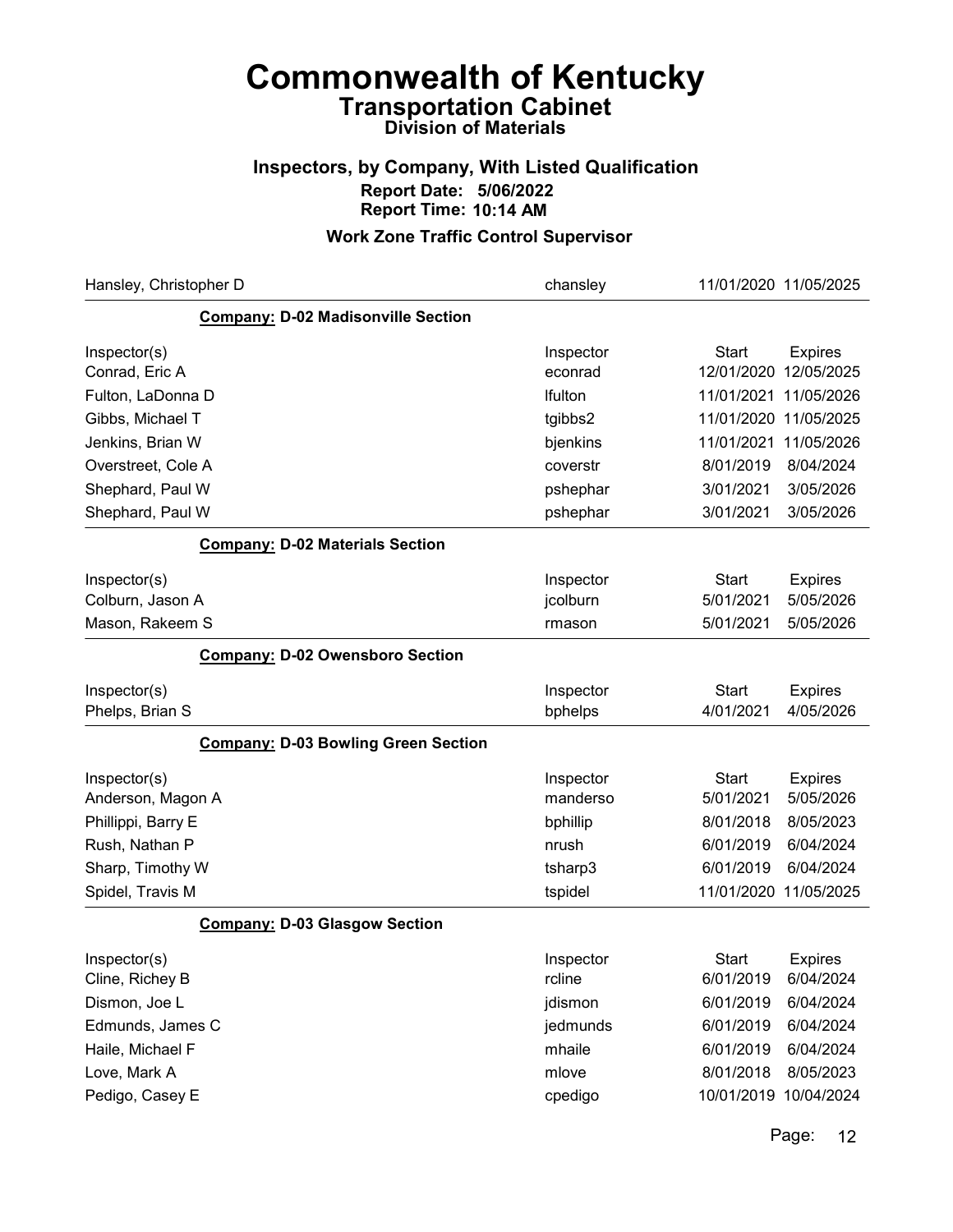#### Inspectors, by Company, With Listed Qualification Report Date: 5/06/2022 Report Time: 10:14 AM

| Rigsby, Jim D                              | jrigsby             | 12/01/2020 12/05/2025      |                              |
|--------------------------------------------|---------------------|----------------------------|------------------------------|
| Thompson, Jeff D                           | jeffthom            | 5/01/2019                  | 5/04/2024                    |
| Walden, Casey J                            | cwalden             | 5/01/2019                  | 5/04/2024                    |
| Company: D-03 Russellville Section         |                     |                            |                              |
| Inspector(s)                               | Inspector           | <b>Start</b>               | <b>Expires</b>               |
| Gilliam, Lucas J                           | Igilliam            | 6/01/2019                  | 6/04/2024                    |
| Hall, Bradford H                           | bhall3              | 3/01/2021                  | 3/05/2026                    |
| Shields, Nicole L                          | njohnso3            | 6/01/2019                  | 6/04/2024                    |
| VanZee, Raymond J                          | rvanzee             | 11/01/2020                 | 11/05/2025                   |
| <b>Company: D-03 Scottsville Section</b>   |                     |                            |                              |
| Inspector(s)                               | Inspector           | <b>Start</b>               | <b>Expires</b>               |
| Charlton, Allen K                          | acharlto            | 12/01/2019                 | 12/04/2024                   |
| Netherton, Cory                            | cnethert            | 12/01/2020 12/05/2025      |                              |
| Starr, Patrick B                           | bstarr              | 6/01/2018                  | 6/05/2023                    |
| <b>Company: D-04 Bardstown Section</b>     |                     |                            |                              |
| Inspector(s)                               | Inspector           | <b>Start</b>               | <b>Expires</b>               |
| Begley, Jenny L                            | jbegley2            | 8/01/2021                  | 8/05/2026                    |
| Filiatreau, Chad J                         | cfiliatr            | 8/01/2021                  | 8/05/2026                    |
| Filiatreau, Jude M                         | jfiliatr            | 8/01/2021                  | 8/05/2026                    |
| Parrish, Dwight D                          | dparish             | 8/01/2021                  | 8/05/2026                    |
| <b>Company: D-04 Cambellsville Section</b> |                     |                            |                              |
| Inspector(s)                               | Inspector           | <b>Start</b>               | <b>Expires</b>               |
| Farmer, Thomas E                           | efarmer             | 4/01/2019                  | 4/04/2024                    |
| Gootee, Lauren M                           | <b>Ifarmer</b>      | 2/01/2021                  | 2/05/2026                    |
| Gootee, Lauren M                           | <b>Ifarmer</b>      | 2/01/2021                  | 2/05/2026                    |
| Jewell, William C                          | wjewell             | 9/01/2017                  | 9/05/2022                    |
| Warren, Benjamin O                         | bwarren             | 6/01/2019                  | 6/04/2024                    |
| Wayne, Daniel J                            | dwayne2             | 9/01/2017                  | 9/05/2022                    |
| Wayne, Daniel J                            | dwayne2             | 3/01/2022                  | 3/05/2027                    |
| <b>Company: D-04 Elizabethtown Section</b> |                     |                            |                              |
| Inspector(s)<br>Bagby, Brandon R           | Inspector<br>bbagby | <b>Start</b><br>12/01/2020 | <b>Expires</b><br>12/05/2025 |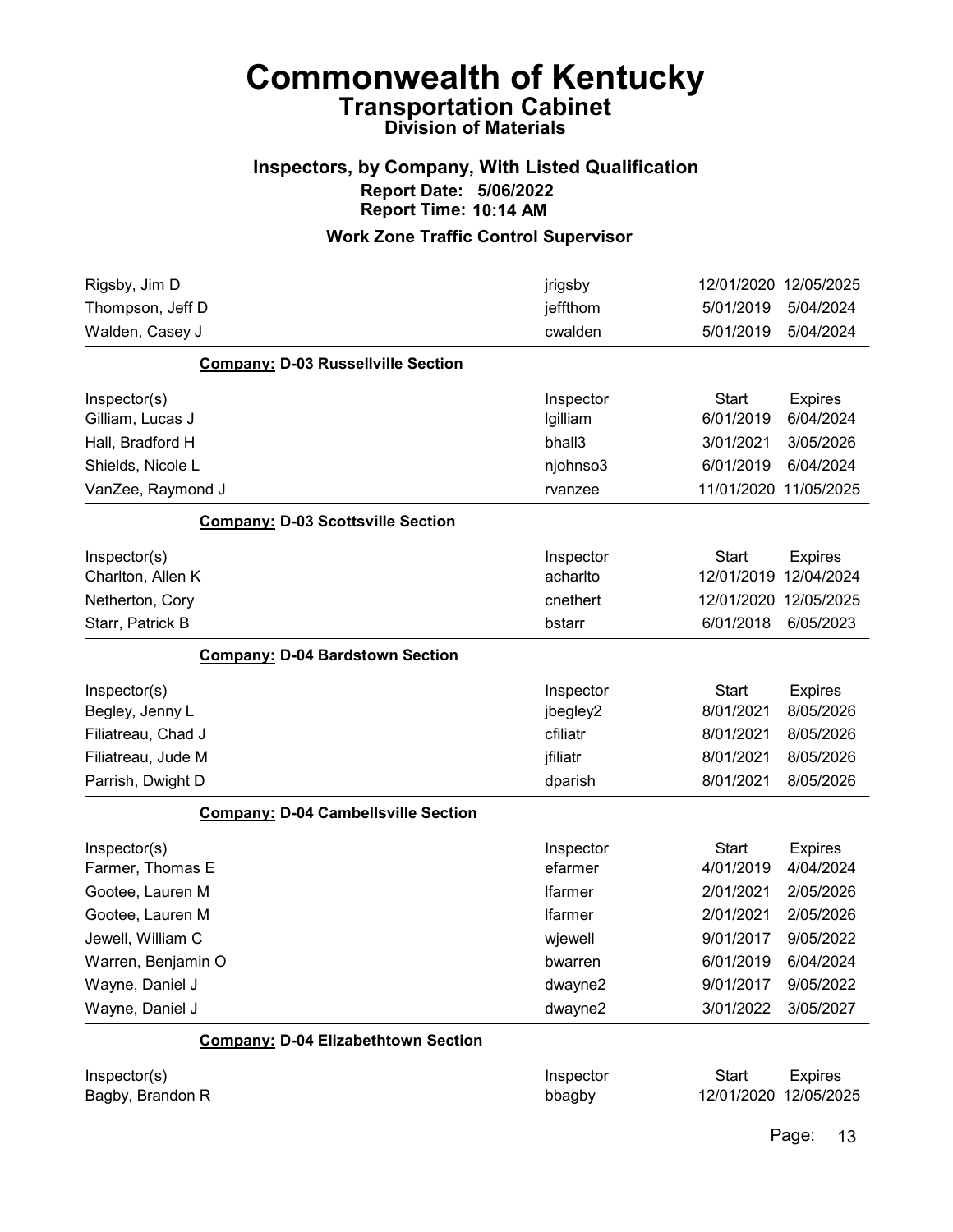#### Inspectors, by Company, With Listed Qualification Report Date: 5/06/2022 Report Time: 10:14 AM

#### Work Zone Traffic Control Supervisor

| Ditto, Cody C                            | cditto    | 9/01/2017    | 9/05/2022      |
|------------------------------------------|-----------|--------------|----------------|
| Hamilton, William E                      | ehami     | 2/01/2021    | 2/05/2026      |
| Hamilton, William E                      | ehami     | 2/01/2021    | 2/05/2026      |
| Hampton, Christopher S                   | champton  | 9/01/2017    | 9/05/2022      |
| Hobby, Ivey W                            | ihobby    | 6/01/2019    | 6/04/2024      |
| Shockley, Matthew A                      | mshockle  | 2/01/2021    | 2/05/2026      |
| Shockley, Matthew A                      | mshockle  | 2/01/2021    | 2/05/2026      |
| Sowders, Christopher A                   | csowders  | 2/01/2021    | 2/05/2026      |
| Sowders, Christopher A                   | csowders  | 2/01/2021    | 2/05/2026      |
| <b>Company: D-04 Hardinsburg Section</b> |           |              |                |
| Inspector(s)                             | Inspector | <b>Start</b> | <b>Expires</b> |
| Dennison, Derrick R                      | ddenniso  | 8/01/2019    | 8/04/2024      |
| Gregory, Brian L                         | bgregory  | 8/01/2019    | 8/04/2024      |
| Smith, Jared D                           | jsmith6   | 9/01/2017    | 9/05/2022      |
| <b>Company: D-04 Materials Section</b>   |           |              |                |
| Inspector(s)                             | Inspector | <b>Start</b> | <b>Expires</b> |
| Hall, Steve M                            | shall2    | 8/01/2019    | 8/04/2024      |
| <b>Company: D-05 Frankfort Section</b>   |           |              |                |
| Inspector(s)                             | Inspector | <b>Start</b> | <b>Expires</b> |
| Baker, Christopher L                     | cbaker    | 9/01/2019    | 9/04/2024      |
| Dean, Jonathan C                         | jdean4    | 10/01/2018   | 10/05/2023     |
| Franz, Marianne W                        | mfranz    | 11/01/2021   | 11/05/2026     |
| Franz, Marianne W                        | mfranz    | 10/01/2021   | 10/05/2026     |
| Franz, Marianne W                        | mfranz    | 7/01/2021    | 7/05/2026      |
| Lines, Justin M                          | jlines    | 9/01/2019    | 9/04/2024      |
| McCrystal, Travis M                      | tmccryst  | 12/01/2020   | 12/05/2025     |
| Mitchell, Michael S                      | mmitche1  | 3/01/2022    | 3/05/2027      |
| <b>Company: D-05 Louisville Section</b>  |           |              |                |
| Inspector(s)                             | Inspector | <b>Start</b> | <b>Expires</b> |
| Davis, Cody R                            | cdavis3   | 2/01/2021    | 2/05/2026      |
| Davis, Cody R                            | cdavis3   | 2/01/2021    | 2/05/2026      |
| Donner, Jonathan D                       | jdonner   | 10/01/2018   | 10/05/2023     |
| Eaton, Brian                             | beaton    | 4/01/2019    | 4/04/2024      |
|                                          |           |              |                |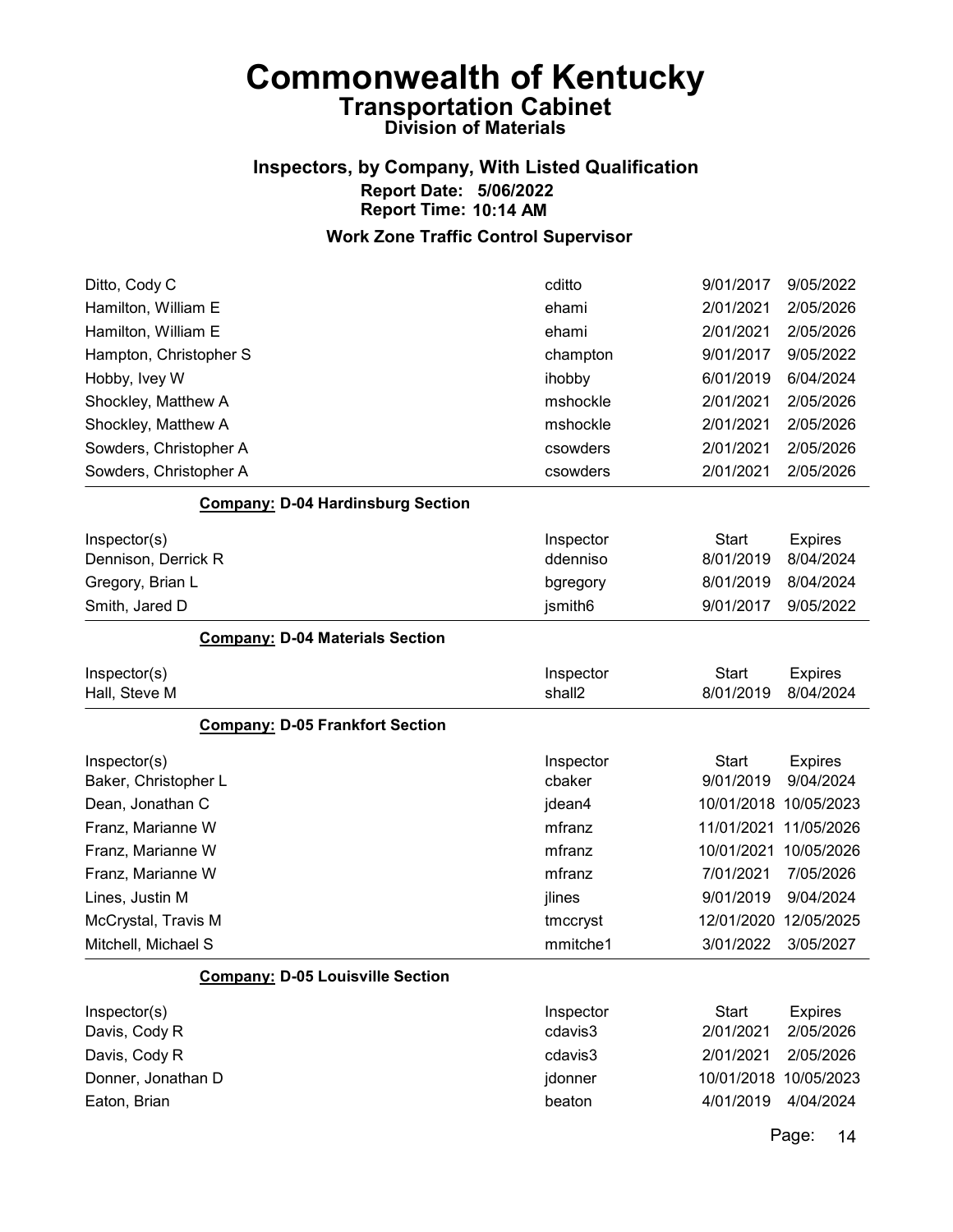#### Inspectors, by Company, With Listed Qualification Report Date: 5/06/2022 Report Time: 10:14 AM

#### Work Zone Traffic Control Supervisor

| Hall, Justin D                              | jhall8    |              | 10/01/2018 10/05/2023 |
|---------------------------------------------|-----------|--------------|-----------------------|
| Hall, Justin D                              | jhall8    | 9/01/2017    | 9/05/2022             |
| Martin, Bryant J                            | bmartin3  | 11/01/2020   | 11/05/2025            |
| Mudd, Kevin C                               | kmudd3    | 10/01/2019   | 10/04/2024            |
| Schenk, Jesse W                             | jschenk   | 9/01/2017    | 9/05/2022             |
| Thomas, Kirk P                              | kthomas2  | 5/01/2019    | 5/04/2024             |
| Topping, Dow L                              | dtopping  | 9/01/2017    | 9/05/2022             |
| Woods, Bradley K                            | bwoods    | 5/01/2019    | 5/04/2024             |
| <b>Company: D-05 Materials Section</b>      |           |              |                       |
| Inspector(s)                                | Inspector | <b>Start</b> | <b>Expires</b>        |
| Micka, Jonathan D                           | jmicka    | 11/01/2020   | 11/05/2025            |
| Tipton, Michael S                           | stipton2  | 11/01/2020   | 11/05/2025            |
| Wallace, Carl S                             | swallace  | 5/01/2019    | 5/04/2024             |
| <b>Company: D-05 New Castle Section</b>     |           |              |                       |
| Inspector(s)                                | Inspector | <b>Start</b> | <b>Expires</b>        |
| Nelson, Steven B                            | bnelson   | 6/01/2019    | 6/04/2024             |
| Poe, Robert L                               | rpoe2     | 5/01/2019    | 5/04/2024             |
| Teague, Jeffery L                           | jteague   | 5/01/2019    | 5/04/2024             |
| <b>Company: D-05 Shelbyville Section</b>    |           |              |                       |
| Inspector(s)                                | Inspector | <b>Start</b> | <b>Expires</b>        |
| Alfarra, Hamdi A                            | halfarra  | 3/01/2022    | 3/05/2027             |
| Hedges, Justin M                            | jhedges   | 7/01/2019    | 7/04/2024             |
| Myatt, Richard C                            | cmyatt    | 2/01/2020    | 2/04/2025             |
| Simpson, Rodney B                           | rsimpso3  | 10/01/2018   | 10/05/2023            |
| Ulrich, Adam T                              | aulrich   | 12/01/2020   | 12/05/2025            |
| Ware, Howard S                              | hware     |              | 10/01/2018 10/05/2023 |
| <b>Company: D-05 Shepherdsville Section</b> |           |              |                       |
| Inspector(s)                                | Inspector | <b>Start</b> | <b>Expires</b>        |
| Beckham, Paul D                             | pbeckham  | 10/01/2018   | 10/05/2023            |
| Harris, Tate H                              | tharris6  | 3/01/2021    | 3/05/2026             |
| Hilliard, Jimmy L                           | jhilliar  | 5/01/2019    | 5/04/2024             |
| Howard, Curtis L                            | choward5  | 5/01/2021    | 5/05/2026             |
| Nolan, Bill L                               | bnolan    | 7/01/2019    | 7/04/2024             |
|                                             |           |              |                       |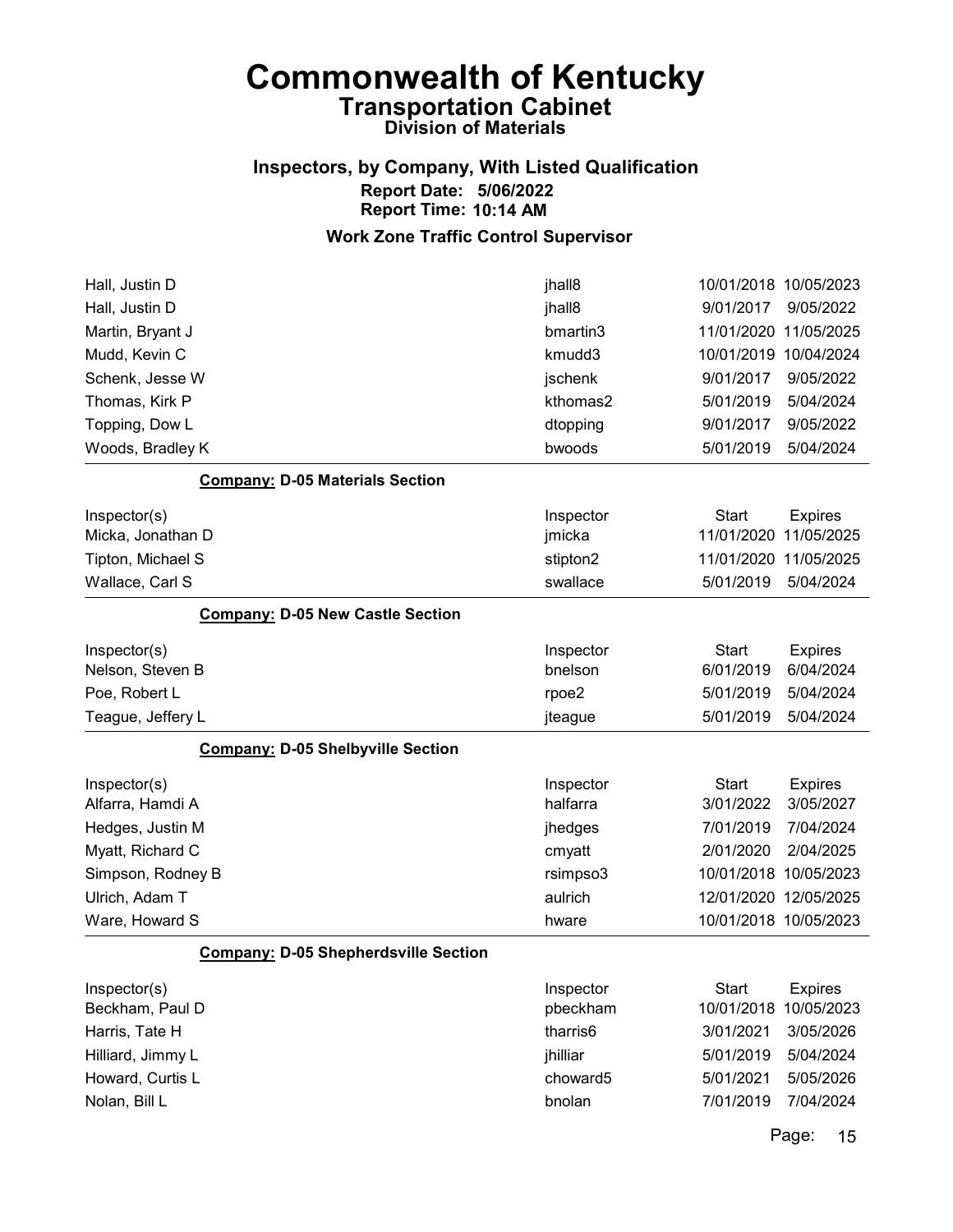#### Inspectors, by Company, With Listed Qualification Report Date: 5/06/2022 Report Time: 10:14 AM

#### Work Zone Traffic Control Supervisor

| Pickerrell, Sean M                      | spicker2              | 9/01/2019                  | 9/04/2024                    |
|-----------------------------------------|-----------------------|----------------------------|------------------------------|
| Woods, Kabrel E                         | kwoods                | 5/01/2019                  | 5/04/2024                    |
| <b>Company: D-06 Burlington Section</b> |                       |                            |                              |
| Inspector(s)<br>Ball (Brefeld), Linzy M | Inspector<br>Iball    | <b>Start</b><br>5/01/2019  | <b>Expires</b><br>5/04/2024  |
| Ballard, John A                         | jballard              | 6/01/2018                  | 6/05/2023                    |
| Bandy, John D                           | jbandy                | 7/01/2019                  | 7/04/2024                    |
| Cheramie, James E                       | jcherami              | 7/01/2021                  | 7/05/2026                    |
| Cheramie, James E                       | jcherami              | 10/01/2021                 | 10/05/2026                   |
| Cheramie, James E                       | jcherami              | 11/01/2021                 | 11/05/2026                   |
| Cheramie, James E                       | jcherami              | 6/01/2018                  | 6/05/2023                    |
| Hunt, David A                           | dhunt2                | 8/01/2021                  | 8/05/2026                    |
| Walton, Heather M                       | hwalton               | 6/01/2018                  | 6/05/2023                    |
| <b>Company: D-06 Covington Section</b>  |                       |                            |                              |
| Inspector(s)                            | Inspector             | <b>Start</b>               | <b>Expires</b>               |
| Griggs, Anthony D                       | agriggs               | 12/01/2020                 | 12/05/2025                   |
| Joering, Bobbie J                       | bjoering              | 3/01/2021                  | 3/05/2026                    |
| Kemble, Sean K                          | skemble               | 3/01/2022                  | 3/05/2027                    |
| Kool, Kenneth H                         | kkool                 | 3/01/2021                  | 3/05/2026                    |
| Kool, Kenneth H                         | kkool                 | 3/01/2021                  | 3/05/2026                    |
| Lippert, Rodney A                       | rlippert              | 3/01/2021                  | 3/05/2026                    |
| Vogt, Dustin M                          | dvogt                 | 7/01/2018                  | 7/05/2023                    |
| <b>Company: D-06 Falmouth Section</b>   |                       |                            |                              |
| Inspector(s)<br>Figgins, Brandon L      | Inspector<br>bfiggin2 | <b>Start</b><br>10/01/2017 | <b>Expires</b><br>10/05/2022 |
| Platt, Michael C                        | mplatt                | 7/01/2019                  | 7/04/2024                    |
| Reis, Christopher M                     | creis                 | 6/01/2018                  | 6/05/2023                    |
| Wolfe, Kevin D                          | kwolfe3               | 1/01/2019                  | 1/05/2024                    |
| <b>Company: D-06 Materials Section</b>  |                       |                            |                              |
| Inspector(s)                            | Inspector             | <b>Start</b>               | <b>Expires</b>               |
| Fox, Adam L                             | afox                  | 2/01/2020                  | 2/04/2025                    |
| Fryman, Jeff T                          | jfryman               | 10/01/2019                 | 10/04/2024                   |
| Johnson, Tyler A                        | tjohnso5              | 7/01/2018                  | 7/05/2023                    |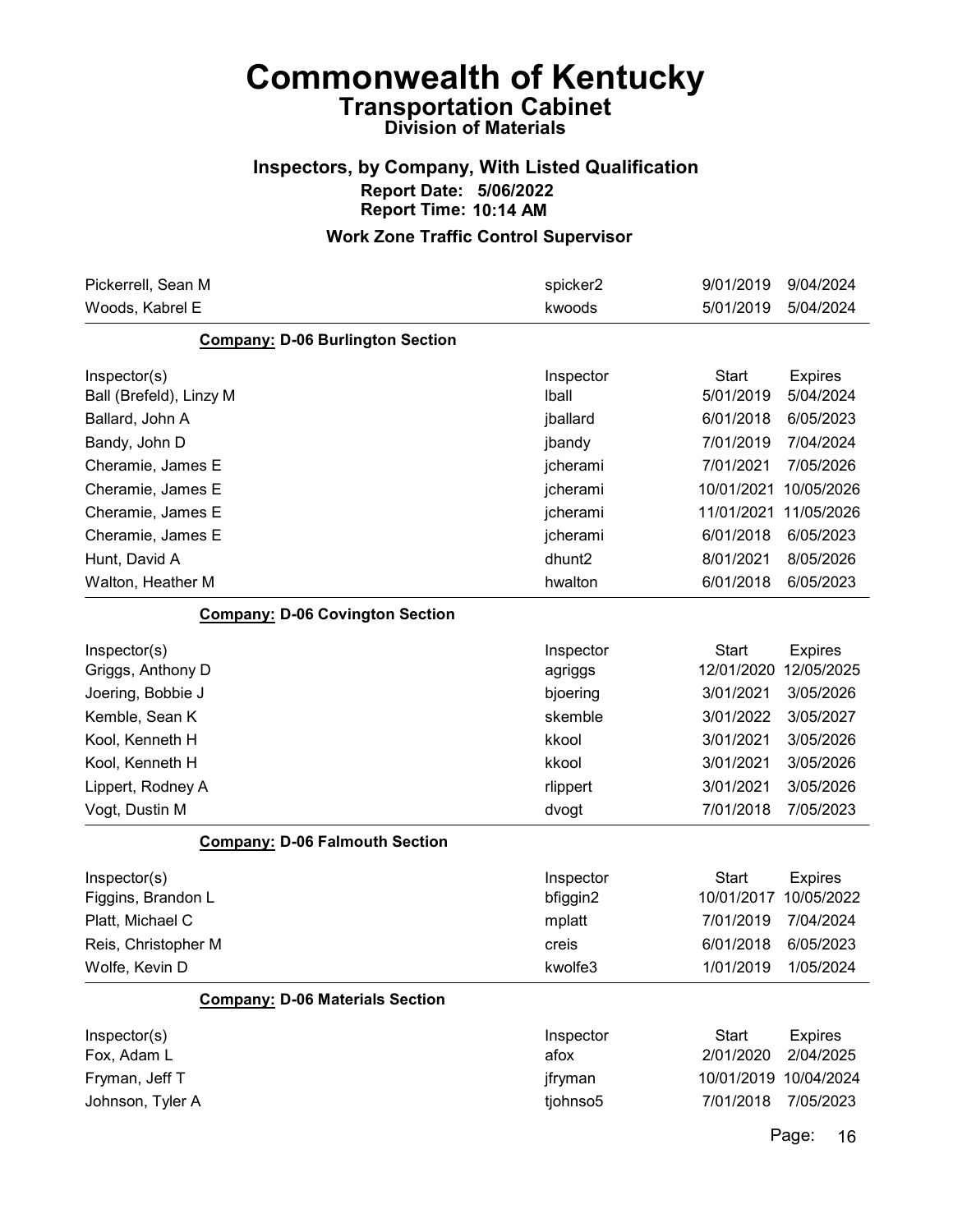### Inspectors, by Company, With Listed Qualification Report Date: 5/06/2022 Report Time: 10:14 AM

| Schnitzler, Chris C                                                  | cschnitz                               | 8/01/2019                                     | 8/04/2024                                              |
|----------------------------------------------------------------------|----------------------------------------|-----------------------------------------------|--------------------------------------------------------|
| <b>Company: D-06 Owenton Section</b>                                 |                                        |                                               |                                                        |
| Inspector(s)<br>Criswell, John D                                     | Inspector<br>jcriswel                  | Start<br>5/01/2019                            | <b>Expires</b><br>5/04/2024                            |
| Dezarn, Kyle W                                                       | kdezarn                                | 10/01/2021                                    | 10/05/2026                                             |
| Hylton, Johnnie R                                                    | jhylton                                | 7/01/2019                                     | 7/04/2024                                              |
| Mason, Leroy D                                                       | Imason2                                | 3/01/2022                                     | 3/05/2027                                              |
| McCarty, Kenneth M                                                   | kmccarty                               | 2/01/2020                                     | 2/04/2025                                              |
| Perkins, Josh W                                                      | jperkin3                               | 5/01/2021                                     | 5/05/2026                                              |
| Young, Ashley G                                                      | ayoung                                 | 5/01/2019                                     | 5/04/2024                                              |
| <b>Company: D-06 Williamstown Section</b>                            |                                        |                                               |                                                        |
| Inspector(s)<br>Barnett, Thomas E                                    | Inspector<br>tbarnett                  | <b>Start</b><br>3/01/2019                     | <b>Expires</b><br>3/04/2024                            |
| Brown, Jacque L                                                      | jbrown                                 | 6/01/2018                                     | 6/05/2023                                              |
| Cobb, Steven R                                                       | scobb                                  | 3/01/2021                                     | 3/05/2026                                              |
| Hensley, Kevin D                                                     | khensley                               | 10/01/2019 10/04/2024                         |                                                        |
| Reis, Nicholas R                                                     | nreis                                  | 2/01/2020                                     | 2/04/2025                                              |
| Shockley, Bruce A                                                    | bshockle                               | 6/01/2018                                     | 6/05/2023                                              |
| True, Darryl W                                                       | dtrue2                                 | 7/01/2019                                     | 7/04/2024                                              |
| Tumey, David F                                                       | dtumey                                 | 10/01/2019 10/04/2024                         |                                                        |
| <b>Company: D-07 Danville Section</b>                                |                                        |                                               |                                                        |
| Inspector(s)<br>Grider, Scott D                                      | Inspector<br>sgrider2                  | <b>Start</b><br>3/01/2022                     | <b>Expires</b><br>3/05/2027                            |
| Grider, Scott D                                                      | sgrider2                               | 6/01/2017                                     | 6/05/2022                                              |
| Lenington, Jody D                                                    | jleningt                               | 5/01/2021                                     | 5/05/2026                                              |
| Shields, Austin C                                                    | ashields                               | 9/01/2017                                     | 9/05/2022                                              |
| <b>Company: D-07 Georgetown Section</b>                              |                                        |                                               |                                                        |
| Inspector(s)<br>Hurd, Robert D<br>Smiley, William K<br>Vint, Randi L | Inspector<br>rhurd<br>wsmiley<br>rvint | Start<br>6/01/2019<br>12/01/2020<br>6/01/2018 | <b>Expires</b><br>6/04/2024<br>12/05/2025<br>6/05/2023 |
|                                                                      |                                        |                                               |                                                        |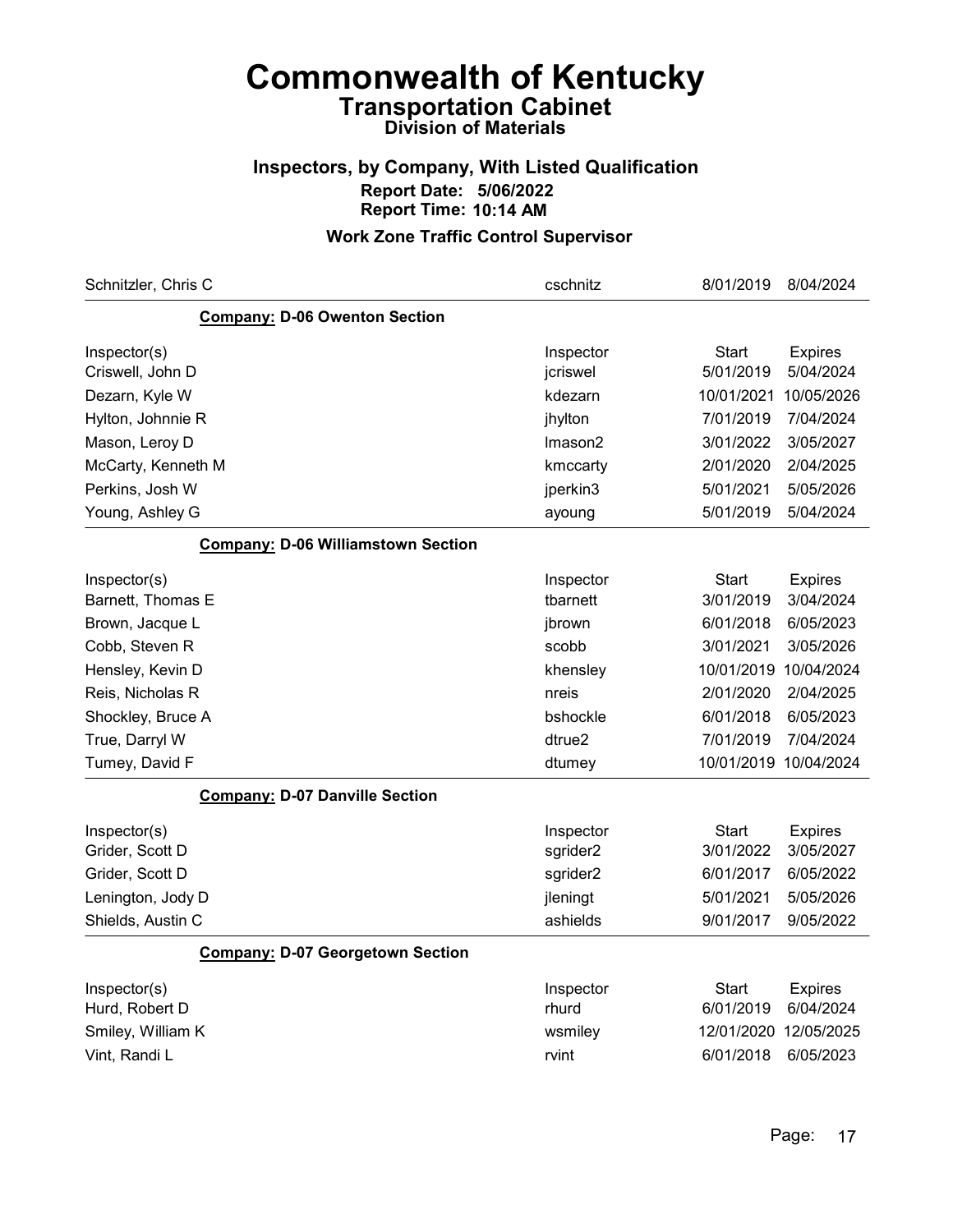### Inspectors, by Company, With Listed Qualification Report Date: 5/06/2022 Report Time: 10:14 AM

#### Work Zone Traffic Control Supervisor

| Inspector(s)<br>Bowman, Eddie O         | Inspector<br>ebowman<br>cbheard<br>jwithrow | <b>Start</b><br>3/01/2019 | <b>Expires</b><br>3/04/2024 |
|-----------------------------------------|---------------------------------------------|---------------------------|-----------------------------|
|                                         |                                             |                           |                             |
|                                         |                                             |                           |                             |
| Keathley, Catherine B                   |                                             | 2/01/2020                 | 2/04/2025                   |
| Withrow, Joshua B                       |                                             | 4/01/2019                 | 4/04/2024                   |
| <b>Company: D-07 Materials Section</b>  |                                             |                           |                             |
| Inspector(s)                            | Inspector                                   | <b>Start</b>              | <b>Expires</b>              |
| Claunch, Jeremy J                       | jclaunch                                    | 2/01/2021                 | 2/05/2026                   |
| Claunch, Jeremy J                       | jclaunch                                    | 2/01/2021                 | 2/05/2026                   |
| Conley, Mattie E                        | mconley                                     | 9/01/2017                 | 9/05/2022                   |
| Hutcherson, Louis C                     | <b>Ihutcher</b>                             | 6/01/2018                 | 6/05/2023                   |
| Mucci, Richard A                        | amucci                                      | 4/01/2019                 | 4/04/2024                   |
| Murphy, Logan W                         | Imurphy                                     | 7/01/2019                 | 7/04/2024                   |
| <b>Company: D-07 Richmond Section</b>   |                                             |                           |                             |
| Inspector(s)                            | Inspector                                   | <b>Start</b>              | <b>Expires</b>              |
| Hale, Cedric Y                          | chale2                                      | 1/01/2019                 | 1/05/2024                   |
| Holman, Rick W                          | rholman                                     | 11/01/2020                | 11/05/2025                  |
| Holman, Ronnie E                        | rholman2                                    | 11/01/2020 11/05/2025     |                             |
| <b>Company: D-07 Winchester Section</b> |                                             |                           |                             |
| Inspector(s)                            | Inspector                                   | <b>Start</b>              | <b>Expires</b>              |
| Arnett, Christopher V                   | carnett                                     | 4/01/2019                 | 4/04/2024                   |
| Barnes, Charles F                       | cbarnes                                     | 7/01/2018                 | 7/05/2023                   |
| Cox, Kenneth B                          | bcox                                        | 10/01/2019                | 10/04/2024                  |
| Cox, Ryan S                             | rcox <sub>2</sub>                           | 10/01/2019                | 10/04/2024                  |
| Howard, Philip C                        | phoward2                                    | 2/01/2022                 | 2/05/2027                   |
| Howard, Philip C                        | phoward2                                    | 6/01/2018                 | 6/05/2023                   |
| McMillan, Natalia E                     | nmcmilla                                    | 7/01/2019                 | 7/04/2024                   |
| Taylor, Jonathan D                      | jtaylor7                                    | 6/01/2018                 | 6/05/2023                   |
| Winburn, Joseph W                       | jwinburn                                    | 4/01/2019                 | 4/04/2024                   |
| <b>Company: D-08 Materials Section</b>  |                                             |                           |                             |
| Inspector(s)<br>Ard, Vickie L           | Inspector<br>vard                           | <b>Start</b><br>6/01/2021 | <b>Expires</b><br>6/05/2026 |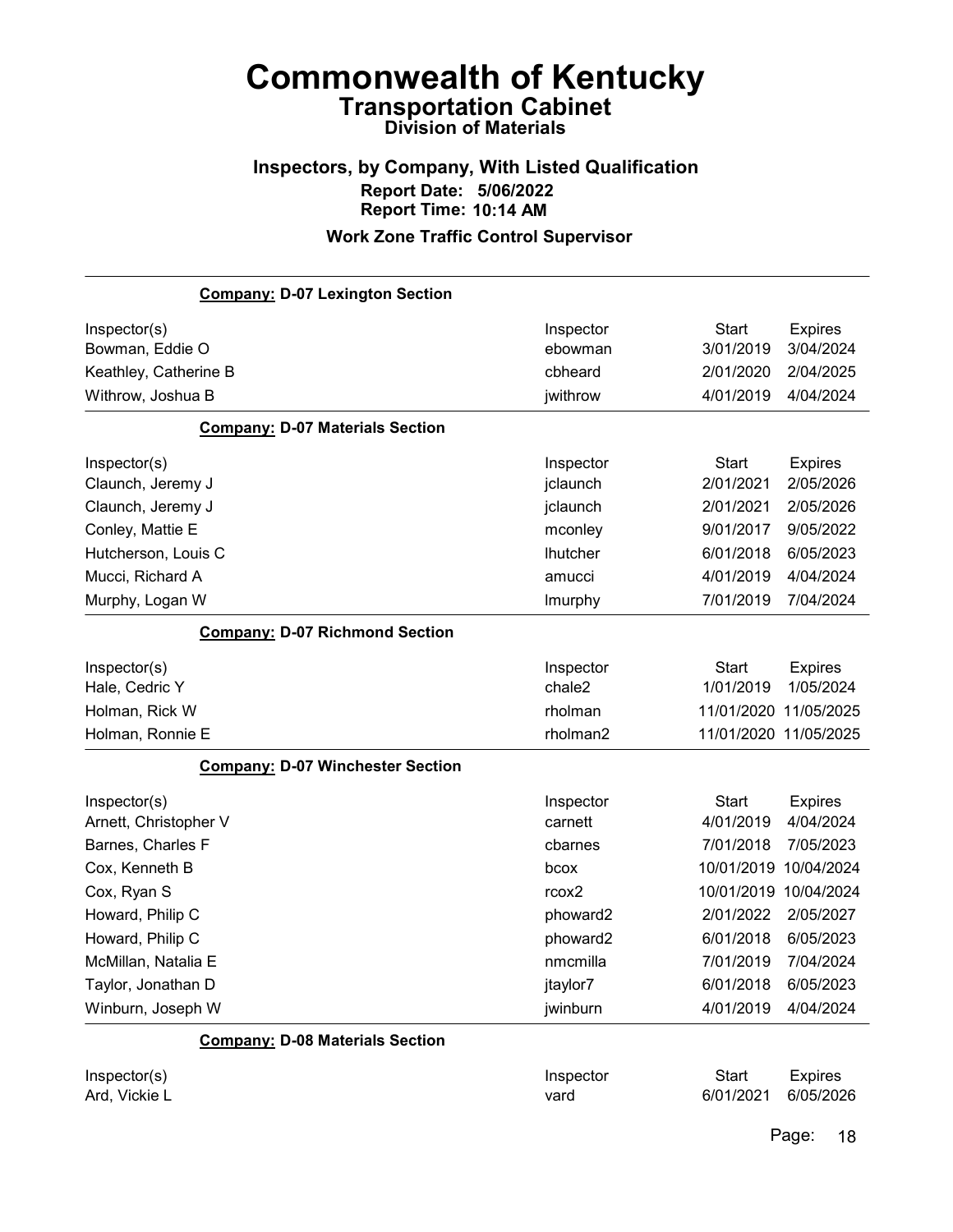#### Inspectors, by Company, With Listed Qualification Report Date: 5/06/2022 Report Time: 10:14 AM Work Zone Traffic Control Supervisor

Bishop, Dakota H dbishop 9/01/2021 9/05/2026 Bishop, Dakota H dbishop 9/01/2021 9/05/2026 Blanton, James R jblanton 11/01/2020 11/05/2025 Brown, Brad E bbrown4 12/01/2020 12/05/2025 Carter, Lester D lcarter2 9/01/2017 9/05/2022 Casada, Jason R jcasada 1/01/2018 1/05/2023 Dockery, Aaron T adockery 3/01/2022 3/05/2027 Duncan, Lance D **Duncan** 9/01/2019 9/04/2024 Epperson, Nathan A nepperso 9/01/2017 9/05/2022 Floyd, Charles E cfloyd 10/01/2017 10/05/2022 Foster, Bruce R bfoster 9/01/2019 9/04/2024 Frye, Mallory A mfrye 11/01/2020 11/05/2025 Hampton, Jasper D jhampto4 9/01/2019 9/04/2024 Harris, Timothy G tharris3 9/01/2017 9/05/2022 Lowry, Wesley C wlowry 9/01/2019 9/04/2024 Stykes, Chad C cstykes 9/01/2019 9/04/2024 Wesley, Robert F rwesley 9/01/2017 9/05/2022

#### Company: D-08 Monticello Section

| Inspector(s)          | Inspector | Start                 | <b>Expires</b> |
|-----------------------|-----------|-----------------------|----------------|
| Arms, William C       | warms     | 9/01/2019             | 9/04/2024      |
| Barnes, James W       | jbarnes4  | 12/01/2020            | 12/05/2025     |
| Brown, Roy G          | rbrown8   | 12/01/2020            | 12/05/2025     |
| Bruce, Geoffrey D     | gbruce    | 1/01/2021             | 1/05/2026      |
| Bruce, Geoffrey D     | gbruce    | 1/01/2021             | 1/05/2026      |
| Bruce, Geoffrey D     | gbruce    | 1/01/2021             | 1/05/2026      |
| Corder, Derrick R     | dcorder   | 12/01/2020            | 12/05/2025     |
| Craig, William C      | wcraig    | 12/01/2020 12/05/2025 |                |
| Foster, Mark A        | mfoster   | 1/01/2018             | 1/05/2023      |
| Gregory, Matthew L    | mgregor2  | 3/01/2021             | 3/05/2026      |
| McCutchen, Jaimeson G | jmccutch  | 9/01/2019             | 9/04/2024      |
| New, Bradley G        | bnew      | 11/01/2020 11/05/2025 |                |
| Patrick, Jason E      | jpatric3  | 1/01/2018             | 1/05/2023      |
| Slaven, Brandon A     | bslaven   | 12/01/2020            | 12/05/2025     |
| Upchurch, Michael J   | mupchurc  | 1/01/2018             | 1/05/2023      |
| Vanover, Cortney R    | cvanover  | 12/01/2020 12/05/2025 |                |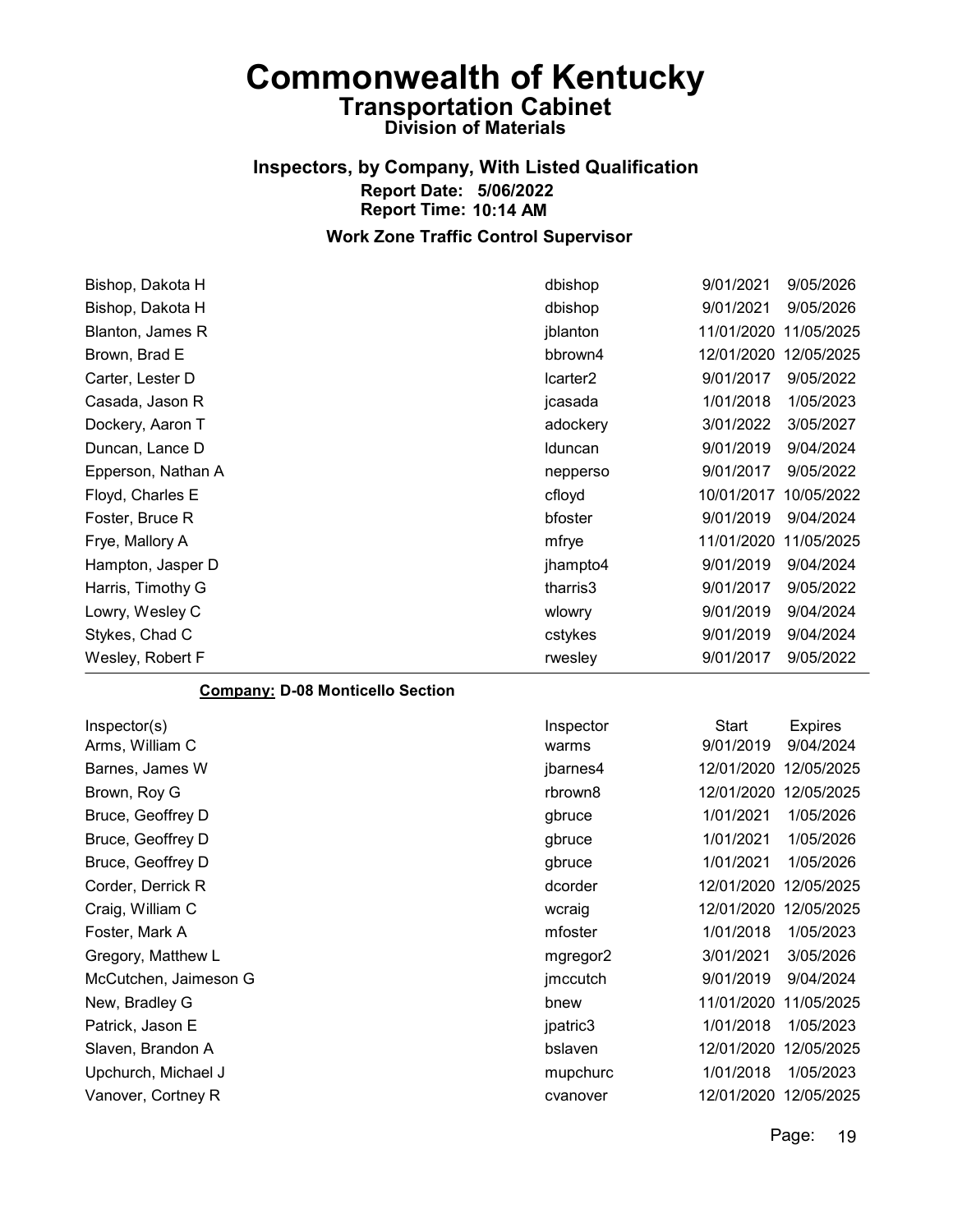#### Inspectors, by Company, With Listed Qualification Report Date: 5/06/2022 Report Time: 10:14 AM

| Watters, Russell D                           | rwatters             |                           | 12/01/2020 12/05/2025       |
|----------------------------------------------|----------------------|---------------------------|-----------------------------|
| <b>Company: D-08 Russell Springs Section</b> |                      |                           |                             |
| Inspector(s)<br>Abrell, William R            | Inspector<br>wabrell | <b>Start</b><br>9/01/2019 | <b>Expires</b><br>9/04/2024 |
| Feese, Craig M                               | cfeese               | 1/01/2018                 | 1/05/2023                   |
| Frye, Kayla M                                | kfrye                | 12/01/2020                | 12/05/2025                  |
| Huckelby, Bobby A                            | bhuckelb             | 12/01/2020 12/05/2025     |                             |
| Jasper, Gary L                               | gjasper              | 1/01/2018                 | 1/05/2023                   |
| Jones, Darren R                              | drjones              | 4/01/2021                 | 4/05/2026                   |
| Kulac, Douglas T                             | dkulac               | 9/01/2019                 | 9/04/2024                   |
| Malone, William R                            | wmalone              | 2/01/2021                 | 2/05/2026                   |
| Malone, William R                            | wmalone              | 2/01/2021                 | 2/05/2026                   |
| Minton, Brandon P                            | bminton              | 1/01/2018                 | 1/05/2023                   |
| Molen, David F                               | dmolen               | 1/01/2018                 | 1/05/2023                   |
| Stearns, Michael T                           | mstearns             | 4/01/2021                 | 4/05/2026                   |
| Taylor, Tracy J                              | ttaylor              |                           | 12/01/2020 12/05/2025       |
| Turner, Seth J                               | sturner <sub>5</sub> |                           | 11/01/2020 11/05/2025       |
| <b>Company: D-08 Somerset Section</b>        |                      |                           |                             |
| Inspector(s)                                 | Inspector            | <b>Start</b>              | <b>Expires</b>              |
| Blake, Stephen W                             | sblake               | 1/01/2018                 | 1/05/2023                   |
| Blake, Stephen W                             | sblake               | 3/01/2021                 | 3/05/2026                   |
| Buckner, Aaron R                             | abuckner             | 1/01/2018                 | 1/05/2023                   |
| Church, Bobby L                              | bchurch              | 12/01/2020                | 12/05/2025                  |
| Dixon, Adam C                                | adixon2              | 3/01/2021                 | 3/05/2026                   |
| Dixon, Adam C                                | adixon2              | 3/01/2021                 | 3/05/2026                   |
| Farmer, Joseph S                             | jfarmer2             | 2/01/2021                 | 2/05/2026                   |
| Farmer, Joseph S                             | jfarmer2             | 2/01/2021                 | 2/05/2026                   |
| Faulkner, James C                            | cfaulkn2             | 9/01/2019                 | 9/04/2024                   |
| Gilreath, Stewart B                          | sgilreat             | 1/01/2018                 | 1/05/2023                   |
| Haggard, Rodney D                            | rhaggard             | 1/01/2021                 | 1/05/2026                   |
| Haggard, Rodney D                            | rhaggard             | 1/01/2021                 | 1/05/2026                   |
| Haggard, Rodney D                            | rhaggard             | 1/01/2021                 | 1/05/2026                   |
| Henderlight, Christopher D                   | chenderl             | 12/01/2020                | 12/05/2025                  |
| Lawson, Ricky N                              |                      |                           |                             |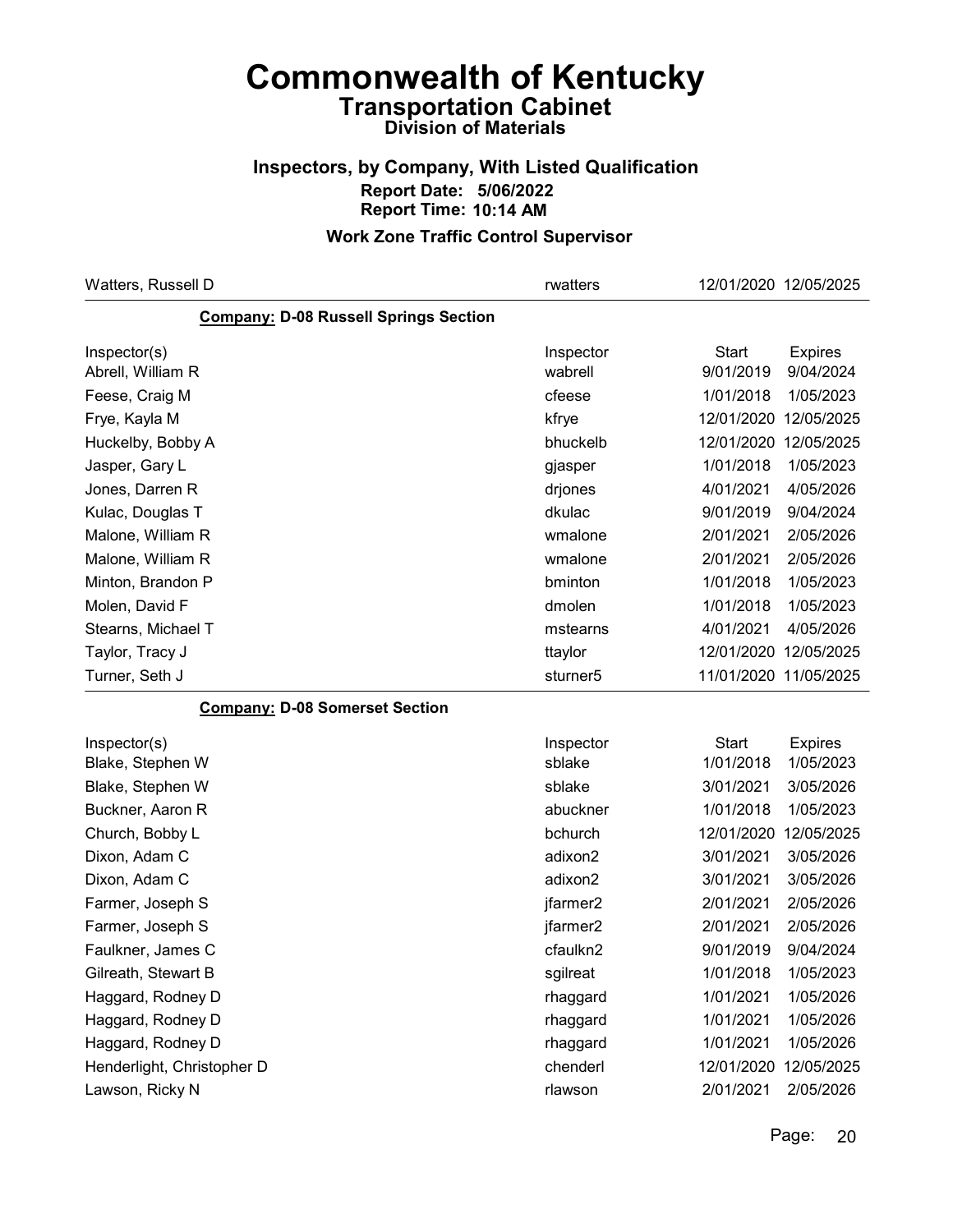### Inspectors, by Company, With Listed Qualification Report Date: 5/06/2022 Report Time: 10:14 AM

#### Work Zone Traffic Control Supervisor

| - -- - -             |          |           |                       |
|----------------------|----------|-----------|-----------------------|
| Waters, Scott L      | swaters  | 1/01/2018 | 1/05/2023             |
| Thomason, Samuel L   | sthomaso | 9/01/2019 | 9/04/2024             |
| Taylor, Travis D     | ttaylor1 | 3/01/2021 | 3/05/2026             |
| Stykes, Steven C     | sstykes  | 9/01/2019 | 9/04/2024             |
| Shrum, Travis B      | tshrum   |           | 12/01/2020 12/05/2025 |
| Robbins, David E     | drobbins | 8/01/2018 | 8/05/2023             |
| Rainwater, Jeffrey D | jrainwat |           | 12/01/2020 12/05/2025 |
| Phelps, Michael F    | mphelps3 |           | 12/01/2020 12/05/2025 |
| Neikirk, Mark R      | wneikirk | 9/01/2019 | 9/04/2024             |
| Ledford, David A     | dledford | 1/01/2018 | 1/05/2023             |
| Ledford, David A     | dledford | 3/01/2021 | 3/05/2026             |
| Lawson, Ricky N      | rlawson  | 2/01/2021 | 2/05/2026             |

#### Company: D-08 Stanford Section

| Inspector(s)       | Inspector | Start      | <b>Expires</b> |
|--------------------|-----------|------------|----------------|
| Adams, Kevin R     | kadams2   | 12/01/2020 | 12/05/2025     |
| Downey, Chris D    | cdowney   | 9/01/2019  | 9/04/2024      |
| Harris, Harold L   | hharris   | 9/01/2019  | 9/04/2024      |
| Hatter, Zachary R  | zhatter   | 9/01/2019  | 9/04/2024      |
| Jenkins, Jeremy D  | jjenkin3  | 7/01/2021  | 7/05/2026      |
| Jenkins, Jeremy D  | jjenkin3  | 1/01/2018  | 1/05/2023      |
| Jenkins, Jeremy D  | jjenkin3  | 7/01/2021  | 7/05/2026      |
| Lucas, William H   | wlucas    | 1/01/2018  | 1/05/2023      |
| Mullins, Marvin S  | mmullin2  | 9/01/2019  | 9/04/2024      |
| Phelps, Lindsey B  | lphelps1  | 3/01/2021  | 3/05/2026      |
| Phillips, Monica E | mphilli2  | 9/01/2019  | 9/04/2024      |
| Price, Scott A     | sprice2   | 1/01/2018  | 1/05/2023      |
| Rankin, Brian M    | brankin   | 9/01/2019  | 9/04/2024      |
| Reese, Phillip G   | preese    | 12/01/2020 | 12/05/2025     |
| Renfro, Steven L   | srenfro   | 2/01/2021  | 2/05/2026      |
| Renfro, Steven L   | srenfro   | 2/01/2021  | 2/05/2026      |
| Wilson, Morgan A   | mwilson   | 3/01/2021  | 3/05/2026      |

#### Company: D-09 Catlettsburg Section

| Inspector(s)   | Inspector | Start               | <b>Expires</b> |
|----------------|-----------|---------------------|----------------|
| Brown, Shawn E | sbrown4   | 3/01/2022 3/05/2027 |                |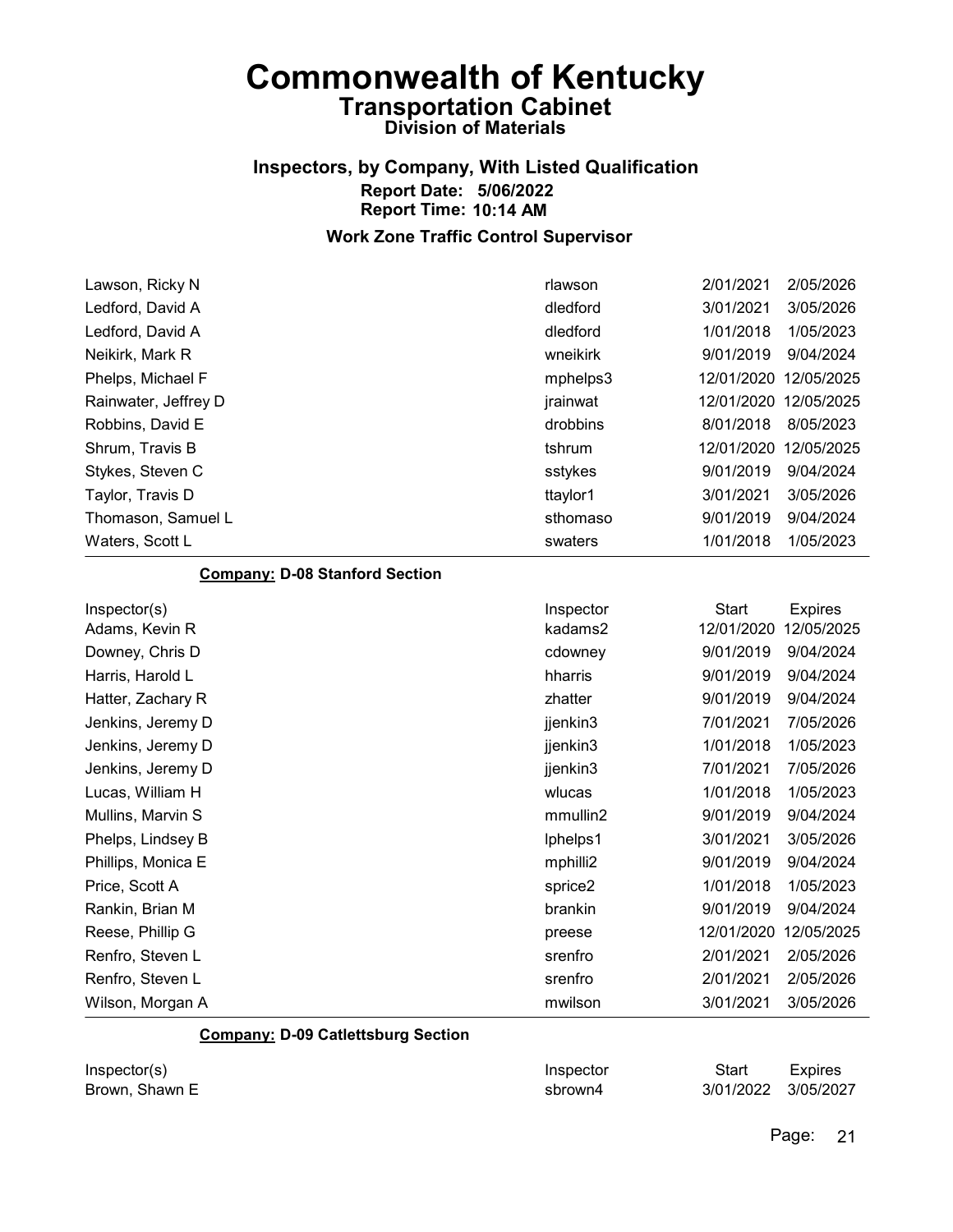#### Inspectors, by Company, With Listed Qualification Report Date: 5/06/2022 Report Time: 10:14 AM

| Dean, Paul J                              | jdean     | 9/01/2017    | 9/05/2022      |
|-------------------------------------------|-----------|--------------|----------------|
| Marshall, Michael S                       | mmarshal  | 3/01/2021    | 3/05/2026      |
| Marshall, Michael S                       | mmarshal  | 3/01/2021    | 3/05/2026      |
| Reynolds, Robert W                        | rreynol3  | 11/01/2020   | 11/05/2025     |
| Tucker, Anthony T                         | atucker   | 3/01/2021    | 3/05/2026      |
| <b>Company: D-09 Flemingsburg Section</b> |           |              |                |
| Inspector(s)                              | Inspector | <b>Start</b> | <b>Expires</b> |
| Dean, Jason P                             | jdean5    | 3/01/2021    | 3/05/2026      |
| Fryman, Barry                             | bfryman   | 5/01/2019    | 5/04/2024      |
| Hickerson, James                          | jhicker3  | 12/01/2020   | 12/05/2025     |
| Smith, Hayden                             | hsmith3   | 3/01/2021    | 3/05/2026      |
| <b>Company: D-09 Grayson Section</b>      |           |              |                |
| Inspector(s)                              | Inspector | <b>Start</b> | <b>Expires</b> |
| Brickey, Jeremey                          | jbrickey  | 9/01/2017    | 9/05/2022      |
| Elliott, Christopher G                    | celliott  | 7/01/2021    | 7/05/2026      |
| Elliott, Christopher G                    | celliott  | 7/01/2021    | 7/05/2026      |
| Fraley, William R                         | wfraley   | 7/01/2021    | 7/05/2026      |
| Fraley, William R                         | wfraley   | 7/01/2021    | 7/05/2026      |
| Heaberlin, Ben J                          | bheaberl  | 6/01/2017    | 6/05/2022      |
| Heaberlin, Ben J                          | bheaberl  | 2/01/2022    | 2/05/2027      |
| Howe, Brandon                             | bhowe     | 9/01/2017    | 9/05/2022      |
| Middleton, Brian E                        | bmiddlet  | 7/01/2021    | 7/05/2026      |
| Middleton, Brian E                        | bmiddlet  | 7/01/2021    | 7/05/2026      |
| Polley, Russell A                         | rpolley   | 5/01/2021    | 5/05/2026      |
| Shaffer, Gregory L                        | gshaffer  | 11/01/2020   | 11/05/2025     |
| Sloas, Joshua A                           | jsloas    | 2/01/2022    | 2/05/2027      |
| Tuel, Christopher L                       | ctuel     | 9/01/2017    | 9/05/2022      |
| Waugh, William D                          | dwaugh    | 8/01/2019    | 8/04/2024      |
| <b>Company: D-09 Materials Section</b>    |           |              |                |
| Inspector(s)                              | Inspector | <b>Start</b> | <b>Expires</b> |
| Bradley, William M                        | wbradley  | 2/01/2020    | 2/04/2025      |
| Helterbrand, Stevie A                     | shelterb  | 8/01/2021    | 8/05/2026      |
| Hickerson, David S                        | dhickers  | 5/01/2019    | 5/04/2024      |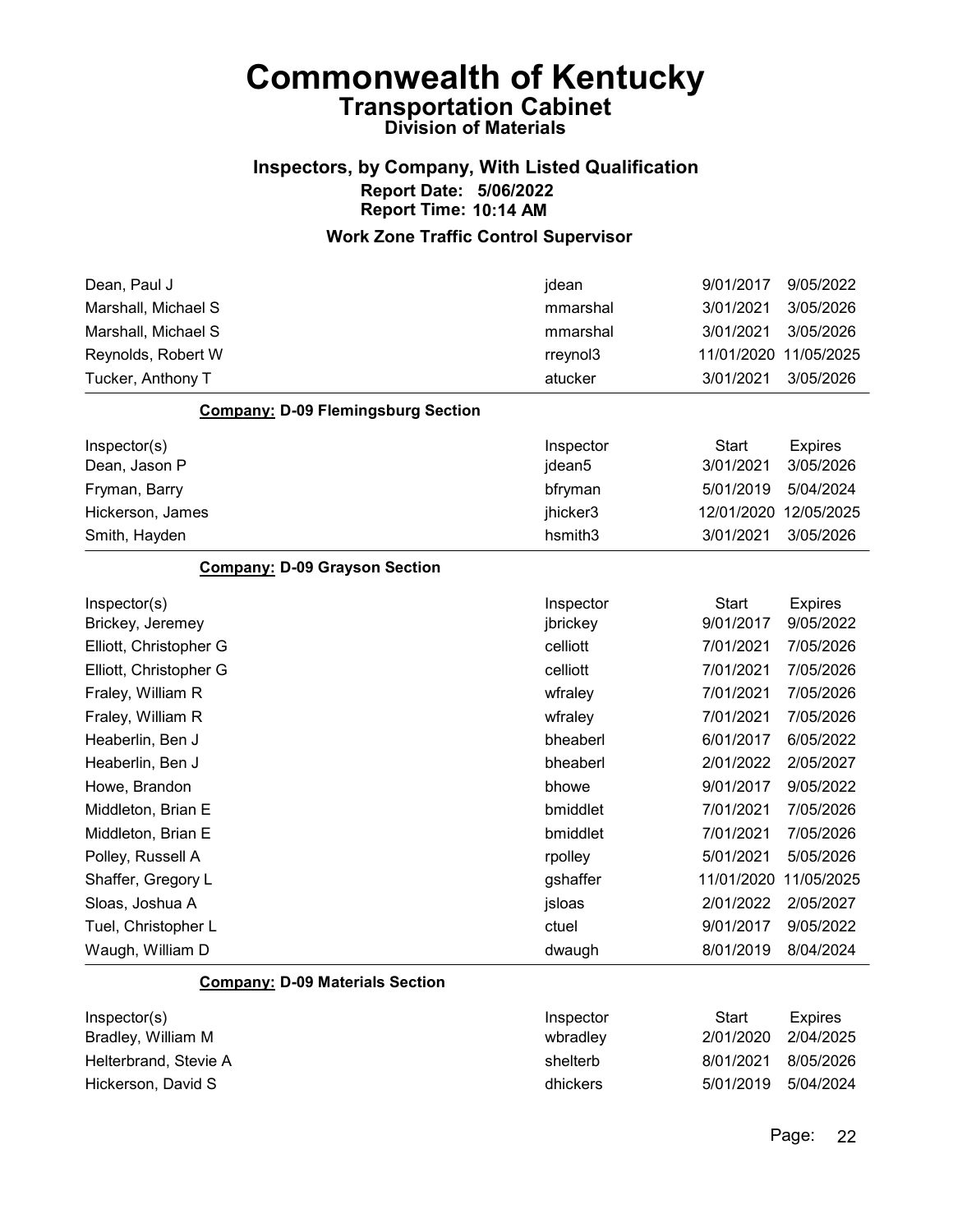#### Inspectors, by Company, With Listed Qualification Report Date: 5/06/2022 Report Time: 10:14 AM

#### Work Zone Traffic Control Supervisor

| Holbrook, Shannon                      | sholbro3  | 12/01/2020 12/05/2025 |                |
|----------------------------------------|-----------|-----------------------|----------------|
| Logan, Devin                           | dlogan3   | 8/01/2021             | 8/05/2026      |
| Zeigler, Jerry D                       | jzeigler  | 8/01/2021             | 8/05/2026      |
| <b>Company: D-09 Morehead Section</b>  |           |                       |                |
| Inspector(s)                           | Inspector | <b>Start</b>          | <b>Expires</b> |
| Gillum, Brian S                        | bgillum   | 9/01/2017             | 9/05/2022      |
| Howe, Robert B                         | bhowe     | 6/01/2017             | 6/05/2022      |
| Howe, Robert B                         | bhowe     | 2/01/2022             | 2/05/2027      |
| Lewis, David A                         | dlewis3   | 8/01/2021             | 8/05/2026      |
| Lewis, Gary T                          | glewis    | 7/01/2021             | 7/05/2026      |
| Lewis, Gary T                          | glewis    | 7/01/2021             | 7/05/2026      |
| Lowe, Garrett E                        | glowe     | 7/01/2021             | 7/05/2026      |
| Lowe, Garrett E                        | glowe     | 7/01/2021             | 7/05/2026      |
| Ramey, Shane G                         | sramey    | 2/01/2022             | 2/05/2027      |
| Rose, Donnie E                         | drose2    | 12/01/2020            | 12/05/2025     |
| <b>Company: D-10 Hazard Section</b>    |           |                       |                |
| Inspector(s)                           | Inspector | <b>Start</b>          | <b>Expires</b> |
| Lawson, Don J                          | dlawson2  | 12/01/2020            | 12/05/2025     |
| Leveridge, David K                     | dleverid  | 8/01/2021             | 8/05/2026      |
| Minter, Christopher J                  | cminter   | 1/01/2019             | 1/05/2024      |
| Ritchie, Brian K                       | britchie  | 12/01/2020            | 12/05/2025     |
| <b>Company: D-10 Jackson Section</b>   |           |                       |                |
| Inspector(s)                           | Inspector | <b>Start</b>          | <b>Expires</b> |
| Deaton, Stephen D                      | sdeaton   | 10/01/2019            | 10/04/2024     |
| <b>Company: D-10 Materials Section</b> |           |                       |                |
| Inspector(s)                           | Inspector | <b>Start</b>          | <b>Expires</b> |
| Rowland, Dustin J                      | drowlan2  | 3/01/2021             | 3/05/2026      |
| Rowland, Dustin J                      | drowlan2  | 3/01/2021             | 3/05/2026      |
| <b>Company: D-10 Stanton Section</b>   |           |                       |                |
| Inspector(s)                           | Inspector | <b>Start</b>          | <b>Expires</b> |
| Johnson, James D                       | jjohns13  | 10/01/2017            | 10/05/2022     |
| Ware Jr, Roy E                         | rware2    | 10/01/2021 10/05/2026 |                |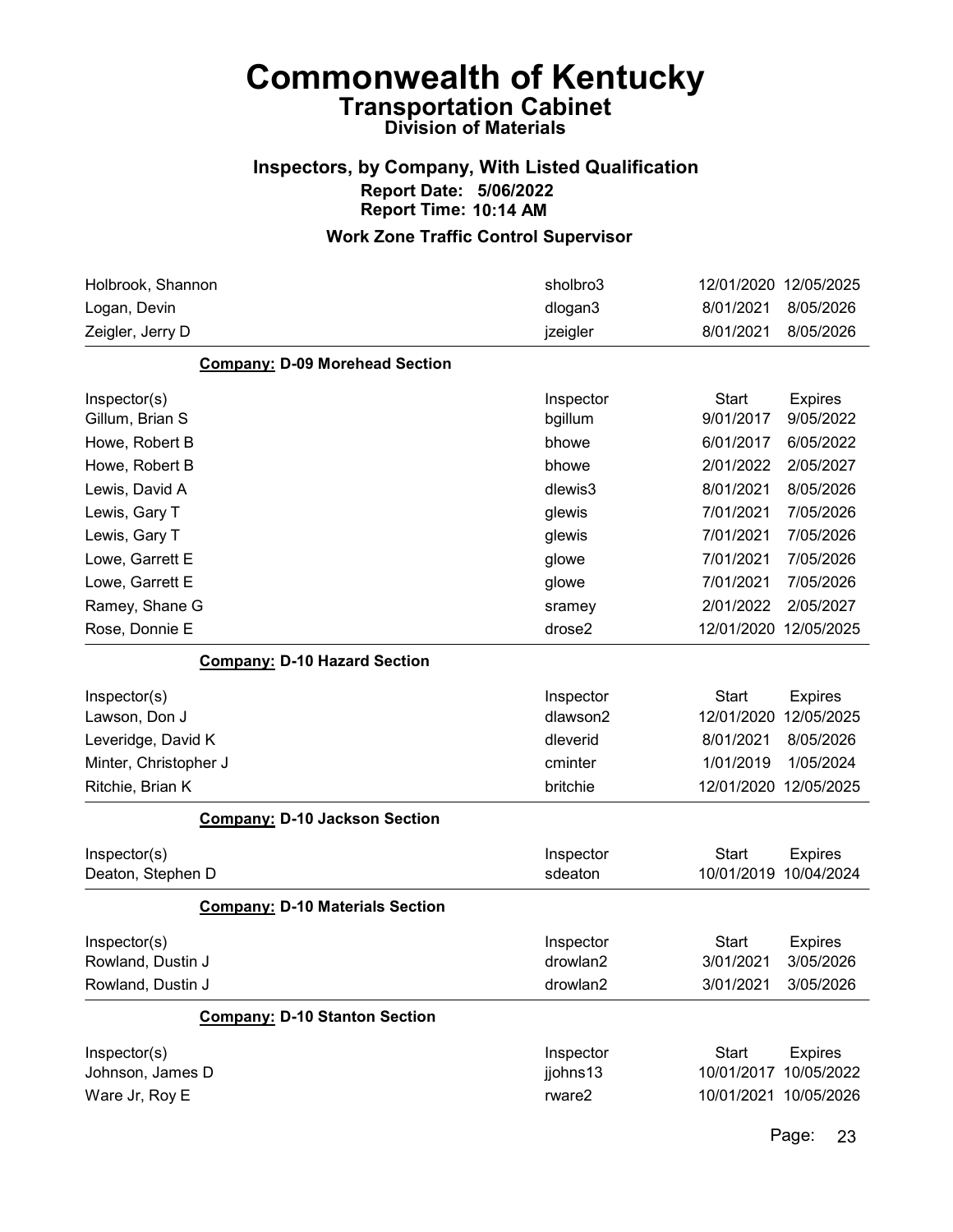### Inspectors, by Company, With Listed Qualification Report Date: 5/06/2022 Report Time: 10:14 AM

#### Work Zone Traffic Control Supervisor

| <b>Company: D-10 West Liberty Section</b> |           |              |                |
|-------------------------------------------|-----------|--------------|----------------|
| Inspector(s)                              | Inspector | <b>Start</b> | <b>Expires</b> |
| Kinner, Channing N                        | ckinner   | 3/01/2021    | 3/05/2026      |
| Ratliff, Wes                              | wratliff  | 6/01/2018    | 6/05/2023      |
| <b>Company: D-11 London Section</b>       |           |              |                |
| Inspector(s)                              | Inspector | <b>Start</b> | <b>Expires</b> |
| Angel, Kenneth D                          | kangel    | 5/01/2019    | 5/04/2024      |
| Bingham, Travis L                         | tbingham  | 5/01/2019    | 5/04/2024      |
| Crowder, Jeffrey A                        | jcrowder  | 5/01/2019    | 5/04/2024      |
| Dewees, Gregory S                         | gdewees   | 5/01/2019    | 5/04/2024      |
| Hatcher, Robbie D                         | rhatcher  | 5/01/2019    | 5/04/2024      |
| Hibbard, Charles C                        | chibbard  | 5/01/2019    | 5/04/2024      |
| Morgan, John H                            | jmorgan9  | 5/01/2019    | 5/04/2024      |
| Smith, Cecil W                            | csmith    | 5/01/2019    | 5/04/2024      |
| Vickers, James P                          | jvickers  | 5/01/2019    | 5/04/2024      |
| <b>Company: D-11 Manchester Section</b>   |           |              |                |
| Inspector(s)                              | Inspector | <b>Start</b> | <b>Expires</b> |
| Bays, Benjamin T                          | bbays     | 8/01/2018    | 8/05/2023      |
| Hoffman, David J                          | dhoffma1  | 5/01/2019    | 5/04/2024      |
| Morgan, Dwight D                          | dmorgan   | 5/01/2019    | 5/04/2024      |
| Riley, John D                             | jriley2   | 4/01/2019    | 4/04/2024      |
| <b>Company: D-11 Materials Section</b>    |           |              |                |
| Inspector(s)                              | Inspector | <b>Start</b> | <b>Expires</b> |
| Gregory, Gene S                           |           |              |                |
|                                           | ggregory  | 5/01/2019    | 5/04/2024      |
| Jackson, Reggie D                         | rjackson  | 8/01/2018    | 8/05/2023      |
| Metcalf, Jeremy D                         | jmetcalf  | 8/01/2018    | 8/05/2023      |
| <b>Company: D-11 Pineville Section</b>    |           |              |                |
| Inspector(s)                              | Inspector | <b>Start</b> | <b>Expires</b> |
| Asher, Byron P                            | basher    | 9/01/2021    | 9/05/2026      |
| Asher, Byron P                            | basher    | 9/01/2021    | 9/05/2026      |
| Cassim, William B                         | bcassim   | 5/01/2019    | 5/04/2024      |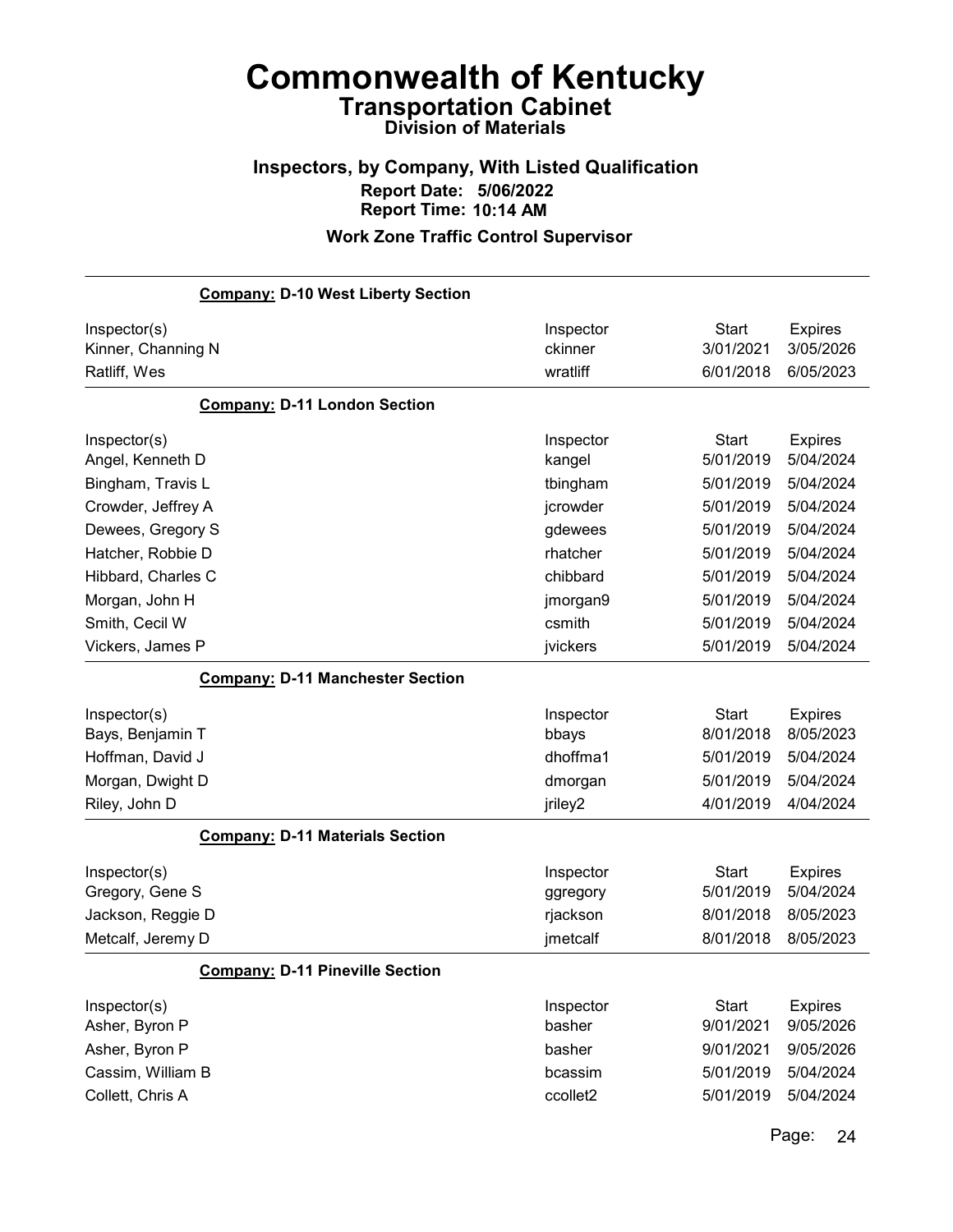### Inspectors, by Company, With Listed Qualification Report Date: 5/06/2022 Report Time: 10:14 AM

#### Work Zone Traffic Control Supervisor

| Gent, Frederick B                         | fgent              | 5/01/2019    | 5/04/2024      |
|-------------------------------------------|--------------------|--------------|----------------|
| Green, Justin T                           | jgreen6            | 2/01/2022    | 2/05/2027      |
| Grubbs, Gary N                            | ngrubbs            | 9/01/2021    | 9/05/2026      |
| Grubbs, Gary N                            | ngrubbs            | 9/01/2021    | 9/05/2026      |
| Hensley, Shawn A                          | shensle2           | 5/01/2019    | 5/04/2024      |
| Kelly, Elmer B                            | ekelly             | 5/01/2019    | 5/04/2024      |
| Maggard, Jack F                           | jmaggard           | 8/01/2021    | 8/05/2026      |
| Perkins, Robert W                         | rperkins           | 5/01/2019    | 5/04/2024      |
| Sproles, David C                          | dsproles           | 5/01/2019    | 5/04/2024      |
| Young, Jeffery                            | jyoung11           | 8/01/2018    | 8/05/2023      |
| <b>Company: D-11 Williamsburg Section</b> |                    |              |                |
| Inspector(s)                              | Inspector          | <b>Start</b> | <b>Expires</b> |
| Branscum, Joshua A                        | jbranscu           | 5/01/2019    | 5/04/2024      |
| Moses, Darrell                            | dmoses             | 5/01/2019    | 5/04/2024      |
| Smith, Quentin N                          | qsmith             | 5/01/2019    | 5/04/2024      |
| <b>Company: D-12 Materials Section</b>    |                    |              |                |
| Inspector(s)                              | Inspector          | <b>Start</b> | <b>Expires</b> |
| Anderson, Jeffrey                         | janders3           | 3/01/2021    | 3/05/2026      |
| Conn, Brady D                             | bconn              | 3/01/2019    | 3/04/2024      |
| Hamilton, Dustin S                        | dhamilt4           | 8/01/2019    | 8/04/2024      |
| Wright, Nick D                            | nwright            | 8/01/2019    | 8/04/2024      |
| <b>Company: D-12 Paintsville Section</b>  |                    |              |                |
| Inspector(s)                              | Inspector          | <b>Start</b> | <b>Expires</b> |
| Auxier, Johnathan S                       | jauxier            | 8/01/2019    | 8/04/2024      |
| Blevins, Michael D                        | mblevins           | 3/01/2019    | 3/04/2024      |
| Erwin, Ethan K                            | eerwin             | 12/01/2020   | 12/05/2025     |
| Fyffe, Jeffrey S                          | jfyffe             | 3/01/2019    | 3/04/2024      |
| Hall, Hunter R                            | hhall <sub>2</sub> | 8/01/2019    | 8/04/2024      |
| Horn, Samuel D                            | shorn2             | 3/01/2019    | 3/04/2024      |
| LeMaster, Ricky E                         | rlemaste           | 5/01/2018    | 5/05/2023      |
| <b>Company: D-12 Pikeville Section</b>    |                    |              |                |
| Inspector(s)                              | Inspector          | <b>Start</b> | <b>Expires</b> |
| Hamilton, Donovan T                       | dhamilt8           | 1/01/2019    | 1/05/2024      |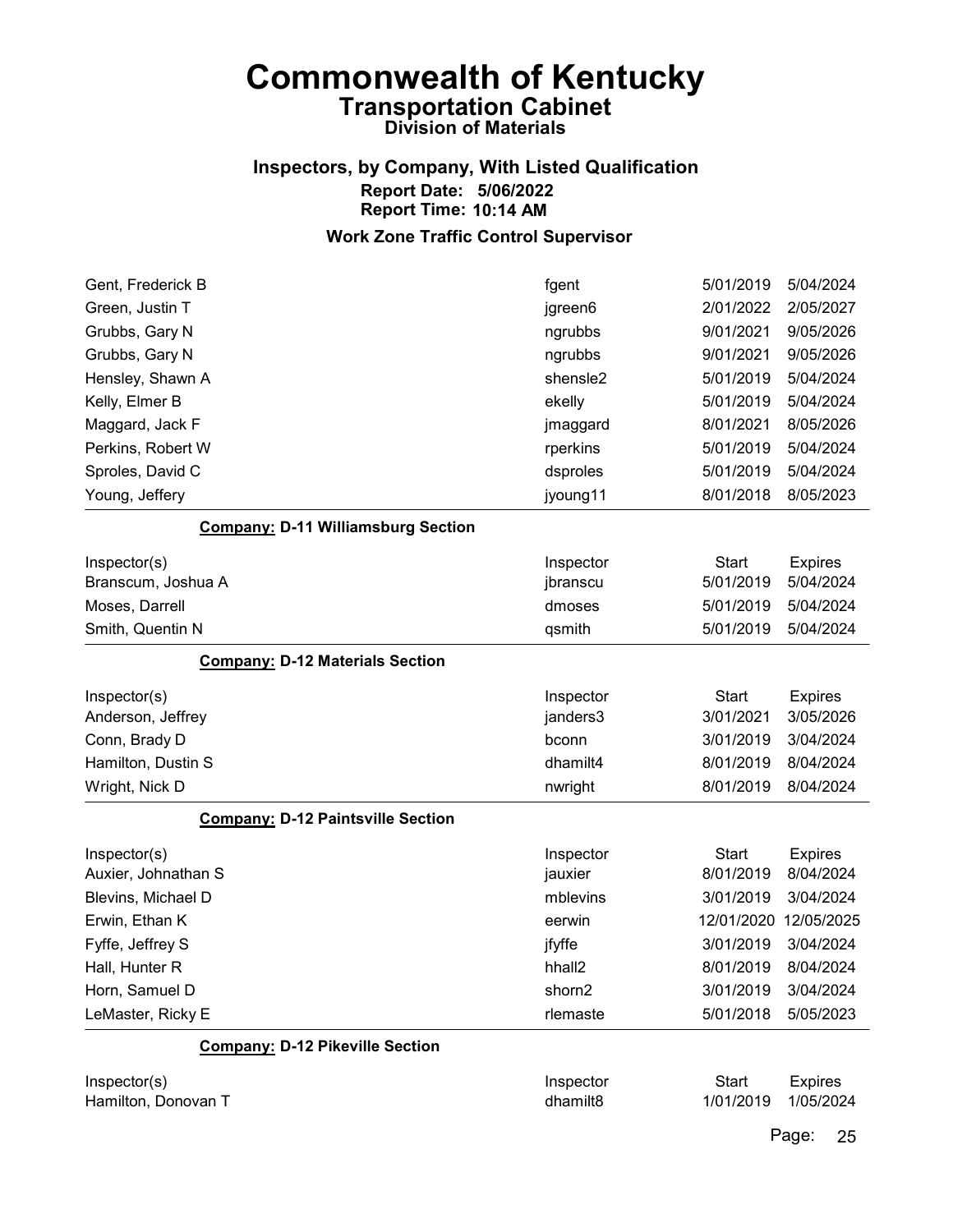#### Inspectors, by Company, With Listed Qualification Report Date: 5/06/2022 Report Time: 10:14 AM

#### Work Zone Traffic Control Supervisor

| Kender, Christopher S                        | ckender              | 8/01/2019    | 8/04/2024      |
|----------------------------------------------|----------------------|--------------|----------------|
| Kender, Jared D                              | jkender              | 8/01/2019    | 8/04/2024      |
| Kendrick, Christopher D                      | ckendric             | 1/01/2019    | 1/05/2024      |
| Kendrick, Tim P                              | tkendric             | 6/01/2019    | 6/04/2024      |
| Little, Lillian M                            | llittle              | 3/01/2019    | 3/04/2024      |
| <b>Company: D-12 Prestonsburg Section</b>    |                      |              |                |
| Inspector(s)                                 | Inspector            | <b>Start</b> | <b>Expires</b> |
| Ball, Brittany A                             | bball                | 3/01/2019    | 3/04/2024      |
| Fannin, Christopher N                        | cfannin              | 3/01/2019    | 3/04/2024      |
| Fitzpatrick, Ryan W                          | rfitzpat             | 8/01/2019    | 8/04/2024      |
| Hall, Randy L                                | rhall6               | 3/01/2019    | 3/04/2024      |
| Lafferty, Brian K                            | blaffert             | 5/01/2018    | 5/05/2023      |
| May, Kris M                                  | kmay                 | 5/01/2019    | 5/04/2024      |
| Maynard, Nicholas B                          | nmaynard             | 5/01/2021    | 5/05/2026      |
| Newsome, Bishop J                            | bnewsome             | 3/01/2019    | 3/04/2024      |
| <b>Company: D-12 Whitesburg Section</b>      |                      |              |                |
| Inspector(s)                                 | Inspector            | <b>Start</b> | <b>Expires</b> |
| Amburgey, James A                            | jamburge             | 8/01/2019    | 8/04/2024      |
| Bentley, Brandon K                           | bbentley             | 8/01/2019    | 8/04/2024      |
| Fugate, Tony G                               | tfugate              | 6/01/2019    | 6/04/2024      |
| Holbrook, Heath D                            | hholbroo             | 8/01/2019    | 8/04/2024      |
| Lewis, Lonnie D                              | llewis2              | 10/01/2019   | 10/04/2024     |
| Smith, Ken L                                 | ksmith               | 3/01/2019    | 3/04/2024      |
| Walters, Andrew L                            | awalters             | 8/01/2019    | 8/04/2024      |
| <b>Company: DDWFI, LLC</b>                   |                      |              |                |
| Inspector(s)                                 | Inspector            | Start        | <b>Expires</b> |
| Wallace II, Don V                            | dwallac2             | 2/01/2020    | 2/04/2025      |
| <b>Company: Davis H. Elliot Company Inc.</b> |                      |              |                |
| Inspector(s)                                 | Inspector            | <b>Start</b> | <b>Expires</b> |
| Arnett, Bobby P                              | barnett <sub>2</sub> | 3/01/2022    | 3/05/2027      |
| Arnett, Bobby P                              | barnett <sub>2</sub> | 6/01/2017    | 6/05/2022      |
| Brown, Ashley D                              | abrown4              | 4/01/2021    | 4/05/2026      |
| Brown, Jordan T                              | jbrown18             | 6/01/2017    | 6/05/2022      |
|                                              |                      |              |                |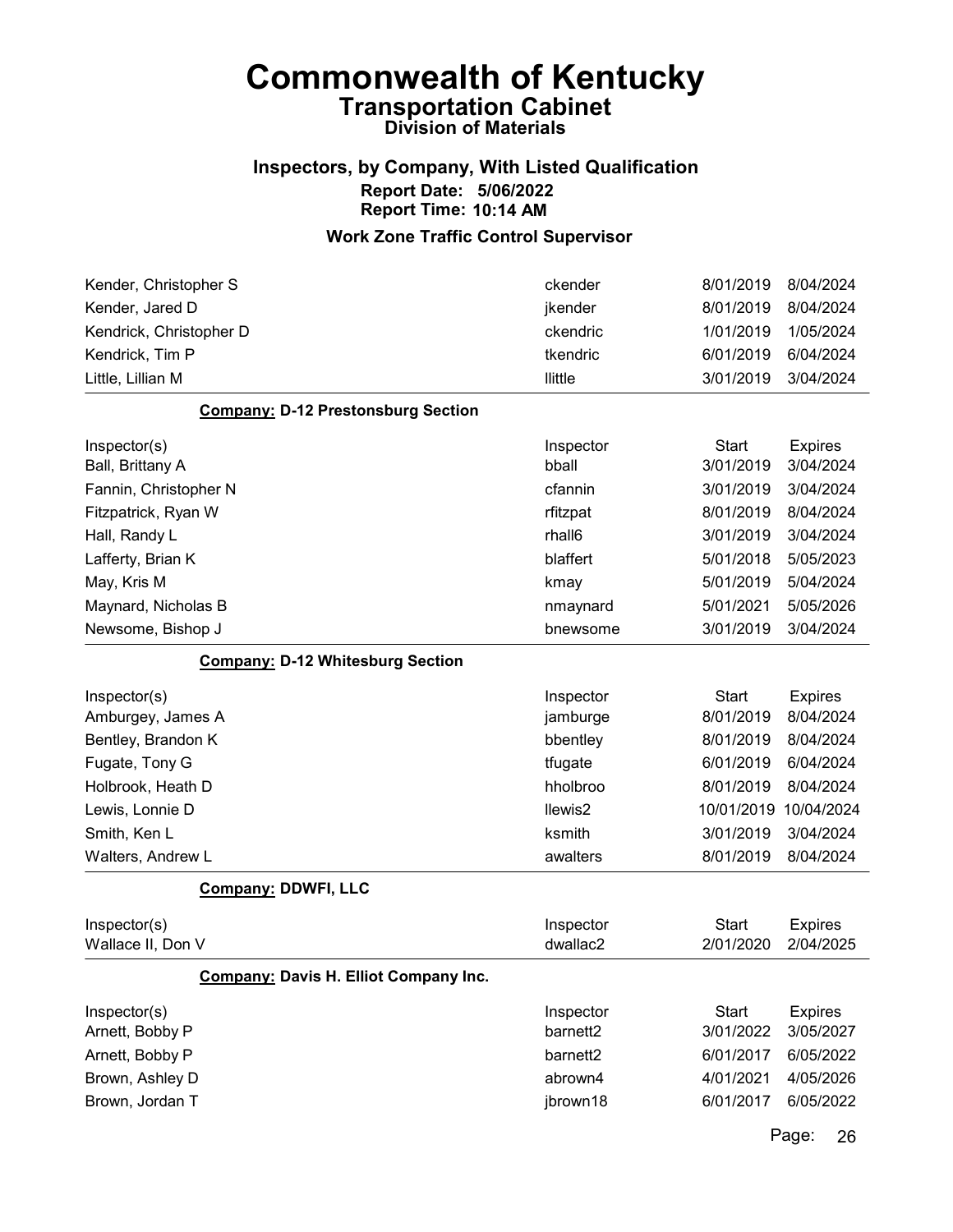#### Inspectors, by Company, With Listed Qualification Report Date: 5/06/2022 Report Time: 10:14 AM Work Zone Traffic Control Supervisor

Carrico, Amy T acarrico 12/01/2019 12/04/2024 Combs, Brian J bcombs4 6/01/2017 6/05/2022 Combs, Levon M lcombs 9/01/2019 9/04/2024 Coots, Nathan A ncoots 9/01/2019 9/04/2024 Davis, Philip S pdavis2 6/01/2017 6/05/2022 Dawson, Jeff W jdawson 9/01/2019 9/04/2024 Duncan, Adam E aduncan2 9/01/2019 9/04/2024 Eades, Michael W meades 5/01/2021 5/05/2026 Flannery, John L jflanner 9/01/2019 9/04/2024 Franklin, Grant R gfrankli 9/01/2019 9/04/2024 Gaffney, Justin H **in the state of the state of the state of the state of the state of the state of the state of the state of the state of the state of the state of the state of the state of the state of the state of the s** Gallimore, Michael A material and the material material material material material material material material m Garland, Timmy A tgarland 9/01/2019 9/04/2024 Gregory, Gary L ggregor3 10/01/2019 10/04/2024 Gregory, Tyler L tgregory tgregory 6/01/2017 6/05/2022 Gregory, Tyler L transformation of the type of the type of type of type of type  $\frac{1}{2}$  type  $\frac{9}{01/2019}$  9/01/2019 9/04/2024 Gross, Dalton L<br>
Gross, Dalton L Guy, Billy L bguy 6/01/2017 6/05/2022 Hallock, Daniel W dhallock 9/01/2019 9/04/2024 Hawn, Justin J jhawn 6/01/2017 6/05/2022 Howard, Matthew S mhoward5 12/01/2019 12/04/2024 Irvin, Benjamin O birvin 9/01/2019 9/04/2024 Ison, Michael L mison 6/01/2017 6/05/2022 Johns, Byron L bjohns 9/01/2019 9/04/2024 Keeton, Noah A nkeeton 5/01/2021 5/05/2026 Kidd, Cole A ckidd 9/01/2019 9/04/2024 Kolling, Joe G is a control of the control of the set of the set of the intervals of the intervals of the interval of the intervals of the intervals of the intervals of the intervals of the intervals of the intervals of th Leet, Garrett R gleet 9/01/2019 9/04/2024 McCloy, Josh jmccloy 6/01/2017 6/05/2022 McCoy, Jason jmcoy3 10/01/2019 10/04/2024 Meade, Kelley J kmeede 12/01/2019 12/04/2024 Mink, Gary A gmink3 5/01/2021 5/05/2026 Mink, James L jmink 9/01/2019 9/04/2024 Nott, Jesse A jnott 9/01/2019 9/04/2024 Parmley, Aaron M aparmle2 9/01/2019 9/04/2024 Price, Donald M dprice4 9/01/2019 9/04/2024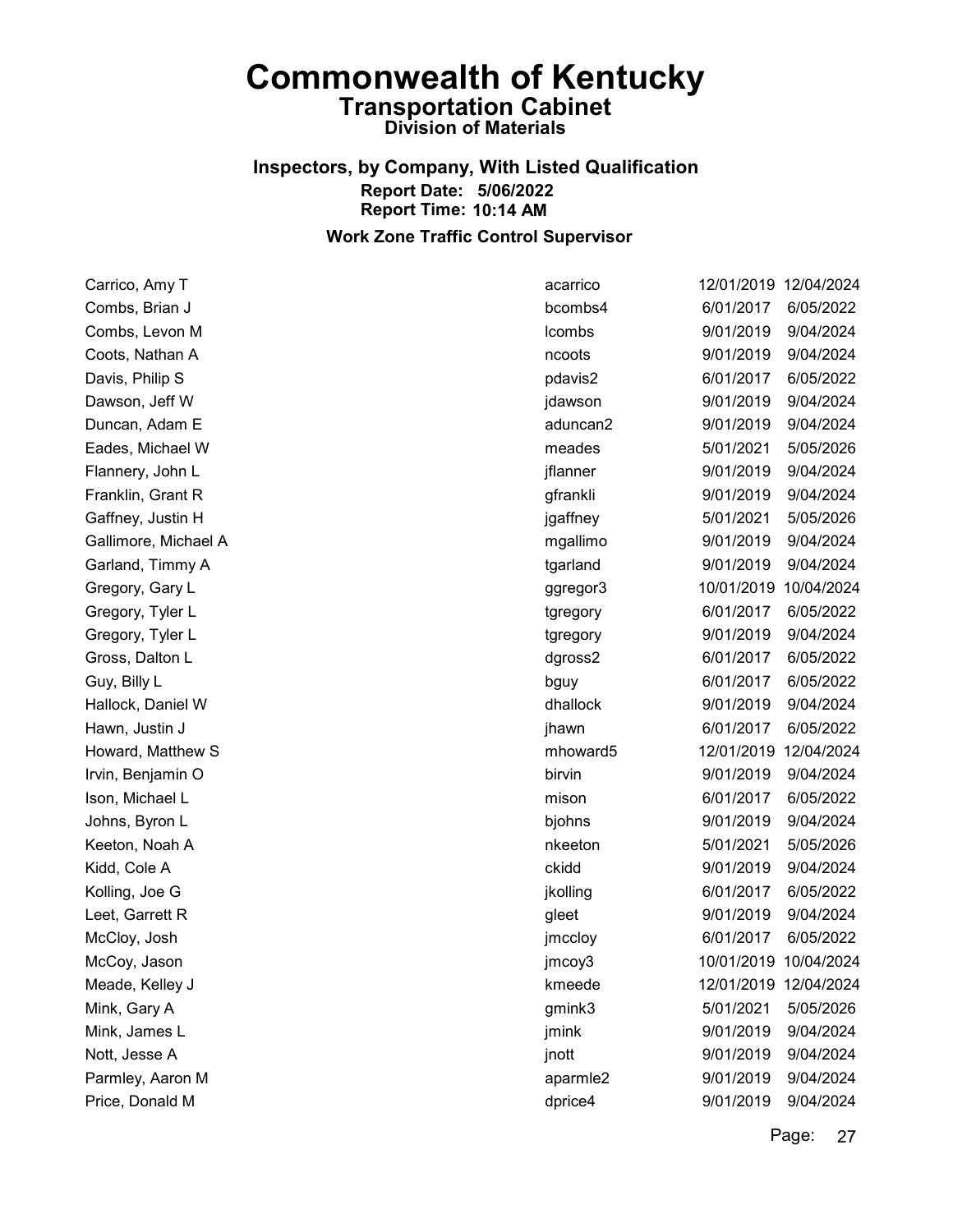### Inspectors, by Company, With Listed Qualification Report Date: 5/06/2022 Report Time: 10:14 AM

#### Work Zone Traffic Control Supervisor

| Price, Donald M                     | dprice4   | 6/01/2017    | 6/05/2022      |
|-------------------------------------|-----------|--------------|----------------|
| Rainey, Brent C                     | brainey   | 9/01/2019    | 9/04/2024      |
| Sartin, Colby S                     | csartin   | 9/01/2019    | 9/04/2024      |
| Smith, Estill J                     | esmith3   | 5/01/2021    | 5/05/2026      |
| Sparks, Dwain E                     | dsparks   | 9/01/2019    | 9/04/2024      |
| Sumpter, Gary S                     | gsumpter  | 9/01/2019    | 9/04/2024      |
| Sumpter, Zachary G                  | zsumpter  | 6/01/2017    | 6/05/2022      |
| Taylor, Matthew A                   | mtaylor5  | 9/01/2019    | 9/04/2024      |
| Thomason, Jeffrey T                 | jthomaso  | 9/01/2019    | 9/04/2024      |
| Trent, Derek A                      | dtrent    | 6/01/2017    | 6/05/2022      |
| Troxell, Coty A                     | ctroxell  | 6/01/2017    | 6/05/2022      |
| Troxell, Coty A                     | ctroxell  | 3/01/2022    | 3/05/2027      |
| Waters, Steven W                    | swaters2  | 9/01/2019    | 9/04/2024      |
| Wood, Zachariah C                   | zwood     | 5/01/2021    | 5/05/2026      |
| York, Bob                           | byork     | 6/01/2017    | 6/05/2022      |
| <b>Company: Delong Concrete LLC</b> |           |              |                |
| Inspector(s)                        | Inspector | <b>Start</b> | <b>Expires</b> |
| Holland, Michael H                  | mhollan2  | 8/01/2019    | 8/04/2024      |

#### Company: District Eight

| Inspector(s)        | Inspector | Start      | <b>Expires</b>        |
|---------------------|-----------|------------|-----------------------|
| Acrey, Charles E    | cacrey    | 9/01/2019  | 9/04/2024             |
| Ballard, Michael W  | mballar2  | 1/01/2018  | 1/05/2023             |
| Boston, Mark E      | mboston   | 1/01/2018  | 1/05/2023             |
| Brainard, Preston J | pbrainar  | 10/01/2017 | 10/05/2022            |
| Bray, Ray           | rbray2    | 9/01/2019  | 9/04/2024             |
| Caudill, James E    | jcaudil2  | 1/01/2018  | 1/05/2023             |
| Coffey, Bradley D   | bcoffey   | 1/01/2018  | 1/05/2023             |
| Coffey, James E     | jcoffey2  | 11/01/2020 | 11/05/2025            |
| Cundiff, Bruce E    | bcundiff  | 9/01/2019  | 9/04/2024             |
| Davis, John F       | jdavis2   |            | 11/01/2020 11/05/2025 |
| Dobbs, Brad A       | bdobbs    | 9/01/2019  | 9/04/2024             |
| Duvall, Ricky G     | rduvall   |            | 12/01/2020 12/05/2025 |
| Edwards, Michael J  | medward2  | 4/01/2019  | 4/04/2024             |
| Epperson, Ethan C   | eepperso  |            | 12/01/2020 12/05/2025 |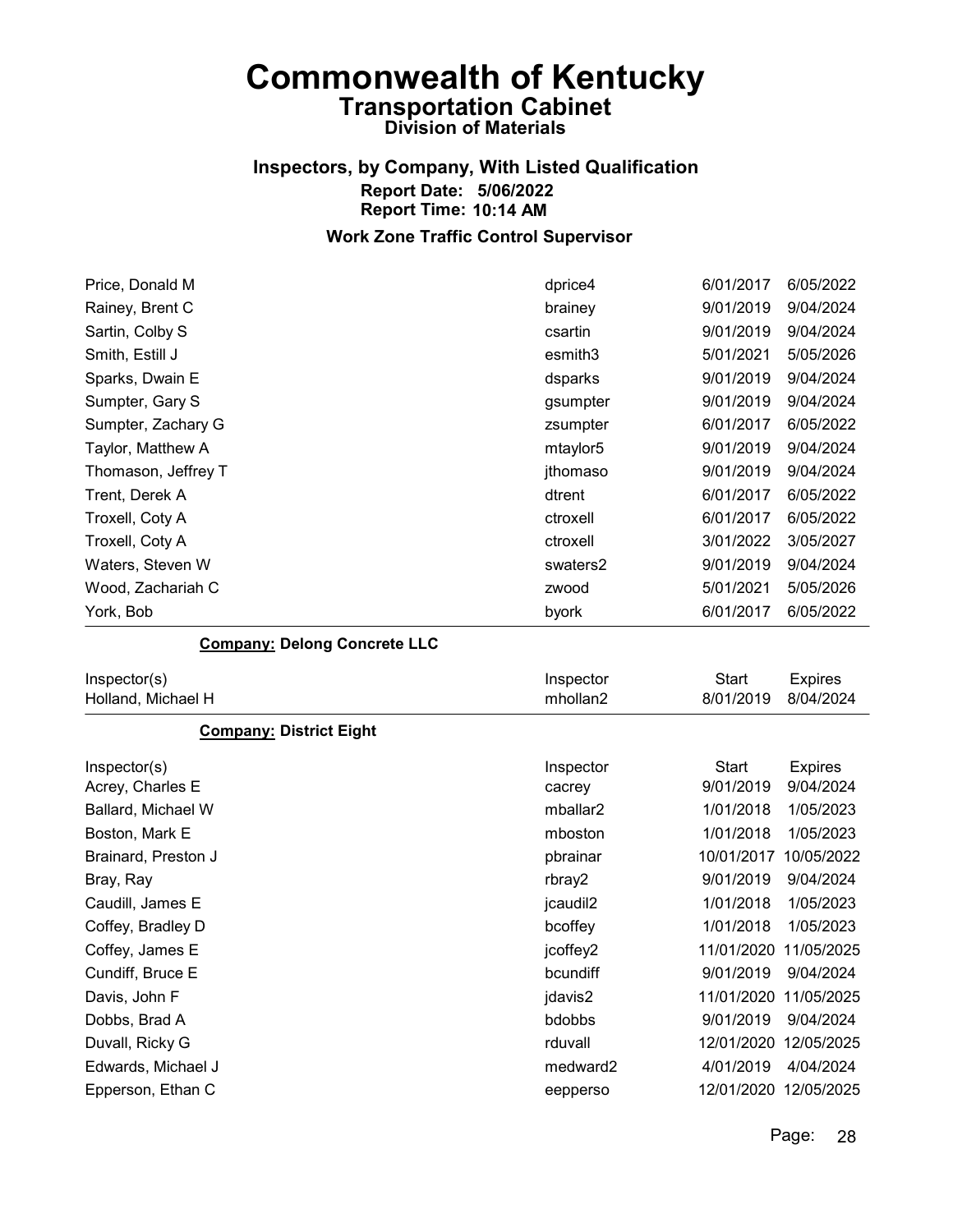#### Inspectors, by Company, With Listed Qualification Report Date: 5/06/2022 Report Time: 10:14 AM Work Zone Traffic Control Supervisor

#### Floyd, Charles D cfloyd 1/01/2021 1/05/2026 Floyd, Charles D cfloyd 1/01/2021 1/05/2026 Floyd, Charles D cfloyd 1/01/2021 1/05/2026 Goldson, Justin A jgoldson 9/01/2019 9/04/2024 Hurst, Garry W ghurst 1/01/2018 1/05/2023 Hutchinson, Jason S jhutchi4 1/01/2018 1/05/2023 Johnson, Barry bjohnso9 6/01/2021 6/05/2026 Jones, Steven J sjones6 1/01/2018 1/05/2023 King, James M **in the state of the state of the state of the state of the state of the state of the state of the state of the state of the state of the state of the state of the state of the state of the state of the state** Lawless, Stony D slawless 4/01/2021 4/05/2026 Moore, Donnie R dmoor1 12/01/2020 12/05/2025 Moren, Conley W cmoren 11/01/2020 11/05/2025 Parmley, Amanda aparmley 1/01/2018 1/05/2023 Schuler, Joseph V jschuler 6/01/2019 6/04/2024 Sneed, Hunter hsneed 9/01/2017 9/05/2022 Spaw, Andy P aspaw 1/01/2018 1/05/2023 Stephens, Doug E dstephen 1/01/2018 1/05/2023 Turner, Glenn A gturner2 9/01/2019 9/04/2024 Turner, Samuel L sturner3 9/01/2017 9/05/2022 Turpin, James W jturpin3 8/01/2018 8/05/2023 Wilson, Brian K bwilson4 1/01/2018 1/05/2023 Yanders, Gregory A gyanders 1/01/2018 1/05/2023

#### Company: District Eight - Crew No. 800

| Inspector(s)                    | Inspector | Start                 | <b>Expires</b> |
|---------------------------------|-----------|-----------------------|----------------|
| Cassidy, Carl REX R             | ccassidy  | 4/01/2021             | 4/05/2026      |
| <b>Company: District Eleven</b> |           |                       |                |
| Inspector(s)                    | Inspector | Start                 | <b>Expires</b> |
| Byrd, Johnny P                  | jbyrd     | 11/01/2020 11/05/2025 |                |
| Holcomb, Joel R                 | jholcomb  | 5/01/2021             | 5/05/2026      |
| Howard, Denzel                  | dhoward4  | 2/01/2020             | 2/04/2025      |
| Huddleston, Scott               | shuddles  | 8/01/2019             | 8/04/2024      |
| Jackson, Mark E                 | mjackso6  | 8/01/2018             | 8/05/2023      |
| Jewell, Russell M               | rjewell   | 8/01/2018             | 8/05/2023      |
| Meadows, Walter D               | wmeadows  | 12/01/2020 12/05/2025 |                |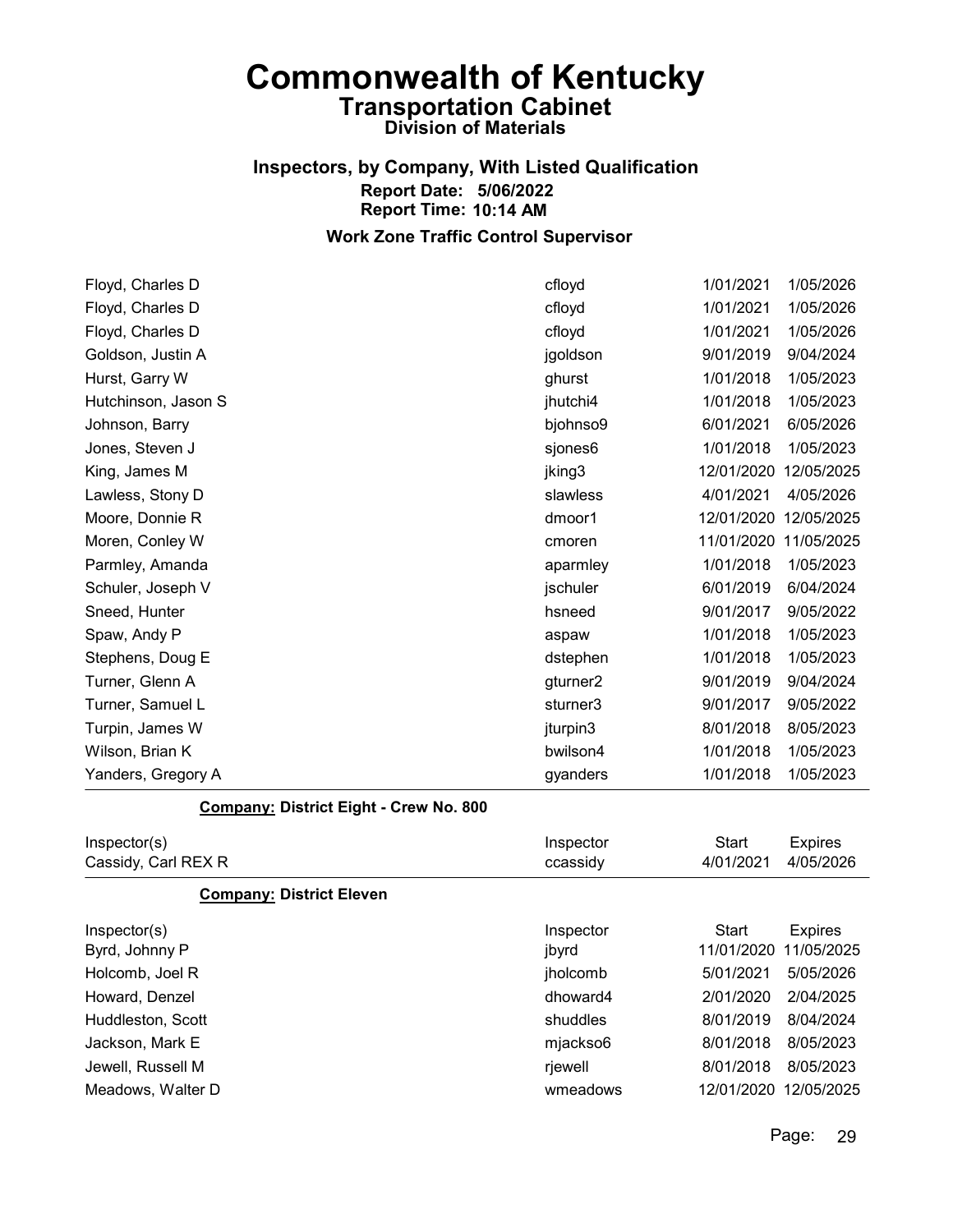#### Inspectors, by Company, With Listed Qualification Report Date: 5/06/2022 Report Time: 10:14 AM

| Neeley, Greg L                          | gneeley         | 5/01/2019             | 5/04/2024      |
|-----------------------------------------|-----------------|-----------------------|----------------|
| Nelson, Brian L                         | bnelson2        | 5/01/2019             | 5/04/2024      |
| Singleton, Michael K                    | msinglet        | 12/01/2019            | 12/04/2024     |
| Sizemore, Wayne                         | wsizemor        | 1/01/2019             | 1/05/2024      |
| Slusher, Mark T                         | mslusher        | 8/01/2019             | 8/04/2024      |
| Truty, Andrew M                         | atruty          | 5/01/2019             | 5/04/2024      |
| Company: District Eleven - Crew No. 317 |                 |                       |                |
| Inspector(s)                            | Inspector       | <b>Start</b>          | <b>Expires</b> |
| Meadors, Onnie                          | omeadors        | 5/01/2019             | 5/04/2024      |
| <b>Company: District Five</b>           |                 |                       |                |
| Inspector(s)                            | Inspector       | <b>Start</b>          | <b>Expires</b> |
| Baxter, Raygan D                        | rbaxter2        | 9/01/2017             | 9/05/2022      |
| Berger, Charles                         | cberger         | 12/01/2020 12/05/2025 |                |
| Carrico, John K                         | jcarrico        | 1/01/2022             | 1/05/2027      |
| Carrico, John K                         | jcarrico        | 7/01/2017             | 7/05/2022      |
| Cassidy, Zachary A                      | zcassidy        | 3/01/2022             | 3/05/2027      |
| Chaney, Larry                           | Ichaney         | 11/01/2020 11/05/2025 |                |
| Coomer, William G                       | wcoomer         | 12/01/2020 12/05/2025 |                |
| Coulter, Stephen D                      | scoulter        | 4/01/2019             | 4/04/2024      |
| Courtney, Sonya K                       | scourtne        | 3/01/2022             | 3/05/2027      |
| Desmond, Amanda L                       | adesmond        | 12/01/2020            | 12/05/2025     |
| Dixon, Donny                            | ddixon3         | 3/01/2022             | 3/05/2027      |
| Downs, Keith                            | kdowns          | 1/01/2021             | 1/05/2026      |
| Downs, Keith                            | kdowns          | 1/01/2021             | 1/05/2026      |
| Downs, Keith                            | kdowns          | 1/01/2021             | 1/05/2026      |
| Dunaway, Ronald                         | rdunaway        | 10/01/2019 10/04/2024 |                |
| Glaze, William A                        | wglaze          | 10/01/2018 10/05/2023 |                |
| Greene, Jared A                         | jgreene2        | 3/01/2022             | 3/05/2027      |
| Hall, Andy J                            | ahall3          | 10/01/2018 10/05/2023 |                |
| Hall, Tom                               | thall4          | 11/01/2020 11/05/2025 |                |
| Hamblin, Lonny (Armol)                  | <b>Ihamblin</b> | 12/01/2020 12/05/2025 |                |
| Hillebrandt, Anthony                    | ahillebr        | 12/01/2020 12/05/2025 |                |
| Hudgins, Joshua T                       | jhudgins        | 11/01/2021 11/05/2026 |                |
| Kennedy, Wilson D                       | wkennedy        | 3/01/2021             | 3/05/2026      |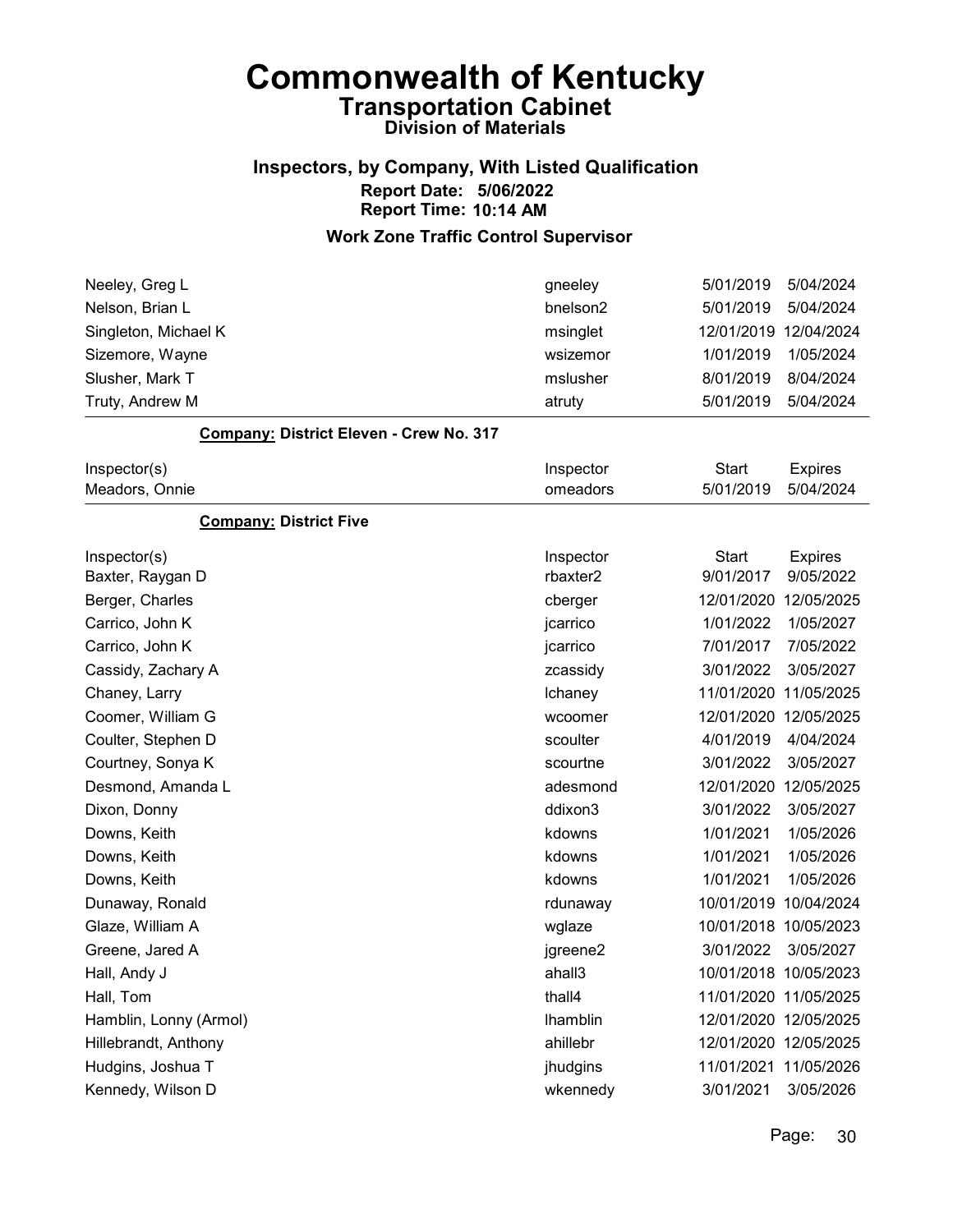### Inspectors, by Company, With Listed Qualification Report Date: 5/06/2022 Report Time: 10:14 AM

| Kennedy, Wilson D                            | wkennedy             | 3/01/2021             | 3/05/2026      |
|----------------------------------------------|----------------------|-----------------------|----------------|
| Matheny, Patrick J                           | pmatheny             | 3/01/2021             | 3/05/2026      |
| McGruder, Thad S                             | tmcgrude             | 6/01/2019             | 6/04/2024      |
| Mobley, Joseph O                             | jmobley2             | 1/01/2019             | 1/05/2024      |
| Murphy, Allison K                            | amurphy              | 1/01/2022             | 1/05/2027      |
| Perez, Andrew J                              | aperez               | 3/01/2022             | 3/05/2027      |
| Richardson, Jason R                          | jrichard             | 6/01/2018             | 6/05/2023      |
| Shown, Timothy E                             | tshown               | 6/01/2018             | 6/05/2023      |
| Smith, David W                               | dsmith21             | 1/01/2019             | 1/05/2024      |
| Toon, Allison K                              | atoon                | 7/01/2017             | 7/05/2022      |
| Underwood, Kameryn E                         | kunderwo             | 12/01/2020 12/05/2025 |                |
| Warford, Terry L                             | twarford             | 10/01/2018 10/05/2023 |                |
| <b>Company: District Five - Crew No. 210</b> |                      |                       |                |
| Inspector(s)                                 | Inspector            | <b>Start</b>          | <b>Expires</b> |
| Harrod, Anthony K                            | aharrod              | 2/01/2022             | 2/05/2027      |
| Harrod, Anthony K                            | aharrod              | 6/01/2018             | 6/05/2023      |
| <b>Company: District Four</b>                |                      |                       |                |
| Inspector(s)                                 | Inspector            | <b>Start</b>          | <b>Expires</b> |
| Allen, Patrick B                             | pallen2              | 8/01/2019             | 8/04/2024      |
| Benningfield, James N                        | jbenning             | 6/01/2019             | 6/04/2024      |
| Blain, Kevin                                 | kblain               | 9/01/2017             | 9/05/2022      |
| Brown, Dustin                                | dbrown7              | 6/01/2019             | 6/04/2024      |
| Curtsinger, Harold D                         | hcurtsin             | 7/01/2019             | 7/04/2024      |
| Edlin, Timmy G                               | tedlin               | 10/01/2019            | 10/04/2024     |
| Embry, Timothy D                             | tembry               | 1/01/2021             | 1/05/2026      |
| Embry, Timothy D                             | tembry               | 1/01/2021             | 1/05/2026      |
| Embry, Timothy D                             | tembry               | 1/01/2021             | 1/05/2026      |
| Hall, Robert M                               | rmhall               | 6/01/2019             | 6/04/2024      |
| Henderson, Perry D                           | phender <sub>2</sub> | 1/01/2021             | 1/05/2026      |
| Henderson, Perry D                           | phender <sub>2</sub> | 1/01/2021             | 1/05/2026      |
| Henderson, Perry D                           | phender2             | 1/01/2021             | 1/05/2026      |
| Jewell, Keith D                              | kjewell              | 8/01/2018             | 8/05/2023      |
| Marshall, Clark                              | cmarshal             | 12/01/2020            | 12/05/2025     |
| Matney, Alvin D                              | amatney              | 7/01/2019             | 7/04/2024      |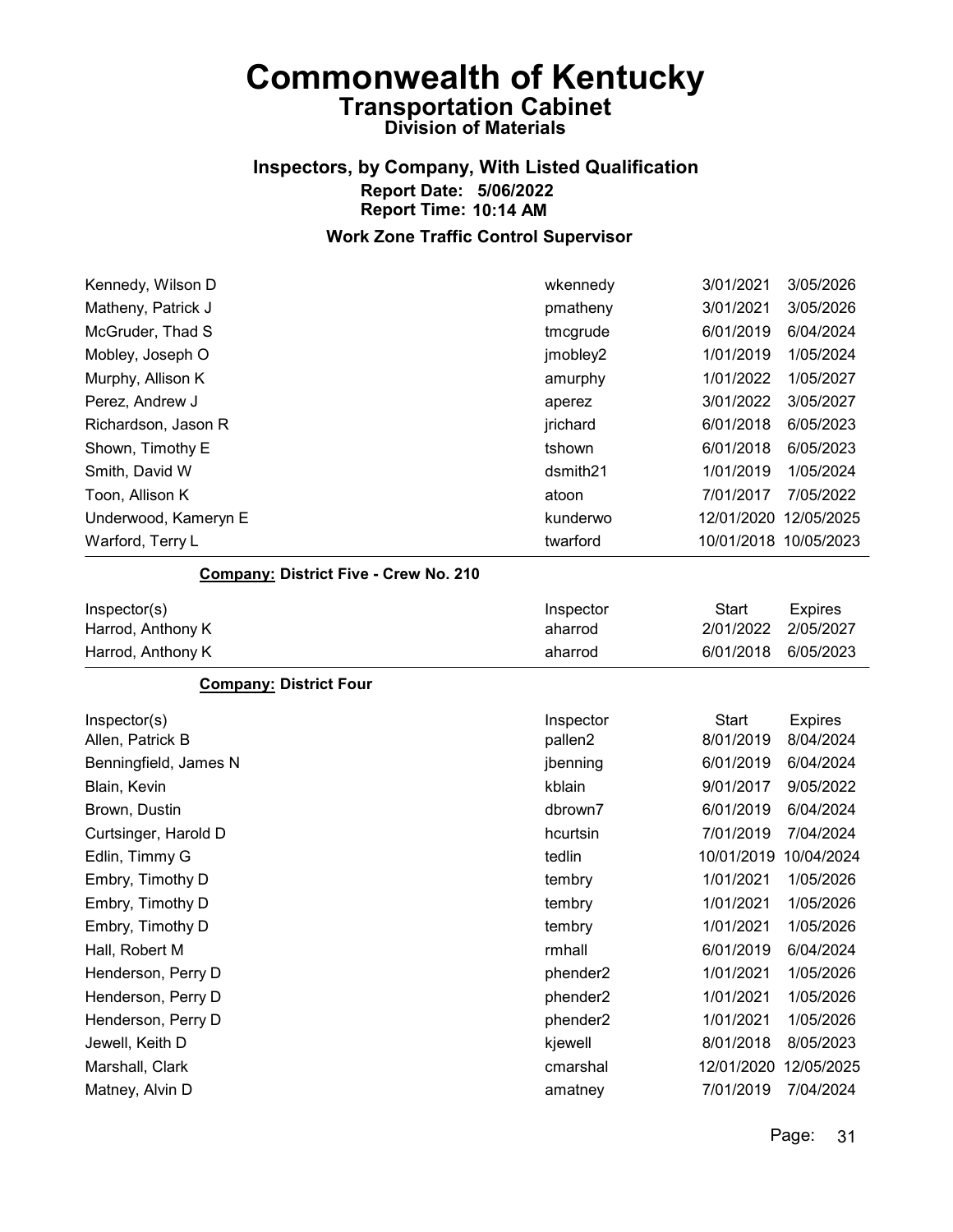#### Inspectors, by Company, With Listed Qualification Report Date: 5/06/2022 Report Time: 10:14 AM

#### Work Zone Traffic Control Supervisor

| Phillips, George R                           | gphillip            | 3/01/2021    | 3/05/2026             |
|----------------------------------------------|---------------------|--------------|-----------------------|
| Scott, Brandon K                             | bscott <sub>3</sub> | 7/01/2019    | 7/04/2024             |
| Stone, Mark A                                | mstone              | 6/01/2019    | 6/04/2024             |
| Company: District Four - Crew No. 313        |                     |              |                       |
| Inspector(s)                                 | Inspector           | <b>Start</b> | <b>Expires</b>        |
| Hornbeck, Joshua S                           | jhornbec            | 9/01/2017    | 9/05/2022             |
| <b>Company: District Nine</b>                |                     |              |                       |
| Inspector(s)                                 | Inspector           | <b>Start</b> | <b>Expires</b>        |
| Brown, Joshua M                              | jmbrown             | 7/01/2021    | 7/05/2026             |
| Brown, Joshua M                              | jmbrown             | 7/01/2021    | 7/05/2026             |
| Burton, Ernie W                              | eburton             | 7/01/2021    | 7/05/2026             |
| Burton, Ernie W                              | eburton             | 7/01/2021    | 7/05/2026             |
| Conlin, John R                               | jconlin             | 5/01/2018    | 5/05/2023             |
| Dillon, Mathew W                             | mdillion            | 2/01/2020    | 2/04/2025             |
| Fannin, JR, Donald F                         | dfannin             | 11/01/2020   | 11/05/2025            |
| Felty, Steven G                              | sfelty              | 7/01/2021    | 7/05/2026             |
| Felty, Steven G                              | sfelty              | 7/01/2021    | 7/05/2026             |
| Fultz, James D                               | jfultz              | 8/01/2021    | 8/05/2026             |
| Gifford, Kristie N                           | kgifford            | 4/01/2021    | 4/05/2026             |
| Hawkins, Randall C                           | rhawkins            | 5/01/2018    | 5/05/2023             |
| Hendrix, William M                           | whendrix            | 5/01/2018    | 5/05/2023             |
| Jefferson, Bobby C                           | bjeffers            | 8/01/2019    | 8/04/2024             |
| May, Bradley D                               | bmay2               | 5/01/2018    | 5/05/2023             |
| McKenzie, Leonard B                          | Imckenzi            | 5/01/2018    | 5/05/2023             |
| Plank, Luther T                              | Iplank              | 8/01/2019    | 8/04/2024             |
| Rogers, Justin A                             | jrogers8            | 7/01/2021    | 7/05/2026             |
| Rogers, Justin A                             | jrogers8            | 7/01/2021    | 7/05/2026             |
| Thomas, Clyde A                              | cthomas             | 5/01/2018    | 5/05/2023             |
| Vise, Mike S<br><b>Company: District One</b> | mvise               | 5/01/2018    | 5/05/2023             |
| Inspector(s)                                 | Inspector           | <b>Start</b> | <b>Expires</b>        |
| Ford, Joshua                                 | jford2              |              | 11/01/2020 11/05/2025 |

Herring, Jessica **intervalse and the intervalse of the intervalse intervalse intervalse intervalse in the intervalse of the intervalse intervalse intervalse intervalse intervalse intervalse intervalse intervalse intervalse**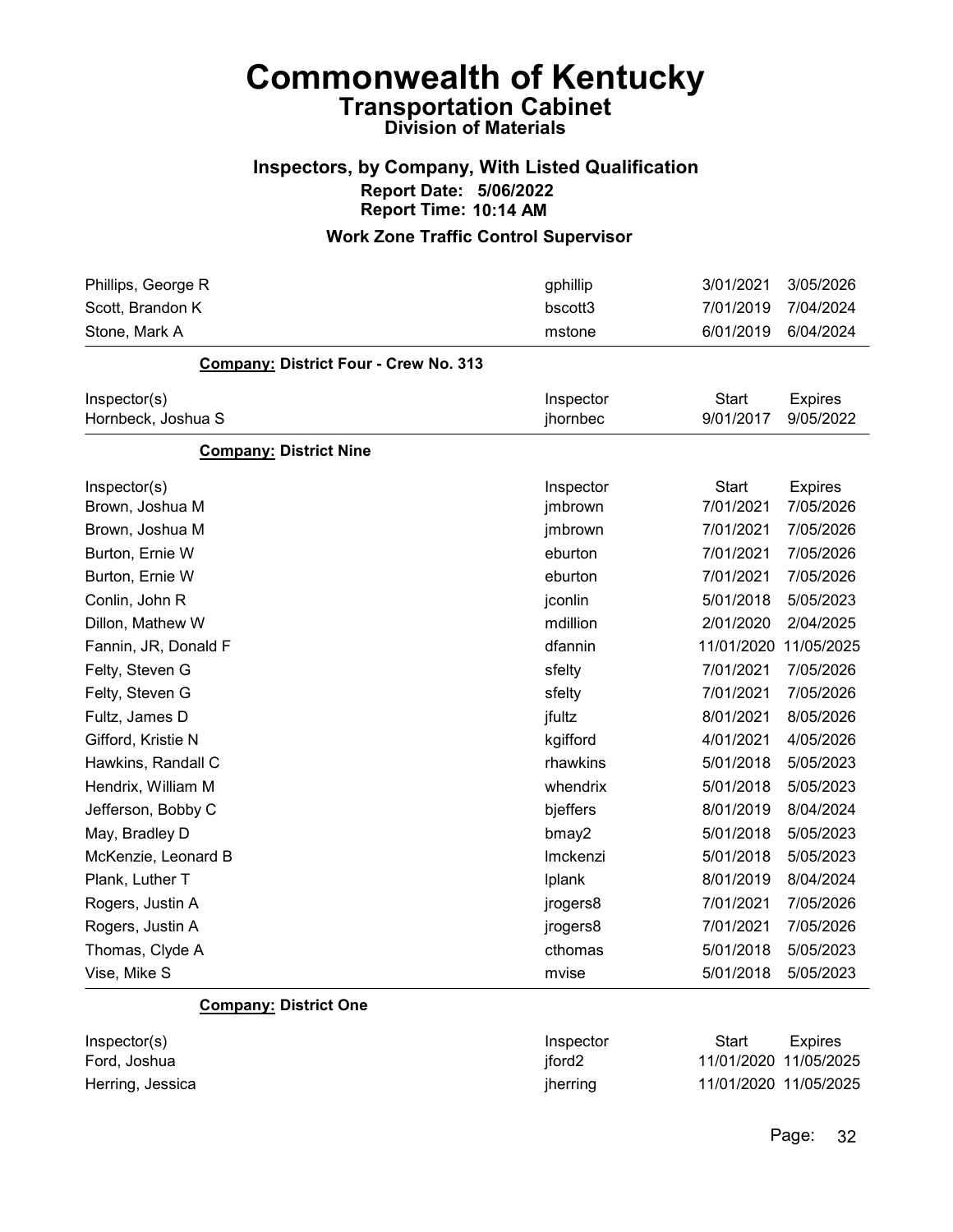### Inspectors, by Company, With Listed Qualification Report Date: 5/06/2022 Report Time: 10:14 AM

| Hines, Thomas M                      | thines    |              | 11/01/2020 11/05/2025 |
|--------------------------------------|-----------|--------------|-----------------------|
| Holland, Eddie                       | ehollan2  |              | 12/01/2020 12/05/2025 |
| Holland, Melissa L                   | mhollan3  |              | 12/01/2020 12/05/2025 |
| Hooker, Darrin                       | dhooker2  |              | 11/01/2020 11/05/2025 |
| Krimple, Russell                     | rkrimple  | 3/01/2021    | 3/05/2026             |
| Krimple, Russell                     | rkrimple  | 3/01/2021    | 3/05/2026             |
| Rikel, Paul I                        | prikel    |              | 11/01/2020 11/05/2025 |
| Thorpe, Zach T                       | zthorpe   |              | 11/01/2020 11/05/2025 |
| Turner, Dustin T                     | dturner   |              | 11/01/2020 11/05/2025 |
| Wilson, Robert H                     | rwilso11  |              | 12/01/2020 12/05/2025 |
| Company: District One - Crew No. 200 |           |              |                       |
| Inspector(s)                         | Inspector | <b>Start</b> | <b>Expires</b>        |
| Turner, Bradley C                    | bturner   | 11/01/2020   | 11/05/2025            |
| <b>Company: District Seven</b>       |           |              |                       |
| Inspector(s)                         | Inspector | <b>Start</b> | <b>Expires</b>        |
| Arnold, Kevin L                      | karnold   | 1/01/2019    | 1/05/2024             |
| Bayert, Kimberly                     | kbayert   | 4/01/2019    | 4/04/2024             |
| Claunch, Gerald W                    | gclaunch  | 7/01/2019    | 7/04/2024             |
| Darland, Earl D                      | edarland  | 1/01/2021    | 1/05/2026             |
| Darland, Earl D                      | edarland  | 1/01/2021    | 1/05/2026             |
| Darland, Earl D                      | edarland  | 1/01/2021    | 1/05/2026             |
| Drury, Dustan L                      | ddrury    | 4/01/2019    | 4/04/2024             |
| Drury, Stephen B                     | sdrury    | 4/01/2019    | 4/04/2024             |
| Epling, Clarence L                   | cepling   | 1/01/2019    | 1/05/2024             |
| Green, Nathan K                      | ngreen    | 10/01/2018   | 10/05/2023            |
| Hall, Brian K                        | bhall4    | 4/01/2019    | 4/04/2024             |
| Harris, Cody L                       | charris5  | 4/01/2019    | 4/04/2024             |
| Jackson, Darren S                    | djackso3  | 6/01/2018    | 6/05/2023             |
| King, Thomas J                       | tking4    | 2/01/2022    | 2/05/2027             |
| Kucela, Daniel C                     | dkucela   | 5/01/2019    | 5/04/2024             |
| Lester, Charles W                    | clester2  | 2/01/2022    | 2/05/2027             |
| Lunsford, Ricky A                    | rlunsfor  | 4/01/2019    | 4/04/2024             |
| McAninch, Carl L                     | cmcaninc  |              | 11/01/2021 11/05/2026 |
| McIntosh, Brandon L                  | bmcintos  |              | 10/01/2018 10/05/2023 |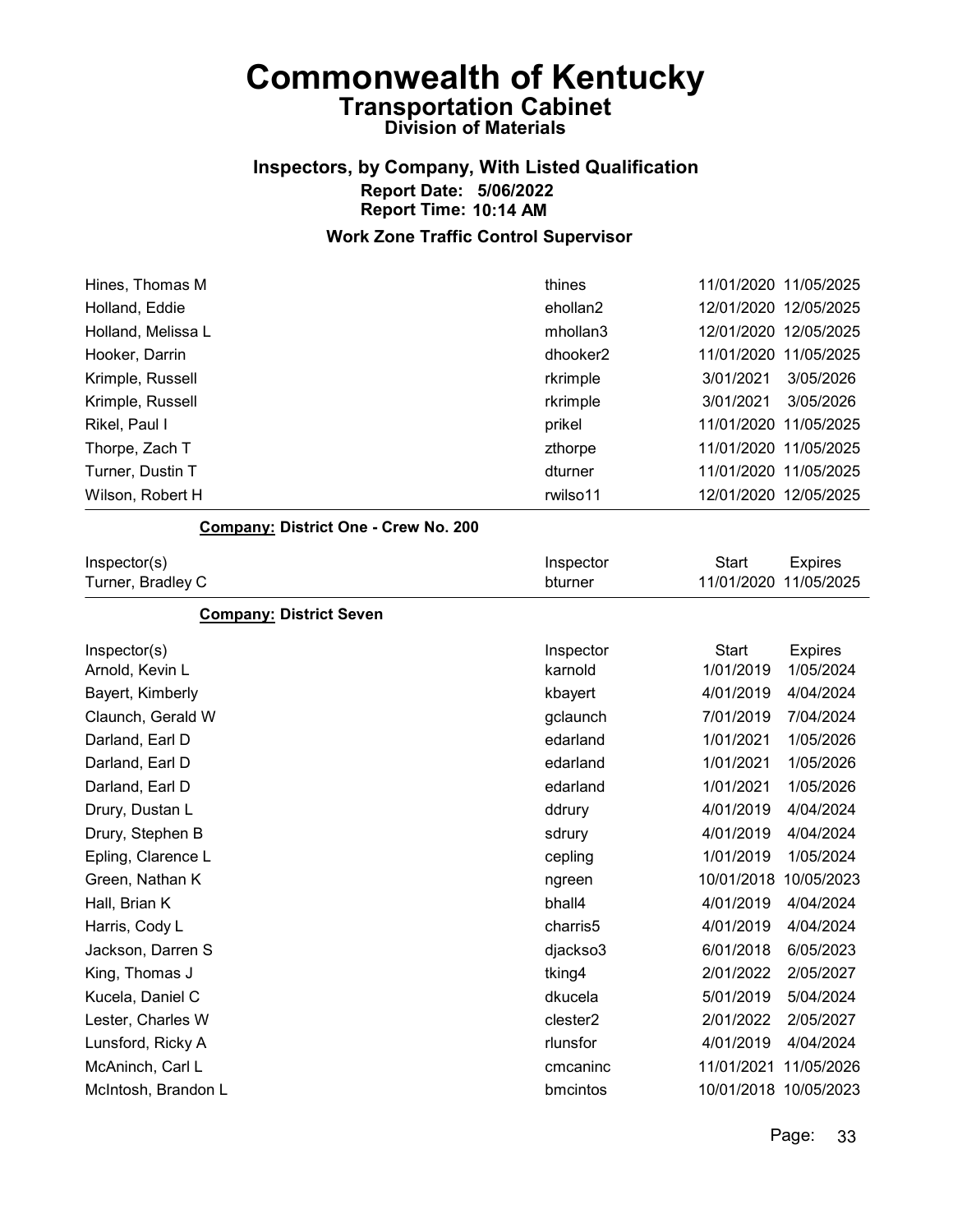### Inspectors, by Company, With Listed Qualification Report Date: 5/06/2022 Report Time: 10:14 AM

#### Work Zone Traffic Control Supervisor

| White, Daniel W    | dwhite <sub>6</sub> | 7/01/2019  | 7/04/2024  |
|--------------------|---------------------|------------|------------|
| Spencer, Chris D   | cspencer            | 5/01/2019  | 5/04/2024  |
| Patton, Jarrett A  | jpatton             | 3/01/2022  | 3/05/2027  |
| Moore, Omer W      | omoore              | 2/01/2021  | 2/05/2026  |
| Moore, Omer W      | omoore              | 2/01/2021  | 2/05/2026  |
| Moore, Omer W      | omoore              | 12/01/2020 | 12/05/2025 |
| Montgomery, Kyle W | kmontgom            | 1/01/2019  | 1/05/2024  |

#### Company: District Six

| Inspector(s)             | Inspector            | <b>Start</b> | <b>Expires</b> |
|--------------------------|----------------------|--------------|----------------|
| Allender, Robert M       | rallende             | 10/01/2019   | 10/04/2024     |
| Beach, Raymond J         | rbeach               | 10/01/2021   | 10/05/2026     |
| Blankenship, Matthew A   | mblanken             | 10/01/2021   | 10/05/2026     |
| Bonar, Jacob A           | jbonar2              | 7/01/2018    | 7/05/2023      |
| Bradford, Jonathan S     | jbradfor             | 10/01/2019   | 10/04/2024     |
| Burke, Jodi E            | jburke2              | 7/01/2018    | 7/05/2023      |
| Chipman Jr., James E     | jchipman             | 2/01/2020    | 2/04/2025      |
| Combs, Granville (Jay) J | gcombs2              | 9/01/2021    | 9/05/2026      |
| Combs, Granville (Jay) J | gcombs2              | 9/01/2021    | 9/05/2026      |
| Cox, Brian R             | bcox <sub>5</sub>    | 10/01/2021   | 10/05/2026     |
| Crouch, John A           | jcrouch <sub>2</sub> | 5/01/2019    | 5/04/2024      |
| Davis, Jim O             | jdavis7              | 10/01/2019   | 10/04/2024     |
| Duncan, Jeff L           | jduncan2             | 9/01/2021    | 9/05/2026      |
| Duncan, Jeff L           | jduncan2             | 9/01/2021    | 9/05/2026      |
| Ellis, Cecil L           | cellis               | 2/01/2020    | 2/04/2025      |
| Frank, Jonah A           | jfrank               | 9/01/2021    | 9/05/2026      |
| Frank, Jonah A           | jfrank               | 9/01/2021    | 9/05/2026      |
| Gallagher, William A     | wgallagh             | 9/01/2021    | 9/05/2026      |
| Gallagher, William A     | wgallagh             | 9/01/2021    | 9/05/2026      |
| Gregory, Ellen S         | egrogory             | 2/01/2020    | 2/04/2025      |
| Gregory, Michael B       | mgregor3             | 9/01/2021    | 9/05/2026      |
| Gregory, Michael B       | mgregor3             | 9/01/2021    | 9/05/2026      |
| Hanson, John P           | jhanson              | 9/01/2021    | 9/05/2026      |
| Hanson, John P           | jhanson              | 9/01/2021    | 9/05/2026      |
| Hill, Taylor P           | thill                | 7/01/2019    | 7/04/2024      |
| Huber, Cory S            | chuber               | 1/01/2019    | 1/05/2024      |
|                          |                      |              |                |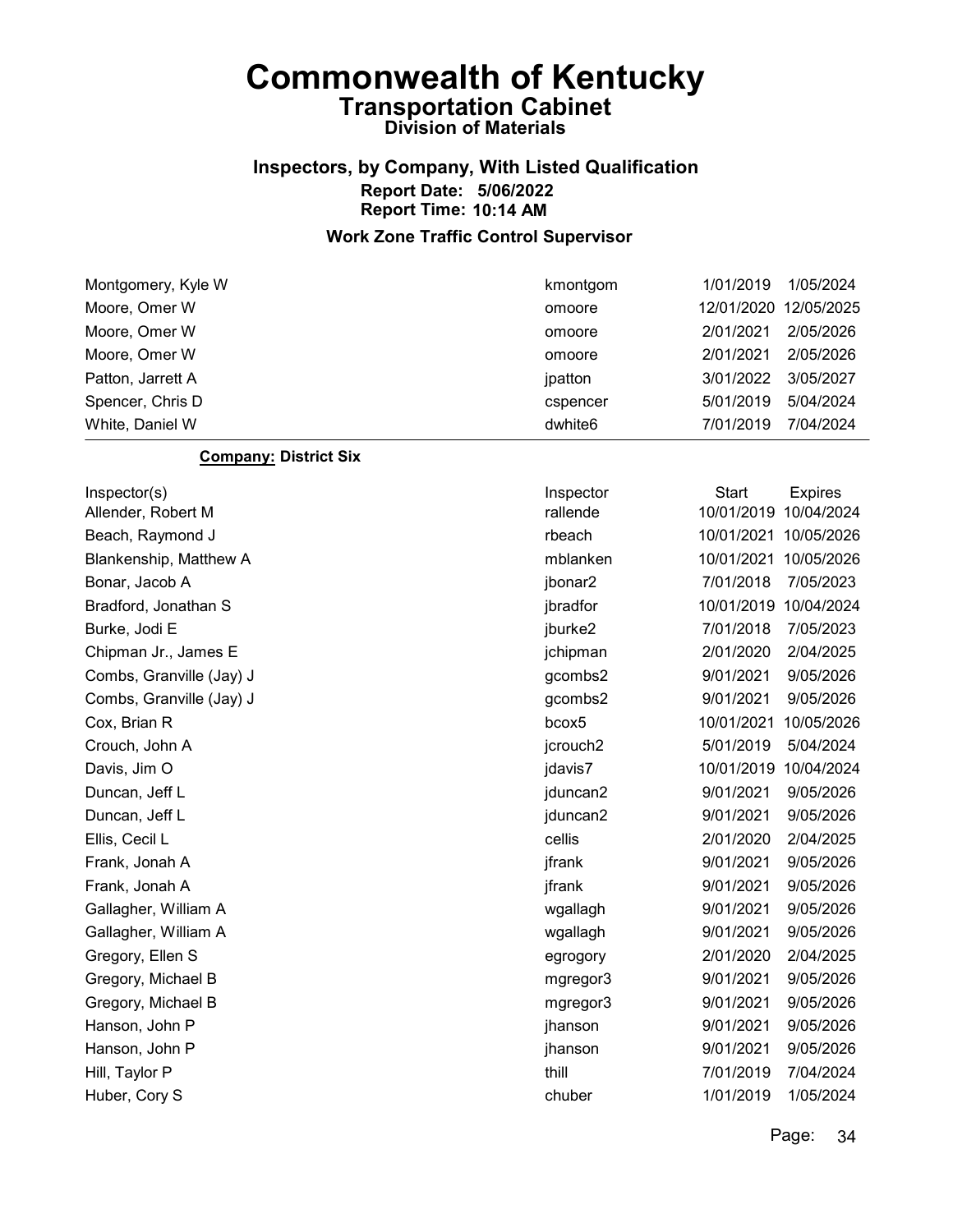#### Inspectors, by Company, With Listed Qualification Report Date: 5/06/2022 Report Time: 10:14 AM Work Zone Traffic Control Supervisor

Januski, Valerie P vjanuski 5/01/2021 5/05/2026 Keith, Jerry F **in the contract of the contract of the contract of the contract of the contract of the contract of the contract of the contract of the contract of the contract of the contract of the contract of the contrac** King, Tim W tking5 9/01/2021 9/05/2026 King, Tim W tking5 9/01/2021 9/05/2026 McNay, Gary gmcnay 5/01/2021 5/05/2026 Mineer, David A dmineer 10/01/2019 10/04/2024 Mounce, Joshua D jmounce 10/01/2019 10/04/2024 Neal, Jonathan W jneal2 3/01/2022 3/05/2027 Noel, Travis L tnoel 2/01/2020 2/04/2025 Perkins, William C **No. 2018 C** wperkin2 5/01/2021 5/05/2026 Pflueger, Nathan L npfluege 3/01/2021 3/05/2026 Puthoff, Josh L jputhoff 10/01/2021 10/05/2026 Reams, Joel G in the state of the state of the state of the state of the state of the state of the state of the state of the state of the state of the state of the state of the state of the state of the state of the state Reese, Tyler treese 11/01/2020 11/05/2025 Schroer, Joseph jschroer 11/01/2020 11/05/2025 Shields, Keith R kshield2 12/01/2020 12/05/2025 Skiles, Samantha A sskiles 7/01/2019 7/04/2024 Smith, Jessica A jsmith22 7/01/2018 7/05/2023 Stephens, Laura B lstephen 10/01/2021 10/05/2026 Stidams, Daune G dstidams 5/01/2019 5/04/2024 Stull, Ronald E rstull2 5/01/2021 5/05/2026 Taylor, John W jtaylor6 7/01/2018 7/05/2023 Vickers, David A dvickers 10/01/2019 10/04/2024 Wheatley, Brittany D **bwheatle 2/01/2020** 2/04/2025 Wilson, John M jwilso10 12/01/2020 12/05/2025

#### Company: District Six - Crew No. 315

| Inspector(s)<br>Minckley, James A | Inspector<br>jminckle | Start<br>6/01/2018 | <b>Expires</b><br>6/05/2023 |
|-----------------------------------|-----------------------|--------------------|-----------------------------|
| <b>Company: District Ten</b>      |                       |                    |                             |
| Inspector(s)<br>Angel, Gary L     | Inspector<br>gangel   | Start<br>6/01/2017 | <b>Expires</b><br>6/05/2022 |
| Dunn Sr., Anthony P               | adunn4                | 7/01/2019          | 7/04/2024                   |
| Gabbard, Jeff F                   | jgabbar3              | 8/01/2019          | 8/04/2024                   |
| Hylton, Fredrick M                | fhylton               | 1/01/2019          | 1/05/2024                   |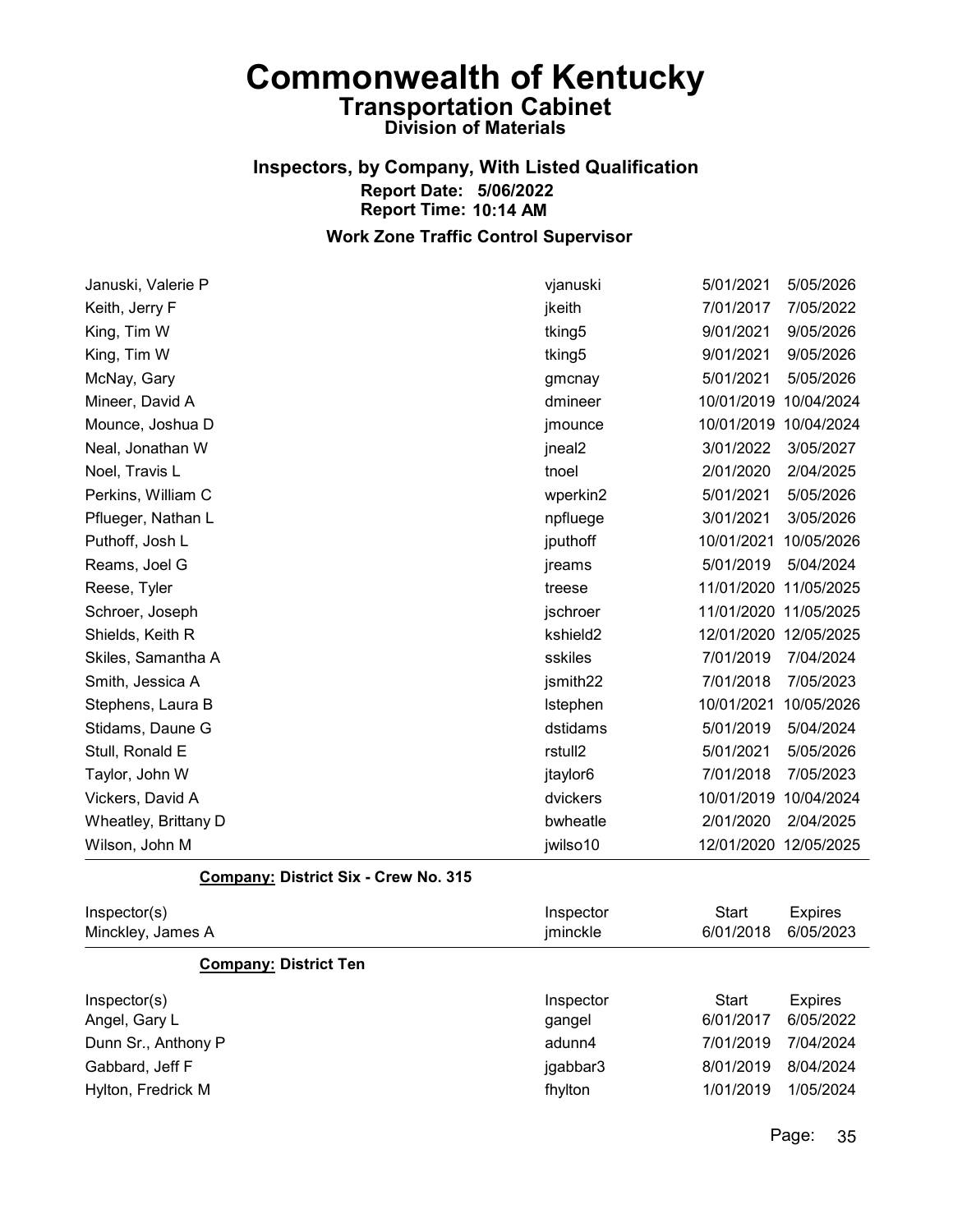### Inspectors, by Company, With Listed Qualification Report Date: 5/06/2022 Report Time: 10:14 AM

#### Work Zone Traffic Control Supervisor

| McIntosh, David L      | dmcinto <sub>2</sub> | 6/01/2017             | 6/05/2022 |
|------------------------|----------------------|-----------------------|-----------|
| Montgomery, Jonathan N | jmontgo3             | 6/01/2017             | 6/05/2022 |
| Moreland, Algin J      | amorelan             | 3/01/2021             | 3/05/2026 |
| Noble, Phillip C       | pnoble2              | 3/01/2022             | 3/05/2027 |
| Noble, Phillip C       | pnoble2              | 3/01/2019             | 3/04/2024 |
| Rogers, Michael D      | mrogers4             | 10/01/2019 10/04/2024 |           |
| Smith, James R         | jsmith12             | 3/01/2019             | 3/04/2024 |
| Tolson, Michael S      | mtolson              | 8/01/2021             | 8/05/2026 |
|                        |                      |                       |           |

#### Company: District Ten - Crew No. 810

| Inspector(s)<br>Fletcher, Anthony D | Inspector<br>afletche | <b>Start</b><br>11/01/2021 | <b>Expires</b><br>11/05/2026 |
|-------------------------------------|-----------------------|----------------------------|------------------------------|
| <b>Company: District Three</b>      |                       |                            |                              |
| Inspector(s)<br>Bartley, Gary D     | Inspector<br>gbartley | <b>Start</b><br>12/01/2019 | <b>Expires</b><br>12/04/2024 |
| Blake, David                        | dblake                | 6/01/2019                  | 6/04/2024                    |
| Blankenship, Lee W                  | Iblanken              | 1/01/2019                  | 1/05/2024                    |
| Foster, Dwain E                     | dfoster2              | 1/01/2019                  | 1/05/2024                    |
| Hendrick, William (Brian) B         | whendric              | 6/01/2019                  | 6/04/2024                    |
| Hill, Marcus D                      | mhill2                | 6/01/2019                  | 6/04/2024                    |
| Hollinsworth, Michael               | mhollins              | 1/01/2019                  | 1/05/2024                    |
| Jeffers, Kyle                       | kjeffers              | 4/01/2021                  | 4/05/2026                    |
| Lam, Jon K                          | jlam                  | 6/01/2019                  | 6/04/2024                    |
| Logsdon, Chris                      | clogsdon              | 6/01/2019                  | 6/04/2024                    |
| Martin, Chad R                      | cmartin3              | 1/01/2019                  | 1/05/2024                    |
| Middleton, Rodney L                 | rmiddlet              | 8/01/2021                  | 8/05/2026                    |
| Mutter, Jackie D                    | jmutter               | 6/01/2019                  | 6/04/2024                    |
| Payton, Sarah B                     | spayton3              | 6/01/2019                  | 6/04/2024                    |
| Shaw, Jared M                       | jshaw                 | 6/01/2019                  | 6/04/2024                    |
| Skillern, Foy B                     | fskiller              | 7/01/2017                  | 7/05/2022                    |
| Smith, Jonathan B                   | bsmith3               | 6/01/2019                  | 6/04/2024                    |
| Stewart, Darren F                   | dstewar3              | 2/01/2022                  | 2/05/2027                    |
| Talley, Earl                        | etalley               | 3/01/2022                  | 3/05/2027                    |
| Walker, Mark D                      | mwalker               | 1/01/2019                  | 1/05/2024                    |
| Whittle, Joe T                      | jwhittle              | 3/01/2022                  | 3/05/2027                    |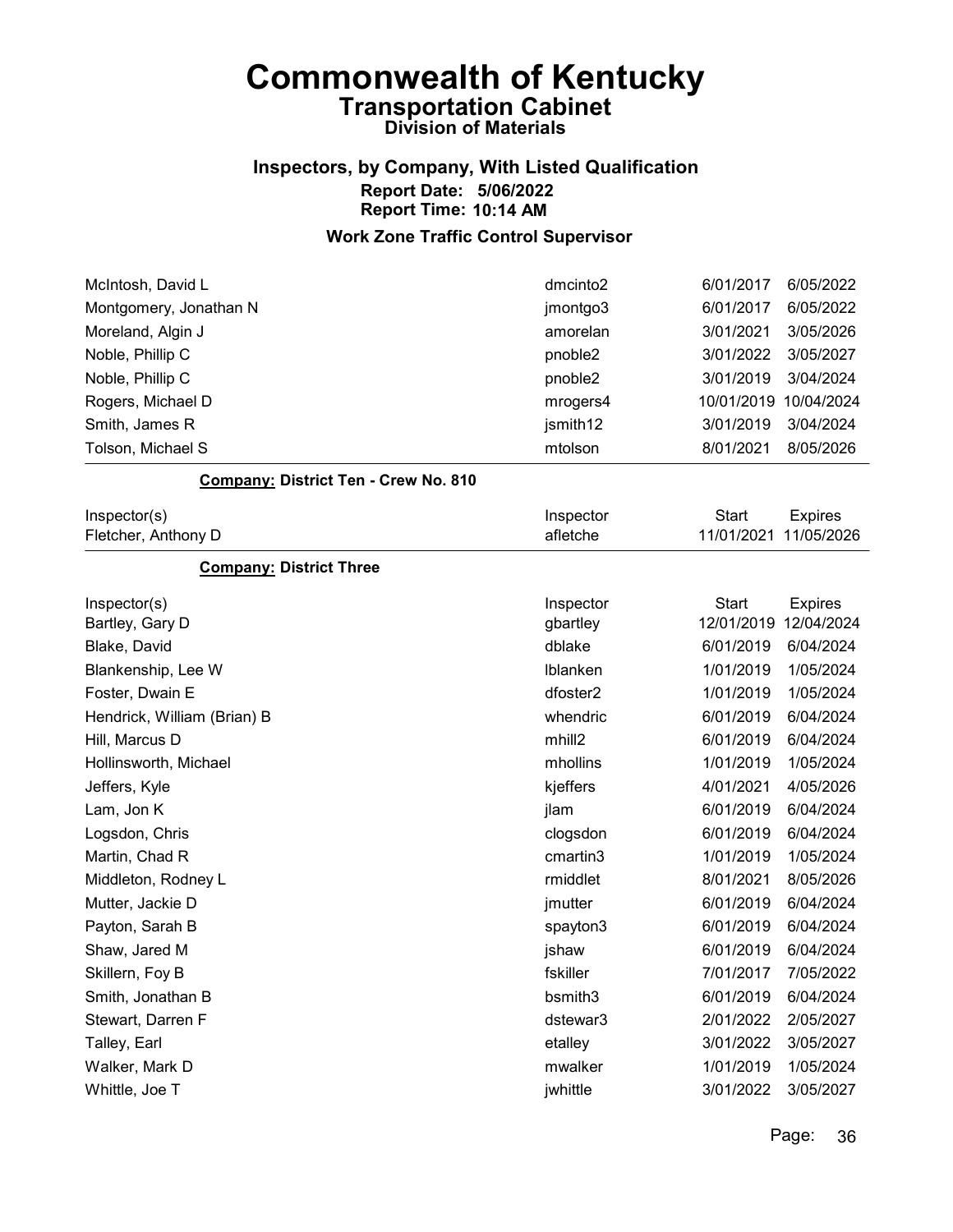#### Inspectors, by Company, With Listed Qualification Report Date: 5/06/2022 Report Time: 10:14 AM

#### Work Zone Traffic Control Supervisor

| Wilson, Joe K                           | jwilson8              | 1/01/2019                  | 1/05/2024                    |
|-----------------------------------------|-----------------------|----------------------------|------------------------------|
| Company: District Three - Crew No. 311  |                       |                            |                              |
| Inspector(s)<br>Renick II, William R    | Inspector<br>rrenick  | <b>Start</b><br>10/01/2021 | <b>Expires</b><br>10/05/2026 |
| <b>Company: District Twelve</b>         |                       |                            |                              |
| Inspector(s)<br>Austin, Carl W          | Inspector<br>caustin  | <b>Start</b><br>8/01/2021  | <b>Expires</b><br>8/05/2026  |
| Blackburn, Joshua D                     | jblackb3              | 1/01/2019                  | 1/05/2024                    |
| Bolling, Jason A                        | jbolling              | 8/01/2019                  | 8/04/2024                    |
| Bowens, James                           | jbowens               | 11/01/2020                 | 11/05/2025                   |
| Caudill, Daniel S                       | dcaudill              | 6/01/2019                  | 6/04/2024                    |
| Chapman, Brian L                        | bchapma3              | 8/01/2019                  | 8/04/2024                    |
| Chapman, Shawn B                        | schapman              | 1/01/2019                  | 1/05/2024                    |
| Delph, Christopher A                    | cdelph                | 6/01/2019                  | 6/04/2024                    |
| Fugate, Ryan R                          | rfugate               | 8/01/2019                  | 8/04/2024                    |
| Halcomb, Ricky                          | rhalcomb              | 6/01/2019                  | 6/04/2024                    |
| Hunt, Jody G                            | jhunt <sub>5</sub>    | 10/01/2017                 | 10/05/2022                   |
| Justice, Phil D                         | pjustic2              | 3/01/2019                  | 3/04/2024                    |
| Lay, Jonathan                           | jlay                  | 8/01/2019                  | 8/04/2024                    |
| Mullins, Shawn L                        | smullins              | 3/01/2019                  | 3/04/2024                    |
| Ratliff, Bradley C                      | bratliff              | 12/01/2020                 | 12/05/2025                   |
| Rogers, Garland L                       | grogers               | 3/01/2022                  | 3/05/2027                    |
| Ross, Jerry D                           | jross2                | 10/01/2019                 | 10/04/2024                   |
| Stines, Bobby W                         | bstines               |                            | 10/01/2019 10/04/2024        |
| Thornsbury, Dewayne                     | dthorns2              |                            | 12/01/2020 12/05/2025        |
| Wright, Martin W                        | mwright2              | 6/01/2017                  | 6/05/2022                    |
| Yonts, Travis A                         | tyonts                |                            | 10/01/2019 10/04/2024        |
| Company: District Twelve - Crew No. 810 |                       |                            |                              |
| Inspector(s)<br>Coleman, Keith L        | Inspector<br>kcoleman | <b>Start</b><br>3/01/2021  | <b>Expires</b><br>3/05/2026  |
| Slone, Stevie M                         | sslone2               | 1/01/2019                  | 1/05/2024                    |
| <b>Company: District Two</b>            |                       |                            |                              |
| Inspector(s)                            | Inspector             | <b>Start</b>               | <b>Expires</b>               |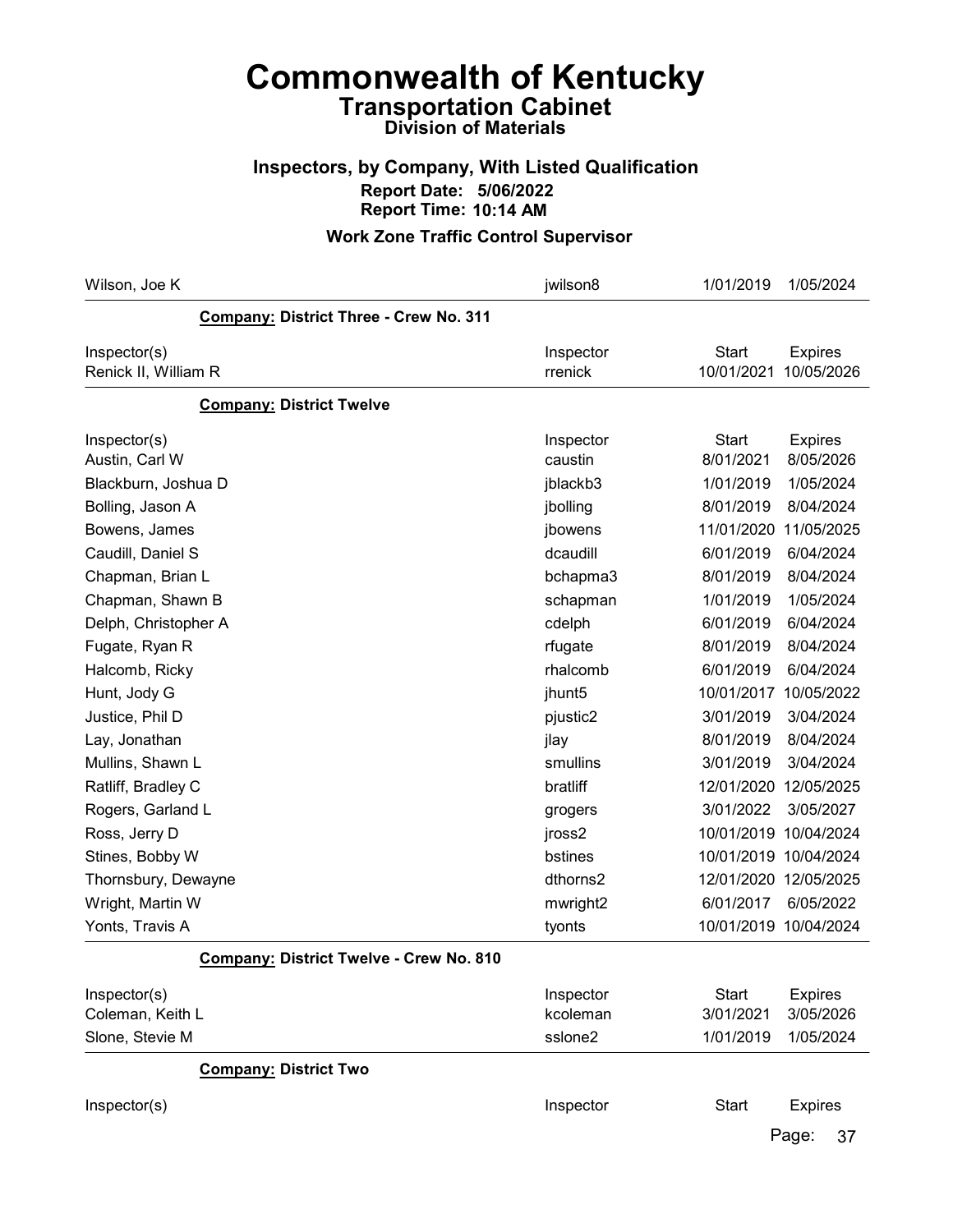### Inspectors, by Company, With Listed Qualification Report Date: 5/06/2022 Report Time: 10:14 AM

| Adamson, Charles A                                       | cadamson  | 6/01/2019    | 6/04/2024             |
|----------------------------------------------------------|-----------|--------------|-----------------------|
| Ayer, David A                                            | dayer     | 11/01/2021   | 11/05/2026            |
| Bentley, George E                                        | gbentley  | 5/01/2019    | 5/04/2024             |
| Blanks, DeLaka L                                         | dblanks   |              | 10/01/2019 10/04/2024 |
| Craig, Larry D                                           | Icraig    | 5/01/2019    | 5/04/2024             |
| Egbert, Keith E                                          | kegbert   | 5/01/2021    | 5/05/2026             |
| Franklin, Taylor E                                       | tfrankli  | 5/01/2019    | 5/04/2024             |
| Hidgon, Christopher T                                    | chigdon   | 12/01/2020   | 12/05/2025            |
| Joiner, Mike                                             | mjoiner   | 5/01/2019    | 5/04/2024             |
| Marks, William M                                         | wmarks    |              | 11/01/2020 11/05/2025 |
| McElvain Jr., Glenn H                                    | gmcelvai  | 5/01/2019    | 5/04/2024             |
| Payne, Ernest W                                          | epayne    | 5/01/2019    | 5/04/2024             |
| Scott, David J                                           | dscott    | 5/01/2019    | 5/04/2024             |
| Stone, Jeff D                                            | jstone4   | 2/01/2020    | 2/04/2025             |
| Verschueren, Bruce                                       | bverschu  |              | 12/01/2020 12/05/2025 |
| <b>Company: Division Of Construction</b>                 |           |              |                       |
| Inspector(s)                                             | Inspector | Start        | <b>Expires</b>        |
| Forsythe, Vilbert C                                      | vforsyth  | 9/01/2017    | 9/05/2022             |
| Hecker, Robert S                                         | rhecker   | 9/01/2017    | 9/05/2022             |
| <b>Company: Division Of Maintenance</b>                  |           |              |                       |
| Inspector(s)                                             | Inspector | <b>Start</b> | <b>Expires</b>        |
| Anglin, Will                                             | wanglin   | 3/01/2021    | 3/05/2026             |
| Anglin, Will                                             | wanglin   | 3/01/2021    | 3/05/2026             |
| Rust, Kevin J                                            | krust     |              | 10/01/2019 10/04/2024 |
| Schroeder, Gary (Brian) B                                | gschroed  |              | 10/01/2019 10/04/2024 |
| Willard, Kyle B                                          | kwillard  |              | 10/01/2019 10/04/2024 |
| <b>Company: Division Of Traffic Operations -Crew 460</b> |           |              |                       |
| Inspector(s)                                             | Inspector | <b>Start</b> | <b>Expires</b>        |
| Sizemore, Ricky D                                        | rsizemo2  | 8/01/2019    | 8/04/2024             |
| Swansegar, Ted A                                         | tswanse2  |              | 11/01/2020 11/05/2025 |
| Timol, Leah S                                            | Itimol    | 7/01/2019    | 7/04/2024             |
|                                                          |           |              |                       |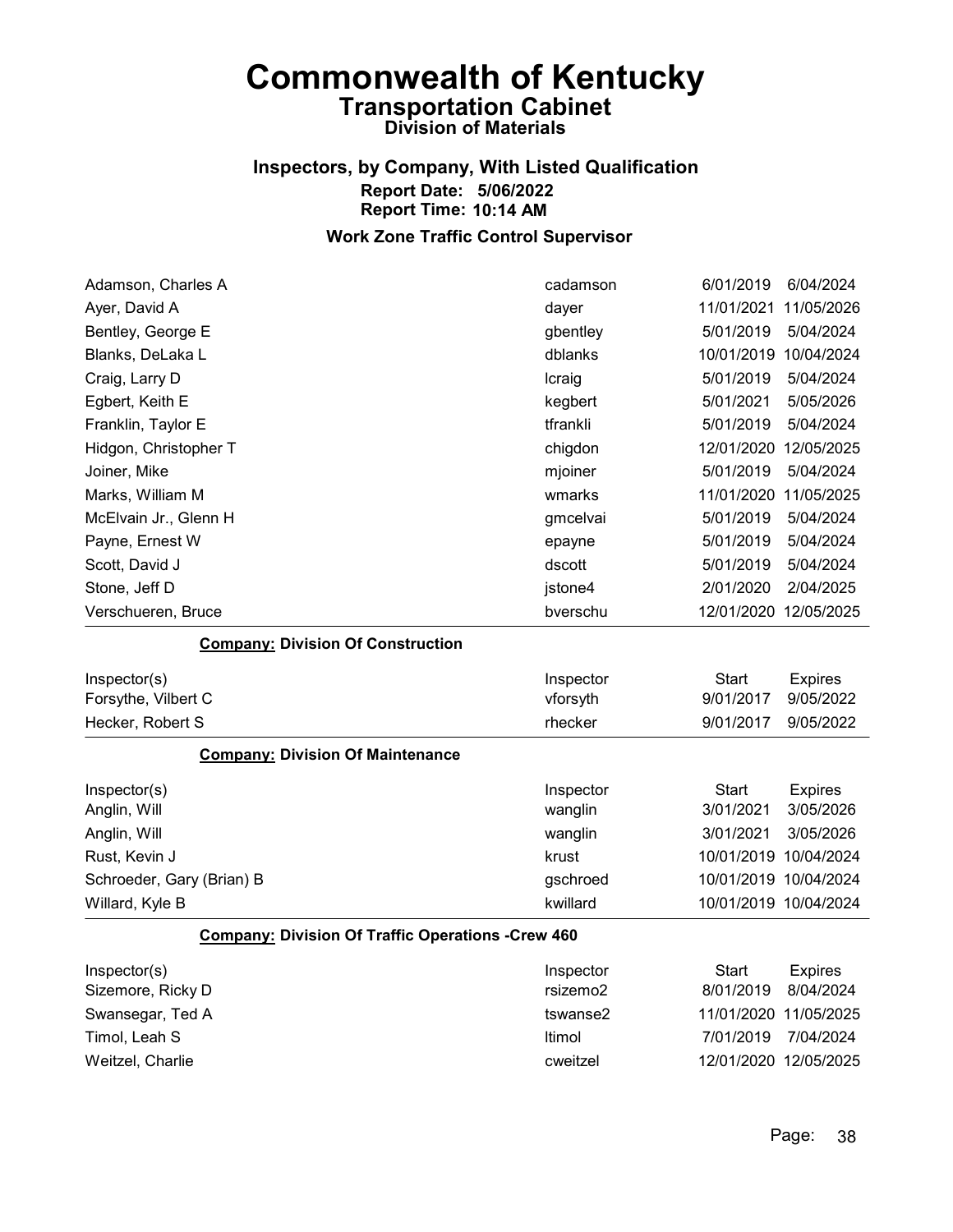#### Inspectors, by Company, With Listed Qualification Report Date: 5/06/2022 Report Time: 10:14 AM

#### Work Zone Traffic Control Supervisor

|                                                    | <b>Company: Division of Right of Way and Utilities</b>    |                                   |                                        |                                                       |
|----------------------------------------------------|-----------------------------------------------------------|-----------------------------------|----------------------------------------|-------------------------------------------------------|
| Inspector(s)<br>McCoy, Mark E                      |                                                           | Inspector<br>mmccoy2              | <b>Start</b><br>7/01/2018              | <b>Expires</b><br>7/05/2023                           |
|                                                    | <b>Company: Dudley Construction Company</b>               |                                   |                                        |                                                       |
| Inspector(s)<br>Ginn, Tim V<br>Raniero, Anthony J  |                                                           | Inspector<br>tginn<br>araniero    | <b>Start</b><br>10/01/2017             | <b>Expires</b><br>10/05/2022<br>10/01/2021 10/05/2026 |
|                                                    | <b>Company: Duo County Telephone</b>                      |                                   |                                        |                                                       |
| Inspector(s)<br>Eldridge, Richard P                |                                                           | Inspector<br>reldridg             | <b>Start</b><br>7/01/2017              | <b>Expires</b><br>7/05/2022                           |
|                                                    | <b>Company: E.L. Robinson Engineering</b>                 |                                   |                                        |                                                       |
| Inspector(s)<br>Haney, Erik F                      |                                                           | Inspector<br>ehaney               | <b>Start</b><br>2/01/2020              | <b>Expires</b><br>2/04/2025                           |
|                                                    | Company: Eaton Asphalt Paving Co.                         |                                   |                                        |                                                       |
| Inspector(s)<br>Burberry, Clifton B                |                                                           | Inspector<br>cburberr             | <b>Start</b><br>3/01/2022              | <b>Expires</b><br>3/05/2027                           |
| Christian, Joe T                                   |                                                           | jchristi                          | 12/01/2019                             | 12/04/2024                                            |
| Huff, John E<br>Noland, James W                    |                                                           | jhuff4<br>jnoland2                | 3/01/2022<br>3/01/2022                 | 3/05/2027<br>3/05/2027                                |
|                                                    | <b>Company: Echo Tree LLC</b>                             |                                   |                                        |                                                       |
| Inspector(s)<br>Rogers, Jason C<br>Rogers, Jason C |                                                           | Inspector<br>jrogers4<br>jrogers4 | <b>Start</b><br>3/01/2021<br>8/01/2019 | <b>Expires</b><br>3/05/2026<br>8/04/2024              |
|                                                    | <b>Company: Facility Maintenance &amp; Services Group</b> |                                   |                                        |                                                       |
| Inspector(s)<br>Ali, Samirah<br>Hall, Frank L      |                                                           | Inspector<br>sali<br>fhall        | Start<br>8/01/2019<br>5/01/2019        | <b>Expires</b><br>8/04/2024<br>5/04/2024              |
|                                                    | <b>Company: Farmers RECC</b>                              |                                   |                                        |                                                       |
| Inspector(s)<br>Childress, Chris                   |                                                           | Inspector<br>cchildr2             | <b>Start</b><br>2/01/2020              | <b>Expires</b><br>2/04/2025                           |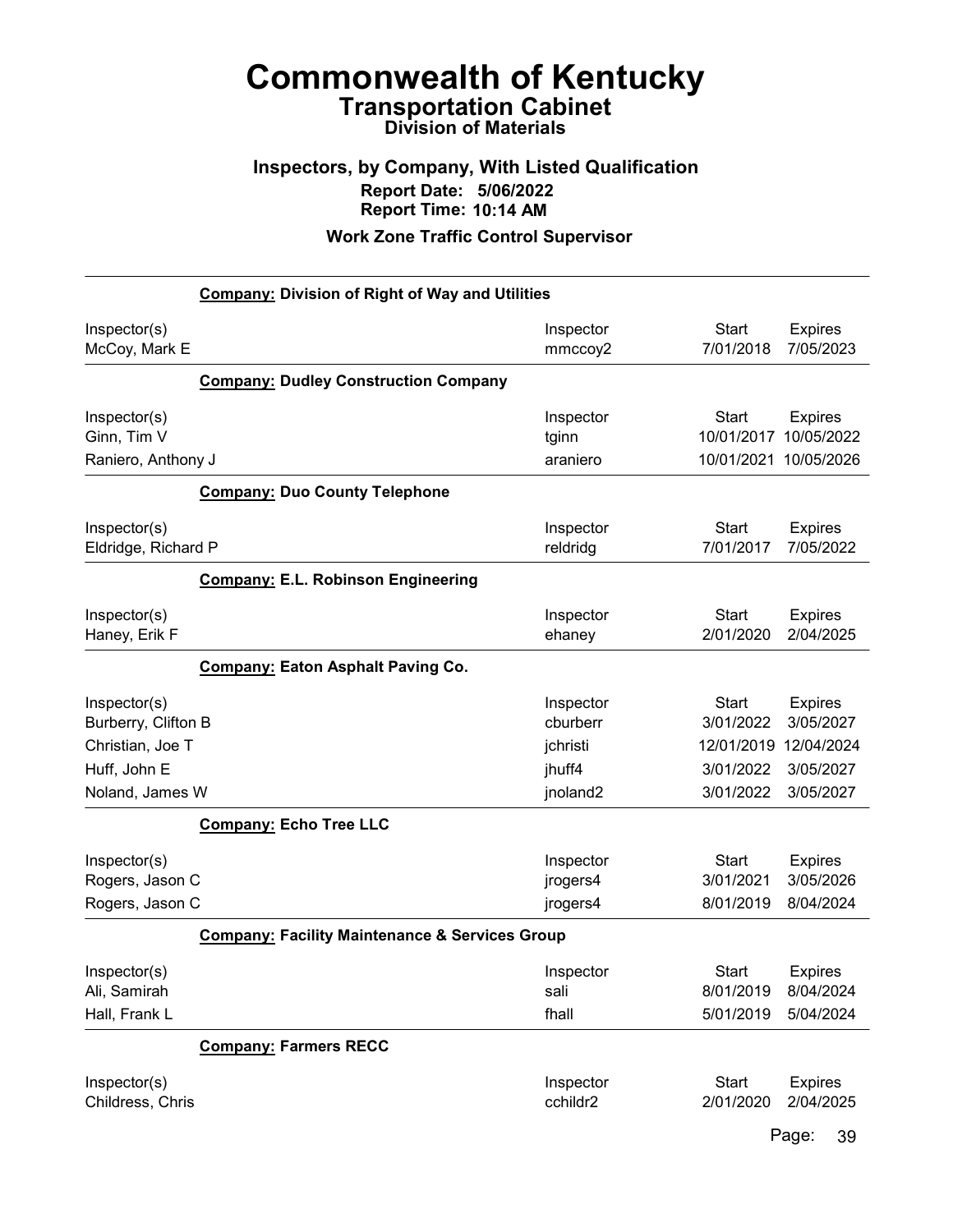#### Inspectors, by Company, With Listed Qualification Report Date: 5/06/2022 Report Time: 10:14 AM Work Zone Traffic Control Supervisor

### Company: Finley Engineering Inspector(s) **Inspector** Start Expires Allison, Nancye L nallison 8/01/2021 8/05/2026 Barnett, Tim C tbarnet2 1/01/2017 7/05/2022 Cornelius, Jeff W jcorneli 7/01/2017 7/05/2022 Eckert, Jason jeckert 11/01/2020 11/05/2025 Reed, Steve A sreed3 7/01/2017 7/05/2022 Sammons, Natasha N nsammons 3/01/2022 3/05/2027 Shaw, Judd A jshaw2 7/01/2017 7/05/2022 Company: Flynn Brothers Contracting, Inc. Inspector(s) **Inspector** Start Expires Banet, Carolyn R cbanet 4/01/2021 4/05/2026 Crady, Dalton L dcrady 2/01/2020 2/04/2025 Guelda, Jonathan P jguelda 5/01/2021 5/05/2026 Matlock, Charlie A cmatlock 4/01/2021 4/05/2026 Smith, Jody R jsmith27 4/01/2021 4/05/2026 Company: Foothills Rural Telephone Inspector(s) **Inspector** Start Expires Litteral, Ryan W rlittera 2/01/2020 2/04/2025 Company: Frankfort Plant Board Inspector(s) **Inspector** Start Expires Bourne, Brian C bbourne 6/01/2019 6/04/2024 Bratton, Bruce A bbratton 7/01/2019 7/04/2024 Harring, Danny R dharring 6/01/2019 6/04/2024 Harrod, Mark S mharrod 6/01/2019 6/04/2024 McDonald, Wayne C wmcdonal 6/01/2019 6/04/2024 Perry, Troy D **the Example 2018** the two theory that the three types of the type that the type three types of the types of the type types of the types of the types of the types of types of types of types of types of types Yeary, Ben D byeary 6/01/2019 6/04/2024 Company: Frederick & May Construction Inspector(s) **Inspector** Start Expires Keaton, Ronald M rkeaton2 8/01/2019 8/04/2024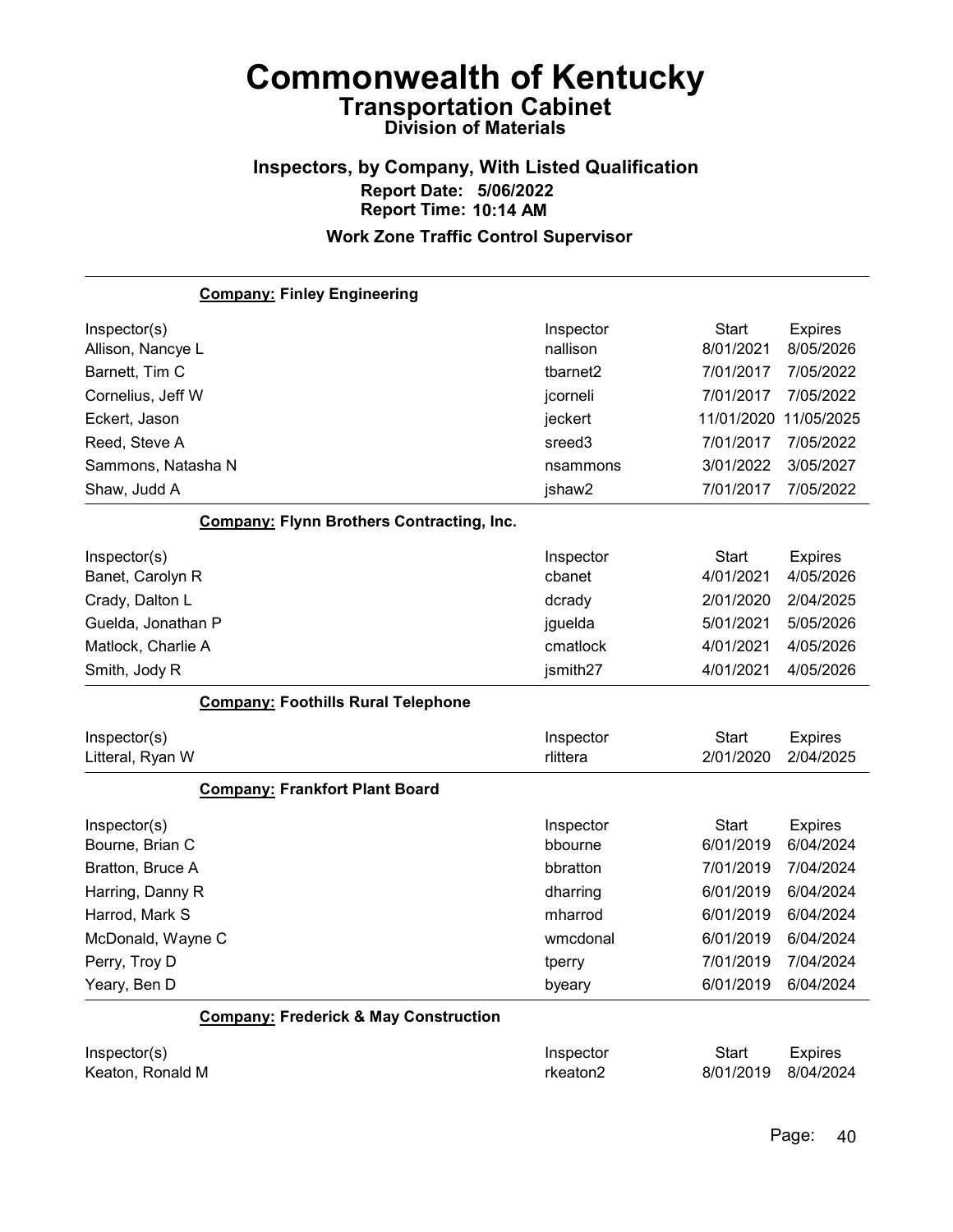### Inspectors, by Company, With Listed Qualification Report Date: 5/06/2022 Report Time: 10:14 AM

|                       | <b>Company: G &amp; W Construction</b>         |           |              |                       |
|-----------------------|------------------------------------------------|-----------|--------------|-----------------------|
| Inspector(s)          |                                                | Inspector | Start        | <b>Expires</b>        |
| LeMaster, James L     |                                                | jlemaste  | 10/01/2019   | 10/04/2024            |
| Pennington, Nick W    |                                                | npenning  |              | 10/01/2019 10/04/2024 |
| <b>Company: GPI</b>   |                                                |           |              |                       |
| Inspector(s)          |                                                | Inspector | <b>Start</b> | <b>Expires</b>        |
| Stenstrom, Audra S    |                                                | astenstr  | 5/01/2019    | 5/04/2024             |
|                       | <b>Company: GRW Engineers, Inc.</b>            |           |              |                       |
| Inspector(s)          |                                                | Inspector | <b>Start</b> | <b>Expires</b>        |
| Kreutzjans, Gregory A |                                                | gkreutzj  | 3/01/2021    | 3/05/2026             |
|                       | Company: Gaddie Shamrock LLC - Columbia        |           |              |                       |
| Inspector(s)          |                                                | Inspector | <b>Start</b> | <b>Expires</b>        |
| Beard, Andrew R       |                                                | abeard    | 2/01/2021    | 2/05/2026             |
| Beard, Andrew R       |                                                | abeard    | 2/01/2021    | 2/05/2026             |
| Oliver, Jacob L       |                                                | joliver4  | 2/01/2022    | 2/05/2027             |
|                       | Company: George B. Stone Co., LLC              |           |              |                       |
| Inspector(s)          |                                                | Inspector | <b>Start</b> | <b>Expires</b>        |
| Coons, Stephen W      |                                                | scoons    | 2/01/2021    | 2/05/2026             |
| Coons, Stephen W      |                                                | scoons    | 2/01/2021    | 2/05/2026             |
| Vice, Chad S          |                                                | cvice     | 3/01/2019    | 3/04/2024             |
| Vice, Tracy A         |                                                | tvice     | 3/01/2019    | 3/04/2024             |
| Waller, James M       |                                                | jwaller   | 3/01/2019    | 3/04/2024             |
|                       | <b>Company: Geostabilization International</b> |           |              |                       |
| Inspector(s)          |                                                | Inspector | <b>Start</b> | <b>Expires</b>        |
| LuQuin, Jose A        |                                                | jluquin   | 5/01/2021    | 5/05/2026             |
| Parker, Clark C       |                                                | cparker2  | 5/01/2021    | 5/05/2026             |
| Travis, Will D        |                                                | wtravis   | 5/01/2021    | 5/05/2026             |
|                       | <b>Company: Graves Contracting LLC</b>         |           |              |                       |
| Inspector(s)          |                                                | Inspector | <b>Start</b> | <b>Expires</b>        |
| Graves, Steven R      |                                                | sgraves   |              | 12/01/2019 12/04/2024 |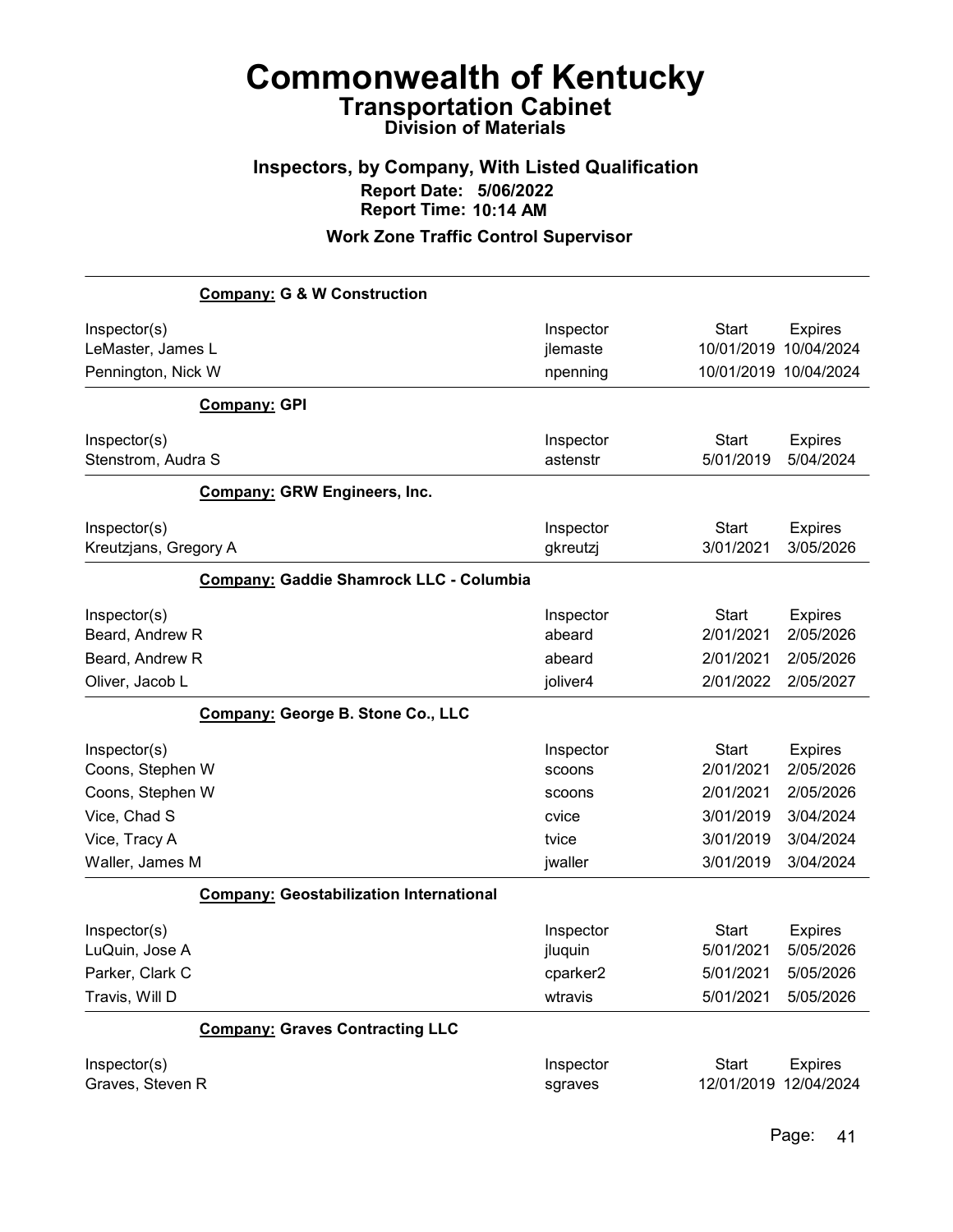### Inspectors, by Company, With Listed Qualification Report Date: 5/06/2022 Report Time: 10:14 AM

#### Work Zone Traffic Control Supervisor

|                                     | <b>Company: H Ray LLC</b>                         |                       |                            |                              |
|-------------------------------------|---------------------------------------------------|-----------------------|----------------------------|------------------------------|
| Inspector(s)                        |                                                   | Inspector             | <b>Start</b>               | <b>Expires</b>               |
| Ray, Henry C                        |                                                   | hray                  | 7/01/2017                  | 7/05/2022                    |
| Ray, Henry C                        |                                                   | hray                  | 2/01/2022                  | 2/05/2027                    |
|                                     | Company: H. G. Mays Corp.                         |                       |                            |                              |
| Inspector(s)                        |                                                   | Inspector             | <b>Start</b>               | <b>Expires</b>               |
| Blevins, Billy D                    |                                                   | bblevins              | 3/01/2019                  | 3/04/2024                    |
| Graham, Johnathan C                 |                                                   | jgraham2              | 3/01/2022                  | 3/05/2027                    |
| McGlone, Anthony L                  |                                                   | amcglone              | 3/01/2019                  | 3/04/2024                    |
| McGlone, Bradley B                  |                                                   | bmcglone              | 3/01/2022                  | 3/05/2027                    |
| Sparrow, Kyle C                     |                                                   | ksparro2              | 3/01/2019                  | 3/04/2024                    |
|                                     | Company: H.W. Lochner Inc.                        |                       |                            |                              |
| Inspector(s)                        |                                                   | Inspector             | <b>Start</b>               | <b>Expires</b>               |
| Abbott, Wade R                      |                                                   | wabbott2              | 8/01/2019                  | 8/04/2024                    |
|                                     | <b>Company: HDR - Lexington</b>                   |                       |                            |                              |
| Inspector(s)<br>Pennington, Scott D |                                                   | Inspector<br>spenning | <b>Start</b><br>10/01/2019 | <b>Expires</b><br>10/04/2024 |
|                                     | <b>Company: HSO Flagger</b>                       |                       |                            |                              |
| Inspector(s)                        |                                                   | Inspector             | <b>Start</b>               | <b>Expires</b>               |
| Kluender, Holly S                   |                                                   | hkluende              | 9/01/2017                  | 9/05/2022                    |
| Orth, Trent M                       |                                                   | torth                 | 9/01/2017                  | 9/05/2022                    |
|                                     | <b>Company: Hall Contracting of Kentucky Inc.</b> |                       |                            |                              |
| Inspector(s)<br>Miller, Lamon L     |                                                   | Inspector<br>Imiller4 | <b>Start</b><br>8/01/2018  | <b>Expires</b><br>8/05/2023  |
|                                     | <b>Company: Harmon Paving, LLC</b>                |                       |                            |                              |
| Inspector(s)<br>Harmon, Dustin      |                                                   | Inspector<br>dharmon4 | <b>Start</b><br>12/01/2020 | <b>Expires</b><br>12/05/2025 |
|                                     | <b>Company: Harold Coffey Construction Co.</b>    |                       |                            |                              |
| Inspector(s)<br>Perry, Seth G       |                                                   | Inspector<br>sperry   | <b>Start</b><br>5/01/2019  | <b>Expires</b><br>5/04/2024  |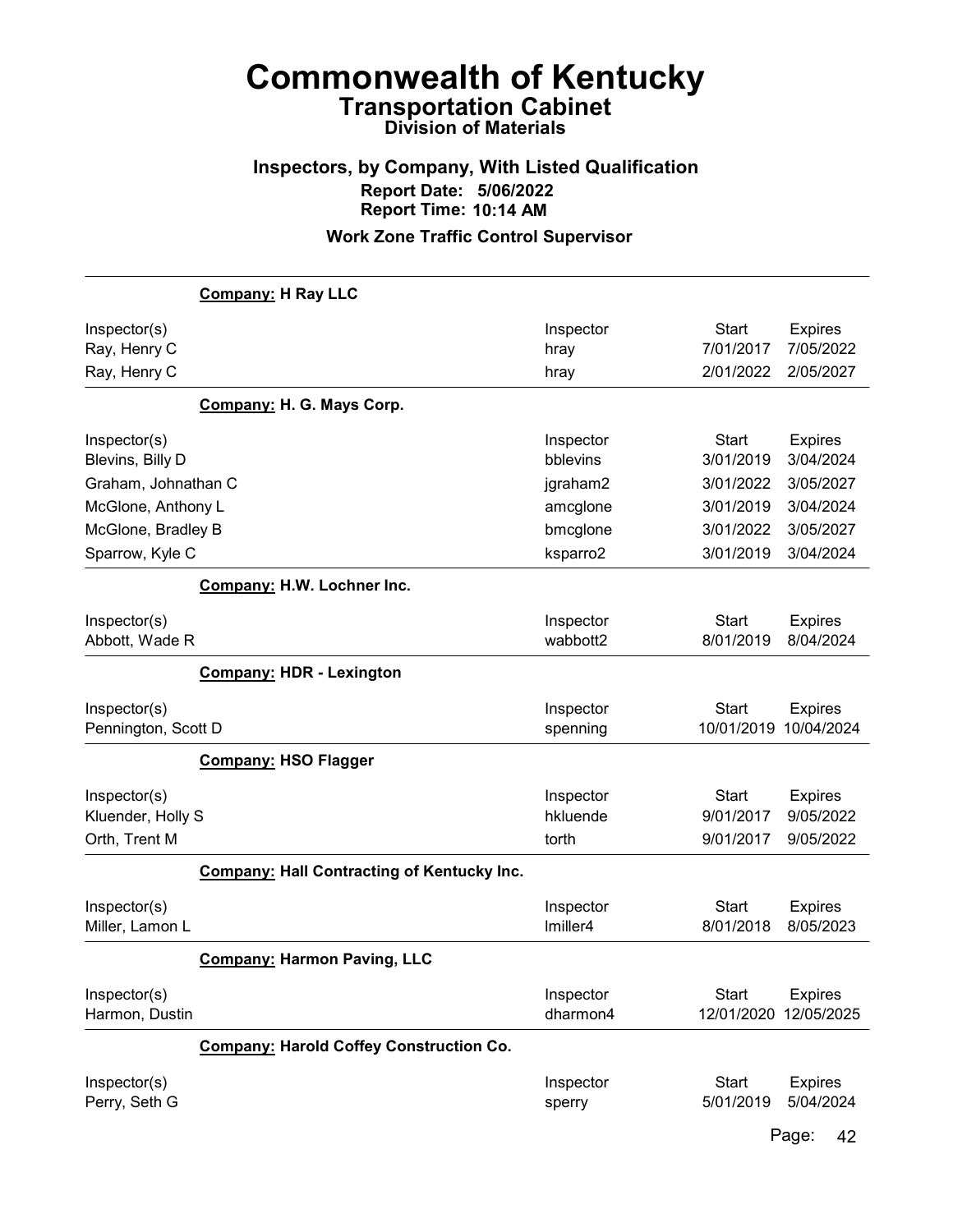#### Inspectors, by Company, With Listed Qualification Report Date: 5/06/2022 Report Time: 10:14 AM Work Zone Traffic Control Supervisor

|                    | Company: Haydon Bridge Co., Inc.           |                    |                       |                |
|--------------------|--------------------------------------------|--------------------|-----------------------|----------------|
| Inspector(s)       |                                            | Inspector          | <b>Start</b>          | <b>Expires</b> |
| Cash, Larry K      |                                            | Icash              | 10/01/2019            | 10/04/2024     |
| Cecconi, Stephen J |                                            | scecconi           | 11/01/2021            | 11/05/2026     |
| Haydon, Philip M   |                                            | phaydon            | 8/01/2019             | 8/04/2024      |
| Jasper, Dustin     |                                            | djasper2           | 12/01/2020            | 12/05/2025     |
| Mattingly, Ryan R  |                                            | rmattin3           | 10/01/2019            | 10/04/2024     |
| Overbay, Brandon G |                                            | boverbay           | 8/01/2019             | 8/04/2024      |
| Overbay, Luke L    |                                            | loverbay           | 10/01/2019            | 10/04/2024     |
| Pettus, Bill       |                                            | bpettus            | 2/01/2022             | 2/05/2027      |
|                    | Company: Haydon Materials - AMP040302      |                    |                       |                |
| Inspector(s)       |                                            | Inspector          | <b>Start</b>          | <b>Expires</b> |
| Page, Lonnie R     |                                            | Ipage              | 12/01/2019            | 12/04/2024     |
|                    | Company: Haydon Materials - Bardstown      |                    |                       |                |
| Inspector(s)       |                                            | Inspector          | <b>Start</b>          | <b>Expires</b> |
| Abell, Adam R      |                                            | aabell             | 12/01/2019            | 12/04/2024     |
| Carrico, Travis E  |                                            | tcarrico           | 3/01/2021             | 3/05/2026      |
|                    | Company: Haydon Materials - Lebanon        |                    |                       |                |
| Inspector(s)       |                                            | Inspector          | <b>Start</b>          | <b>Expires</b> |
| Carrico, Zach A    |                                            | zcarrico           | 12/01/2019            | 12/04/2024     |
| Reed, Johnathan L  |                                            | jreed <sub>5</sub> | 12/01/2019 12/04/2024 |                |
|                    | Company: Henderson Municipal Power & Light |                    |                       |                |
| Inspector(s)       |                                            | Inspector          | <b>Start</b>          | <b>Expires</b> |
| McQuinn, Jonathan  |                                            | jmcquinn           | 5/01/2019             | 5/04/2024      |
|                    | <b>Company: Hicon, LLC</b>                 |                    |                       |                |
| Inspector(s)       |                                            | Inspector          | <b>Start</b>          | <b>Expires</b> |
| Hite, Brian E      |                                            | bhite3             | 3/01/2022             | 3/05/2027      |
|                    | <b>Company: Hinkle Contracting Corp</b>    |                    |                       |                |
| Inspector(s)       |                                            | Inspector          | <b>Start</b>          | <b>Expires</b> |
| Hall, Jeania L     |                                            | jhall9             | 3/01/2022             | 3/05/2027      |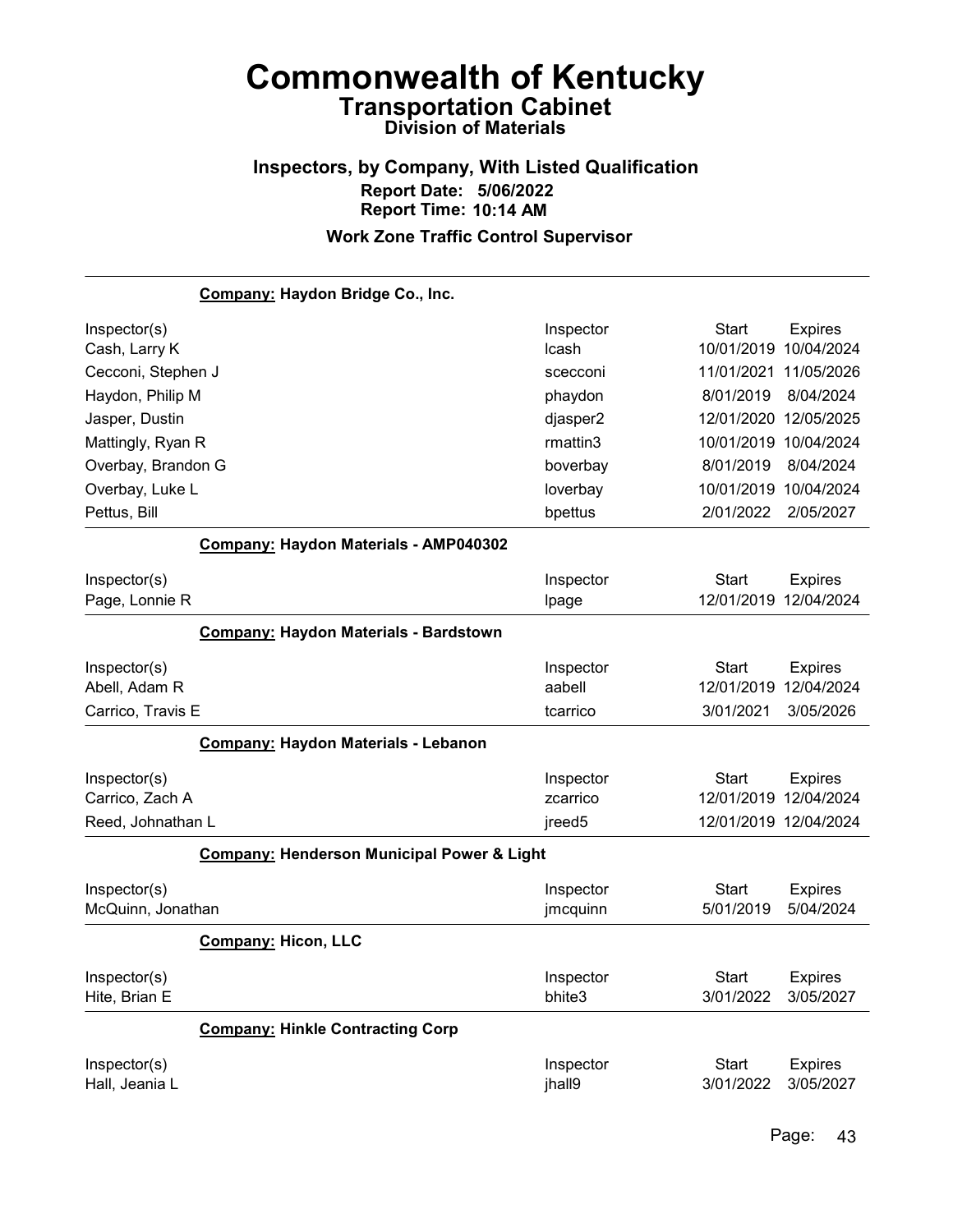#### Inspectors, by Company, With Listed Qualification Report Date: 5/06/2022 Report Time: 10:14 AM

| Renner, Matthew T                           |                                                         | mrenner               | 3/01/2022                 | 3/05/2027                   |  |
|---------------------------------------------|---------------------------------------------------------|-----------------------|---------------------------|-----------------------------|--|
|                                             | <b>Company: Hinkle Contracting Corp. Somerset Stone</b> |                       |                           |                             |  |
| Inspector(s)                                |                                                         | Inspector             | Start                     | <b>Expires</b>              |  |
| Carnes, Bobby W                             |                                                         | bcarnes               | 8/01/2021                 | 8/05/2026                   |  |
| Chaney, Jacob D                             |                                                         | jchaney               | 4/01/2021                 | 4/05/2026                   |  |
| Spradlin, Jerry W                           |                                                         | jspradli              | 7/01/2021                 | 7/05/2026                   |  |
| Spradlin, Jerry W                           |                                                         | jspradli              | 7/01/2021                 | 7/05/2026                   |  |
|                                             | Company: Hinkle Contracting Corp. - AMP070306           |                       |                           |                             |  |
| Inspector(s)                                |                                                         | Inspector             | Start                     | <b>Expires</b>              |  |
| Elswick, Daniel N                           |                                                         | delswick              | 1/01/2018                 | 1/05/2023                   |  |
| Green, John T                               |                                                         | jgreen3               | 4/01/2021                 | 4/05/2026                   |  |
| Patton, Bradley C                           |                                                         | bpatton2              | 12/01/2019                | 12/04/2024                  |  |
| Warner, Glen J                              |                                                         | gwarner               | 1/01/2018                 | 1/05/2023                   |  |
|                                             | Company: Hinkle Contracting Corp. - AMP090103           |                       |                           |                             |  |
| Inspector(s)                                |                                                         | Inspector             | <b>Start</b>              | <b>Expires</b>              |  |
| Himes, Aaron C                              |                                                         | ahimes                | 12/01/2019                | 12/04/2024                  |  |
|                                             | Company: Hinkle Contracting Corp. - AMP100401           |                       |                           |                             |  |
| Inspector(s)                                |                                                         | Inspector             | Start                     | <b>Expires</b>              |  |
| Bray, Brian                                 |                                                         | bbray                 | 3/01/2022                 | 3/05/2027                   |  |
|                                             | <b>Company: Hoeworx</b>                                 |                       |                           |                             |  |
| Inspector(s)                                |                                                         | Inspector             | Start                     | <b>Expires</b>              |  |
| Bryan, Jeffrey M                            |                                                         | jbryan                | 9/01/2019                 | 9/04/2024                   |  |
| Cunningham, Janine M                        |                                                         | jcunnin5              | 9/01/2019                 | 9/04/2024                   |  |
| <b>Company: Hopkins County Public Works</b> |                                                         |                       |                           |                             |  |
| Inspector(s)<br>Breedlove, Jesse M          |                                                         | Inspector<br>jbreedlo | <b>Start</b><br>2/01/2022 | <b>Expires</b><br>2/05/2027 |  |
|                                             | <b>Company: Hypower, Inc</b>                            |                       |                           |                             |  |
| Inspector(s)                                |                                                         | Inspector             | Start                     | <b>Expires</b>              |  |
| Klumpp, Colby T                             |                                                         | cklumpp               | 11/01/2021                | 11/05/2026                  |  |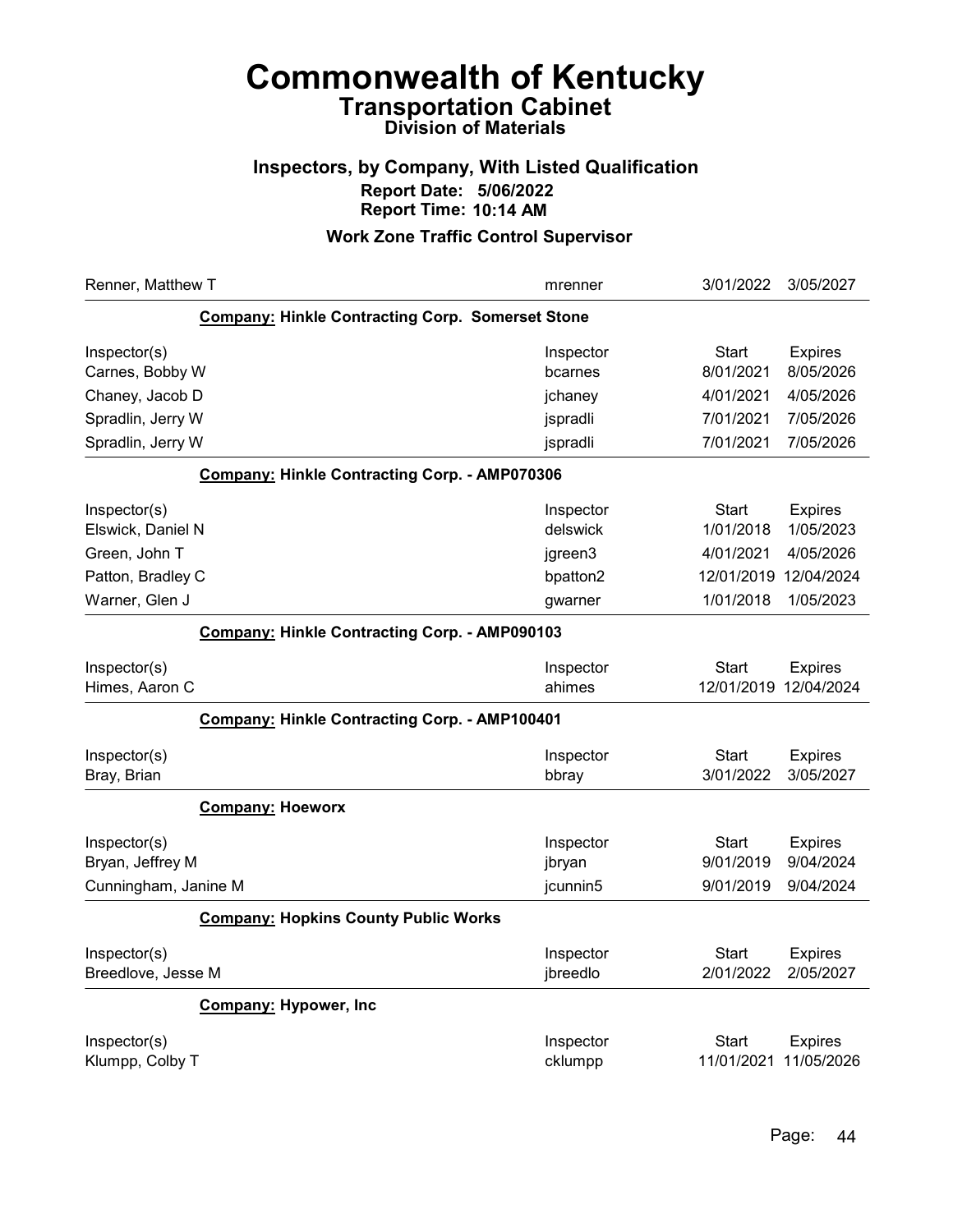#### Inspectors, by Company, With Listed Qualification Report Date: 5/06/2022 Report Time: 10:14 AM

|                                                                                                | <b>Company: JPS Construction</b>             |                                                      |                                                                  |                                                                    |
|------------------------------------------------------------------------------------------------|----------------------------------------------|------------------------------------------------------|------------------------------------------------------------------|--------------------------------------------------------------------|
| Inspector(s)<br>Pickett, James M                                                               |                                              | Inspector<br>jpickett                                | <b>Start</b><br>5/01/2019                                        | <b>Expires</b><br>5/04/2024                                        |
|                                                                                                | <b>Company: JTL Engineering</b>              |                                                      |                                                                  |                                                                    |
| Inspector(s)<br>Decaris, Logan                                                                 |                                              | Inspector<br>Idecaris                                | <b>Start</b><br>11/01/2020                                       | <b>Expires</b><br>11/05/2025                                       |
|                                                                                                | <b>Company: Jackson Energy</b>               |                                                      |                                                                  |                                                                    |
| Inspector(s)<br>York, Marty M                                                                  |                                              | Inspector<br>myork2                                  | <b>Start</b><br>6/01/2021                                        | <b>Expires</b><br>6/05/2026                                        |
|                                                                                                | Company: Jag Inc.                            |                                                      |                                                                  |                                                                    |
| Inspector(s)<br>Lawson, Jason S<br>Oldfield, Justin T                                          |                                              | Inspector<br>jlawson5<br>joldfiel                    | <b>Start</b><br>8/01/2019<br>10/01/2019                          | <b>Expires</b><br>8/04/2024<br>10/04/2024                          |
| West, Justin C                                                                                 |                                              | jwest4                                               | 10/01/2019 10/04/2024                                            |                                                                    |
|                                                                                                | <b>Company: James D Jones Excavating Inc</b> |                                                      |                                                                  |                                                                    |
| Inspector(s)<br>Allen, Zandell D<br>Allen, Zandell D<br>Bowlin, Timothy R<br>Pitman, Richard K |                                              | Inspector<br>zallen<br>zallen<br>tbowlin3<br>rpitman | <b>Start</b><br>9/01/2021<br>9/01/2021<br>5/01/2021<br>5/01/2021 | <b>Expires</b><br>9/05/2026<br>9/05/2026<br>5/05/2026<br>5/05/2026 |
| Rose, Donald J                                                                                 |                                              | drose                                                | 5/01/2021                                                        | 5/05/2026                                                          |
|                                                                                                | Company: Jave, LLC                           |                                                      |                                                                  |                                                                    |
| Inspector(s)<br>Gambrel, Jeremy M<br>Hamm, Michael P<br>Hobdy, George T<br>Rookstool, Joseph A |                                              | Inspector<br>jgambrel<br>mhamm<br>ghobdy<br>jrooksto | <b>Start</b><br>6/01/2017<br>6/01/2019<br>5/01/2019<br>5/01/2019 | <b>Expires</b><br>6/05/2022<br>6/04/2024<br>5/04/2024<br>5/04/2024 |
|                                                                                                | <b>Company: Jigsaw Enterprise</b>            |                                                      |                                                                  |                                                                    |
| Inspector(s)<br>Burchett, Nicholas D                                                           |                                              | Inspector<br>nburchet                                | <b>Start</b><br>6/01/2017                                        | <b>Expires</b><br>6/05/2022                                        |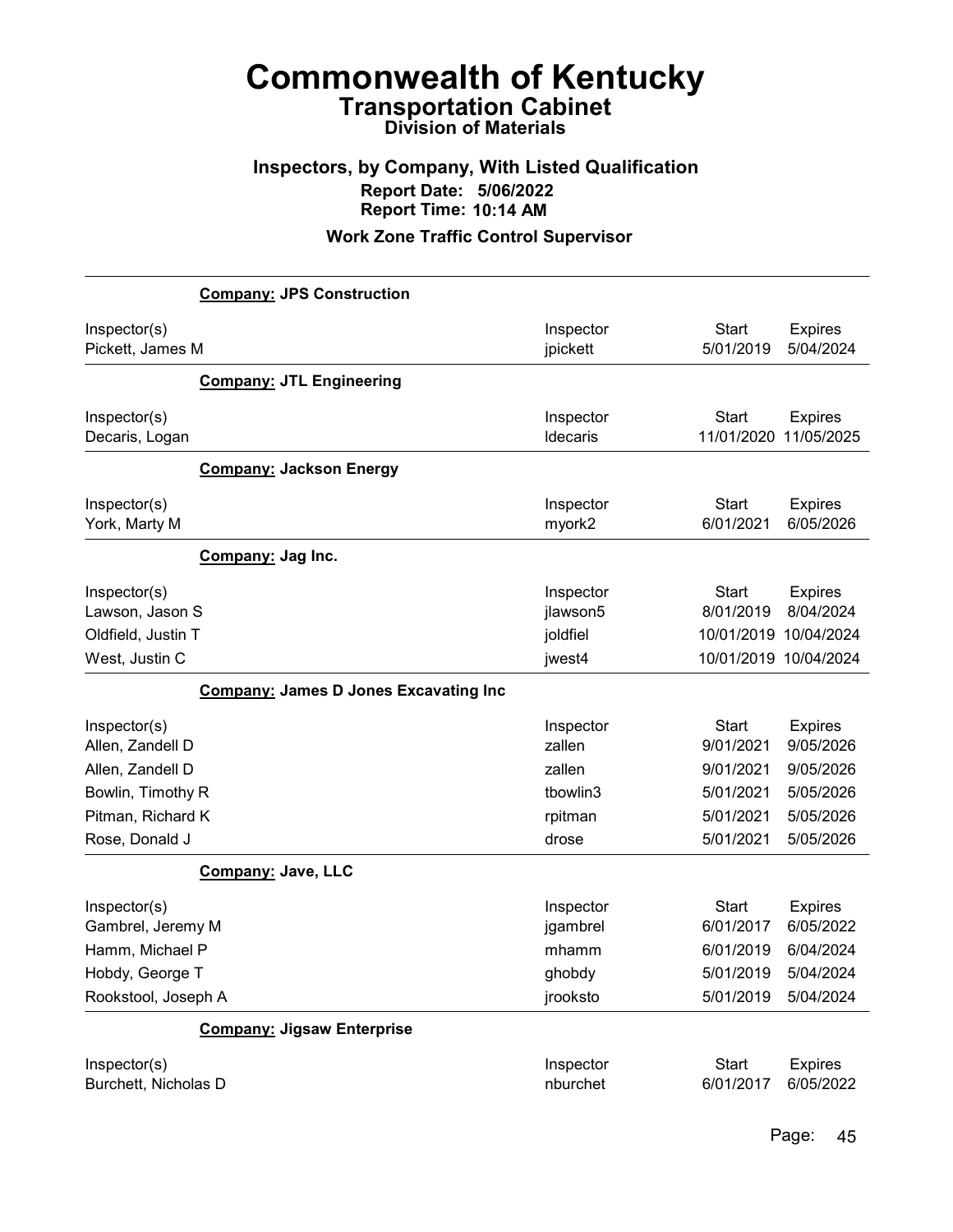#### Inspectors, by Company, With Listed Qualification Report Date: 5/06/2022 Report Time: 10:14 AM

| Walker, Jerry J                  |                                                      | jwalker7              | 6/01/2017                 | 6/05/2022                   |
|----------------------------------|------------------------------------------------------|-----------------------|---------------------------|-----------------------------|
|                                  | <b>Company: Jim Smith Contracting</b>                |                       |                           |                             |
| Inspector(s)                     |                                                      | Inspector             | <b>Start</b>              | <b>Expires</b>              |
| Armstrong, Brad                  |                                                      | barmstro              | 2/01/2022                 | 2/05/2027                   |
| Downing, Kyle                    |                                                      | kdowning              | 3/01/2021                 | 3/05/2026                   |
| Downing, Kyle                    |                                                      | kdowning              | 3/01/2021                 | 3/05/2026                   |
|                                  | <b>Company: Jim Smith Contracting - Grand Rivers</b> |                       |                           |                             |
| Inspector(s)                     |                                                      | Inspector             | <b>Start</b>              | <b>Expires</b>              |
| Curtis, Seth T                   |                                                      | scurtis               | 3/01/2022                 | 3/05/2027                   |
| Wilson, Gene                     |                                                      | gwilson2              | 5/01/2021                 | 5/05/2026                   |
|                                  | Company: Judy C. Harp Co. Inc.                       |                       |                           |                             |
| Inspector(s)                     |                                                      | Inspector             | <b>Start</b>              | <b>Expires</b>              |
| Doyle, Donnie E                  |                                                      | ddoyle                | 12/01/2019                | 12/04/2024                  |
| Doyle, Timothy W                 |                                                      | tdoyle                | 12/01/2019 12/04/2024     |                             |
|                                  | <b>Company: Judy Construction</b>                    |                       |                           |                             |
| Inspector(s)<br>Howard, Daniel W |                                                      | Inspector<br>dhoward2 | <b>Start</b><br>6/01/2021 | <b>Expires</b><br>6/05/2026 |
|                                  | <b>Company: Just Engineering Inc.</b>                |                       |                           |                             |
| Inspector(s)                     |                                                      | Inspector             | <b>Start</b>              | <b>Expires</b>              |
| Garcia, Frank G                  |                                                      | fgarcia               | 4/01/2021                 | 4/05/2026                   |
| Manson, Crystal A                |                                                      | cmanson               | 4/01/2021                 | 4/05/2026                   |
|                                  | <b>Company: K.V.W.V. Traffic Control</b>             |                       |                           |                             |
| Inspector(s)                     |                                                      | Inspector             | <b>Start</b>              | <b>Expires</b>              |
| Coleman, Gregory L               |                                                      | gcolema3              | 12/01/2020                | 12/05/2025                  |
|                                  | Company: KDOH Dist 6 Boone Co                        |                       |                           |                             |
| Inspector(s)                     |                                                      | Inspector             | <b>Start</b>              | <b>Expires</b>              |
| Braun, Jason P                   |                                                      | jbraun                | 6/01/2018                 | 6/05/2023                   |
|                                  | <b>Company: KDOH District 9</b>                      |                       |                           |                             |
| Inspector(s)                     |                                                      | Inspector             | <b>Start</b>              | <b>Expires</b>              |
| Laney, Dwayne L                  |                                                      | dlaney                | 8/01/2019                 | 8/04/2024                   |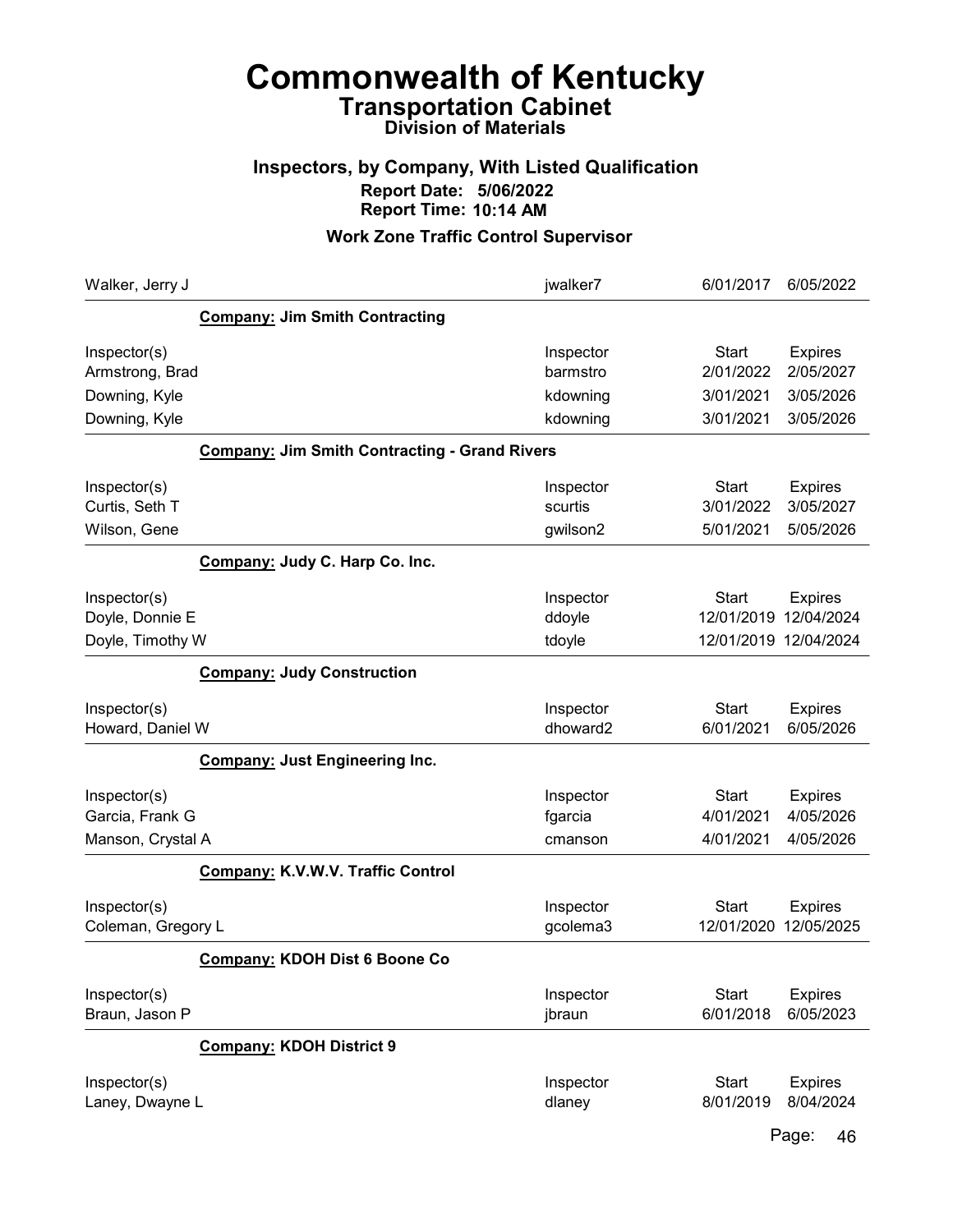#### Inspectors, by Company, With Listed Qualification Report Date: 5/06/2022 Report Time: 10:14 AM

| Madden, Bruce A      |                                             | bmadden   | 5/01/2018             | 5/05/2023      |
|----------------------|---------------------------------------------|-----------|-----------------------|----------------|
| Penix, Ashley R      |                                             | apenix    | 7/01/2019             | 7/04/2024      |
| Penix, Ashley R      |                                             | apenix    | 5/01/2019             | 5/04/2024      |
|                      | Company: Kay & Kay Contracting - AMP110304  |           |                       |                |
| Inspector(s)         |                                             | Inspector | <b>Start</b>          | <b>Expires</b> |
| Woods, Chad          |                                             | cwoods    | 10/01/2021            | 10/05/2026     |
|                      | <b>Company: Kenton County Public</b>        |           |                       |                |
| Inspector(s)         |                                             | Inspector | <b>Start</b>          | <b>Expires</b> |
| Arnold, Jeff         |                                             | jarnold3  | 3/01/2022             | 3/05/2027      |
| Buster, Rick E       |                                             | rbuster   | 4/01/2019             | 4/04/2024      |
| Hendrix, Nicholas W  |                                             | nhendrix  | 2/01/2021             | 2/05/2026      |
| Hendrix, Nicholas W  |                                             | nhendrix  | 2/01/2021             | 2/05/2026      |
| Redman, Douglas T    |                                             | dredman   | 10/01/2017            | 10/05/2022     |
| Ryan, Adam D         |                                             | aryan     | 2/01/2020             | 2/04/2025      |
| Tewes, John N        |                                             | jtewes    | 5/01/2021             | 5/05/2026      |
|                      | <b>Company: Keramida</b>                    |           |                       |                |
| Inspector(s)         |                                             | Inspector | <b>Start</b>          | <b>Expires</b> |
| Evans, Thomas J      |                                             | tevans2   | 10/01/2019            | 10/04/2024     |
|                      | <b>Company: King Pipeline &amp; Utility</b> |           |                       |                |
| Inspector(s)         |                                             | Inspector | <b>Start</b>          | <b>Expires</b> |
| Branstetter, Dusty R |                                             | dbranste  | 5/01/2019             | 5/04/2024      |
|                      | <b>Company: Klausing Group</b>              |           |                       |                |
| Inspector(s)         |                                             | Inspector | <b>Start</b>          | <b>Expires</b> |
| Riddell, Russell     |                                             | rriddel2  | 2/01/2020             | 2/04/2025      |
|                      | <b>Company: L &amp; S Service</b>           |           |                       |                |
| Inspector(s)         |                                             | Inspector | <b>Start</b>          | <b>Expires</b> |
| Lacer, Chad          |                                             | clacer    | 12/01/2020            | 12/05/2025     |
| Scott, Jon           |                                             | jscott5   | 12/01/2020 12/05/2025 |                |
|                      | <b>Company: LFUCG - Streets &amp; Roads</b> |           |                       |                |
| Inspector(s)         |                                             | Inspector | <b>Start</b>          | <b>Expires</b> |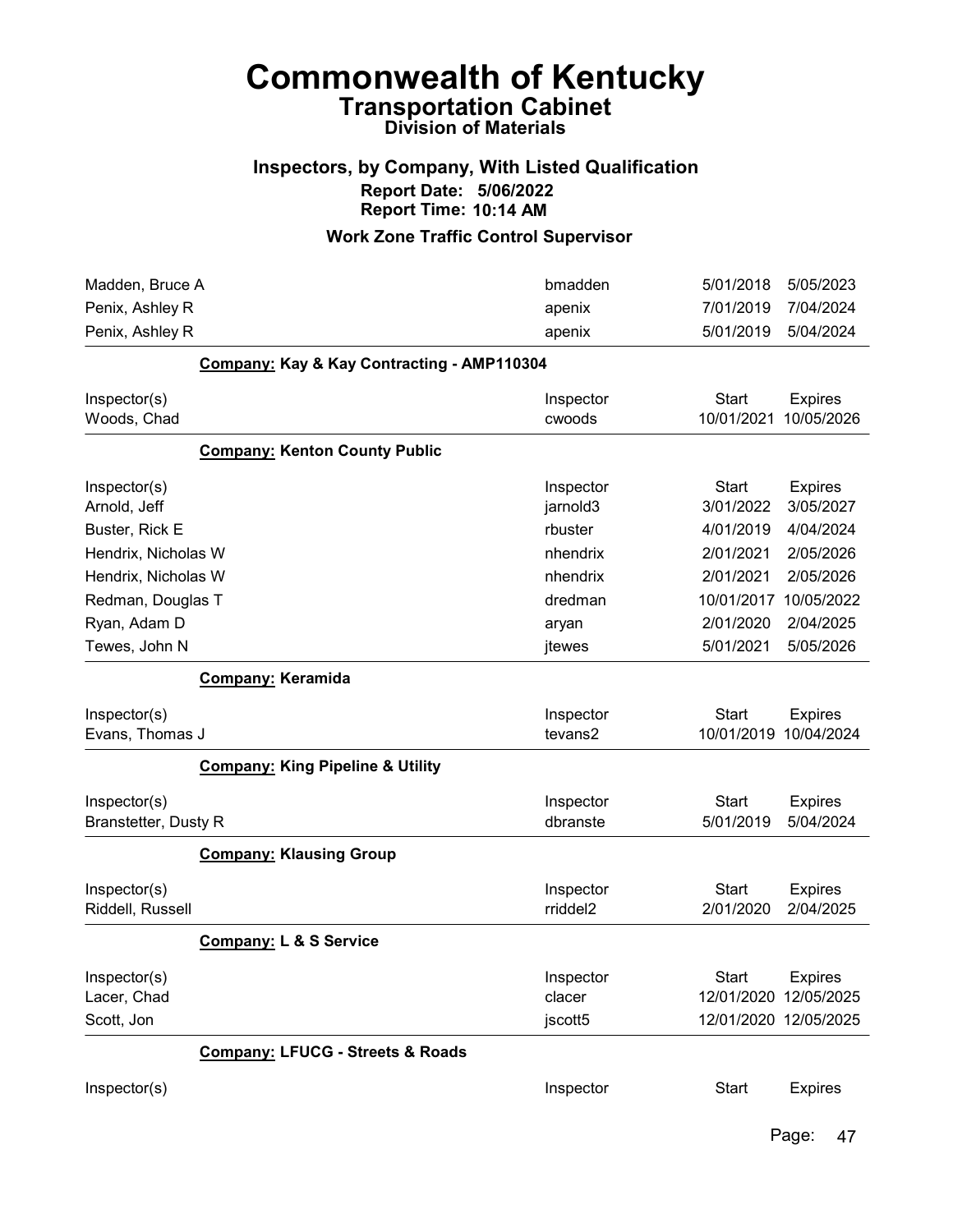### Inspectors, by Company, With Listed Qualification Report Date: 5/06/2022 Report Time: 10:14 AM

| Begley, James W    |                                             | jbegley3  | 5/01/2021    | 5/05/2026             |
|--------------------|---------------------------------------------|-----------|--------------|-----------------------|
| Edmiston, Joseph C |                                             | jedmisto  | 9/01/2021    | 9/05/2026             |
| Edmiston, Joseph C |                                             | jedmisto  | 9/01/2021    | 9/05/2026             |
| Fowler, Richard D  |                                             | rfowler   | 8/01/2021    | 8/05/2026             |
| Garner, Thomas A   |                                             | tgarner   | 5/01/2021    | 5/05/2026             |
| Marsh, Matthew E   |                                             | mmarsh    | 5/01/2021    | 5/05/2026             |
| McGuire, Hunter J  |                                             | hmcguire  | 5/01/2021    | 5/05/2026             |
| Milligan, George S |                                             | gmilliga  | 12/01/2020   | 12/05/2025            |
| Pierce, Edmund D   |                                             | epierce   | 5/01/2021    | 5/05/2026             |
| Ramsey, Shelby E   |                                             | sramsey   |              | 10/01/2017 10/05/2022 |
|                    | <b>Company: Ledcor Technical Services</b>   |           |              |                       |
| Inspector(s)       |                                             | Inspector | Start        | <b>Expires</b>        |
| Harless, Jordan L  |                                             | jharless  | 8/01/2018    | 8/05/2023             |
| Stumbo, Mark E     |                                             | mstumbo   | 8/01/2018    | 8/05/2023             |
|                    | <b>Company: Len Riegler Blacktop</b>        |           |              |                       |
| Inspector(s)       |                                             | Inspector | <b>Start</b> | <b>Expires</b>        |
| Annear, Kevin      |                                             | kannear   | 8/01/2021    | 8/05/2026             |
| LaBare, Jack D     |                                             | jlabare   | 11/01/2021   | 11/05/2026            |
|                    | <b>Company: Lochner</b>                     |           |              |                       |
| Inspector(s)       |                                             | Inspector | <b>Start</b> | <b>Expires</b>        |
| Gilpin, Thomas J   |                                             | tgilpin   |              | 10/01/2019 10/04/2024 |
|                    | <b>Company: Lonkard Construction</b>        |           |              |                       |
| Inspector(s)       |                                             | Inspector | Start        | <b>Expires</b>        |
| Lonkard, Craig J   |                                             | clonkard  | 5/01/2019    | 5/04/2024             |
|                    | <b>Company: Louisville Gas and Electric</b> |           |              |                       |
| Inspector(s)       |                                             | Inspector | <b>Start</b> | <b>Expires</b>        |
| Cassady, Kasey E   |                                             | kcassady  | 4/01/2021    | 4/05/2026             |
| Eisert, Todd       |                                             | teisert   | 4/01/2021    | 4/05/2026             |
| Morzillo, Andrew   |                                             | amorzill  | 4/01/2021    | 4/05/2026             |
| Nix, Derek R       |                                             | dnix      | 5/01/2021    | 5/05/2026             |
| Robison, Checote M |                                             | crobison  | 5/01/2021    | 5/05/2026             |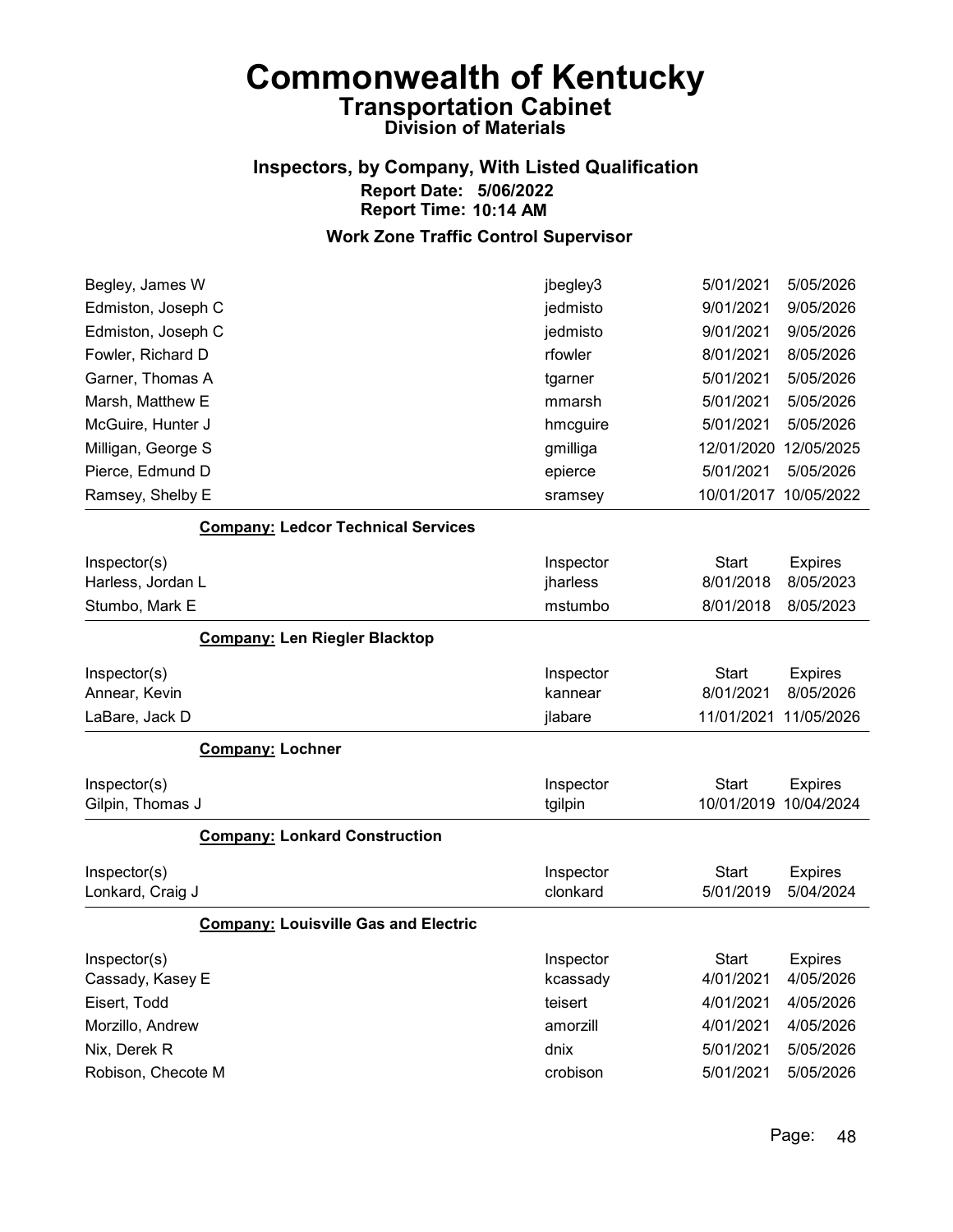#### Inspectors, by Company, With Listed Qualification Report Date: 5/06/2022 Report Time: 10:14 AM Work Zone Traffic Control Supervisor

|                      | <b>Company: Louisville Paving</b>          |                     |              |                |
|----------------------|--------------------------------------------|---------------------|--------------|----------------|
| Inspector(s)         |                                            | Inspector           | <b>Start</b> | <b>Expires</b> |
| Ashby, Rick C        |                                            | rashby              | 2/01/2022    | 2/05/2027      |
| Harbron, Zach I      |                                            | zharbron            | 2/01/2022    | 2/05/2027      |
| Limbach, Chris W     |                                            | climbach            | 2/01/2022    | 2/05/2027      |
| Moore, Chris J       |                                            | cmoore <sub>5</sub> | 2/01/2022    | 2/05/2027      |
| Stokley, Jeremy S    |                                            | jstokley            | 2/01/2022    | 2/05/2027      |
| Yates, Chris L       |                                            | cyates2             | 2/01/2022    | 2/05/2027      |
|                      | Company: Louisville Paving - AMP050308     |                     |              |                |
| Inspector(s)         |                                            | Inspector           | <b>Start</b> | <b>Expires</b> |
| Cadreau, Michael D   |                                            | mcadreau            | 10/01/2021   | 10/05/2026     |
| Cullen, Mathew T     |                                            | mcullen             | 10/01/2021   | 10/05/2026     |
| Gerkins, Dustin L    |                                            | dgerkins            | 10/01/2021   | 10/05/2026     |
| Hatfield, Tate W     |                                            | thatfie2            | 2/01/2020    | 2/04/2025      |
| Messina, Frank W     |                                            | fmessina            | 10/01/2021   | 10/05/2026     |
| Sherer, Tyler D      |                                            | tsherer             | 2/01/2020    | 2/04/2025      |
| Weddington, Isaac T  |                                            | iwedding            | 2/01/2020    | 2/04/2025      |
|                      | <b>Company: Lunce Commercial Lawn Care</b> |                     |              |                |
| Inspector(s)         |                                            | Inspector           | <b>Start</b> | <b>Expires</b> |
| Lunce, Shawn         |                                            | slunce              | 2/01/2020    | 2/04/2025      |
|                      | <b>Company: M &amp; B Farms LLC</b>        |                     |              |                |
| Inspector(s)         |                                            | Inspector           | <b>Start</b> | <b>Expires</b> |
| Mackin, Jeremy       |                                            | jmackin             | 2/01/2020    | 2/04/2025      |
|                      | <b>Company: M &amp; M Contract Mowing</b>  |                     |              |                |
| Inspector(s)         |                                            | Inspector           | <b>Start</b> | <b>Expires</b> |
| Martin, Michael      |                                            | mmartin4            | 2/01/2020    | 2/04/2025      |
|                      | <b>Company: M &amp; M Electric</b>         |                     |              |                |
| Inspector(s)         |                                            | Inspector           | <b>Start</b> | <b>Expires</b> |
| Montgomery, Joseph S |                                            | jmontgo2            | 5/01/2019    | 5/04/2024      |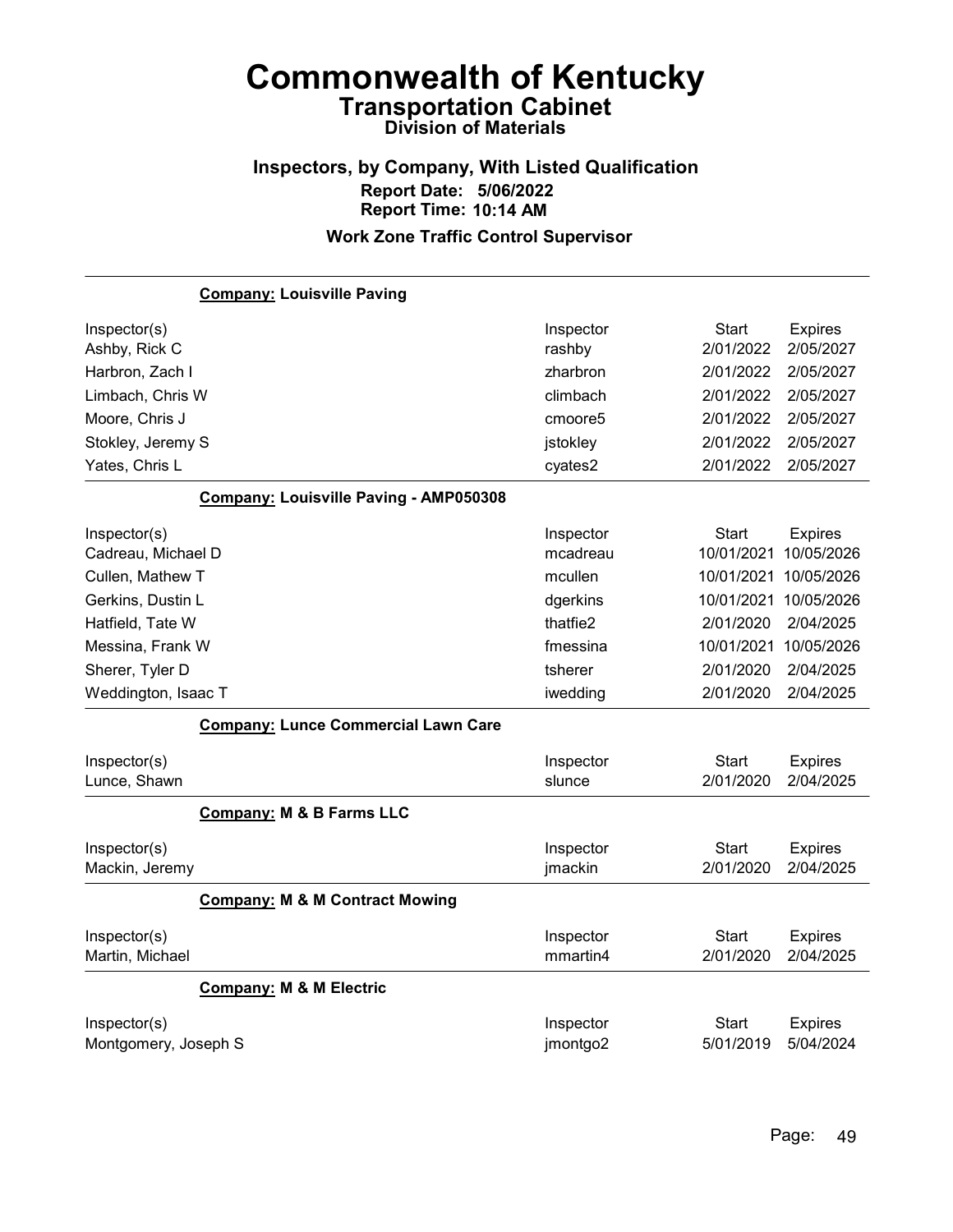#### Inspectors, by Company, With Listed Qualification Report Date: 5/06/2022 Report Time: 10:14 AM Work Zone Traffic Control Supervisor

### Company: M & M Services Co. Inc. Inspector(s) **Inspector** Start Expires Bryant, Brandon N bbryant2 1/01/2018 1/05/2023 Hardin, Shelby M shardin 1/01/2018 1/05/2023 McMahon, Jeffrey J jmcmahon 1/01/2018 1/05/2023 Meadows, Russell W rmeadows 1/01/2018 1/05/2023 Smith, Starling R ssmith10 1/01/2018 1/05/2023 Company: MAR-KEL Enterprises, Inc. Inspector(s) **Inspector** Start Expires Roper, Shane sroper 2/01/2020 2/04/2025 Company: MLS2 Inc. Inspector(s) **Inspector** Start Expires Matney, Doug R dmatney 12/01/2020 12/05/2025 Stephens, Lee lstephe2 12/01/2020 12/05/2025 Company: Mago Construction - AMP040102 Inspector(s) **Inspector** Start Expires Guinn, Lucas D lguinn 3/01/2021 3/05/2026 Hite, John C jhite3 2/01/2020 2/04/2025 Upchurch, Bobby G bupchurc 2/01/2022 2/05/2027 Company: Mago Construction - AMP040310 Inspector(s) **Inspector** Start Expires Jury, Joseph jjury 3/01/2021 3/05/2026 Jury, Joseph jjury 3/01/2021 3/05/2026 Company: Mago Construction - Bardstown Inspector(s) **Inspector** Start Expires Rummage, Jim W jrummage 7/01/2019 7/04/2024 Company: Merkle Lawn Care Co. Inspector(s) **Inspector** Start Expires Craycraft, Christopher D ccraycra 2/01/2020 2/04/2025 Merkle, Keith M kmerkle 2/01/2020 2/04/2025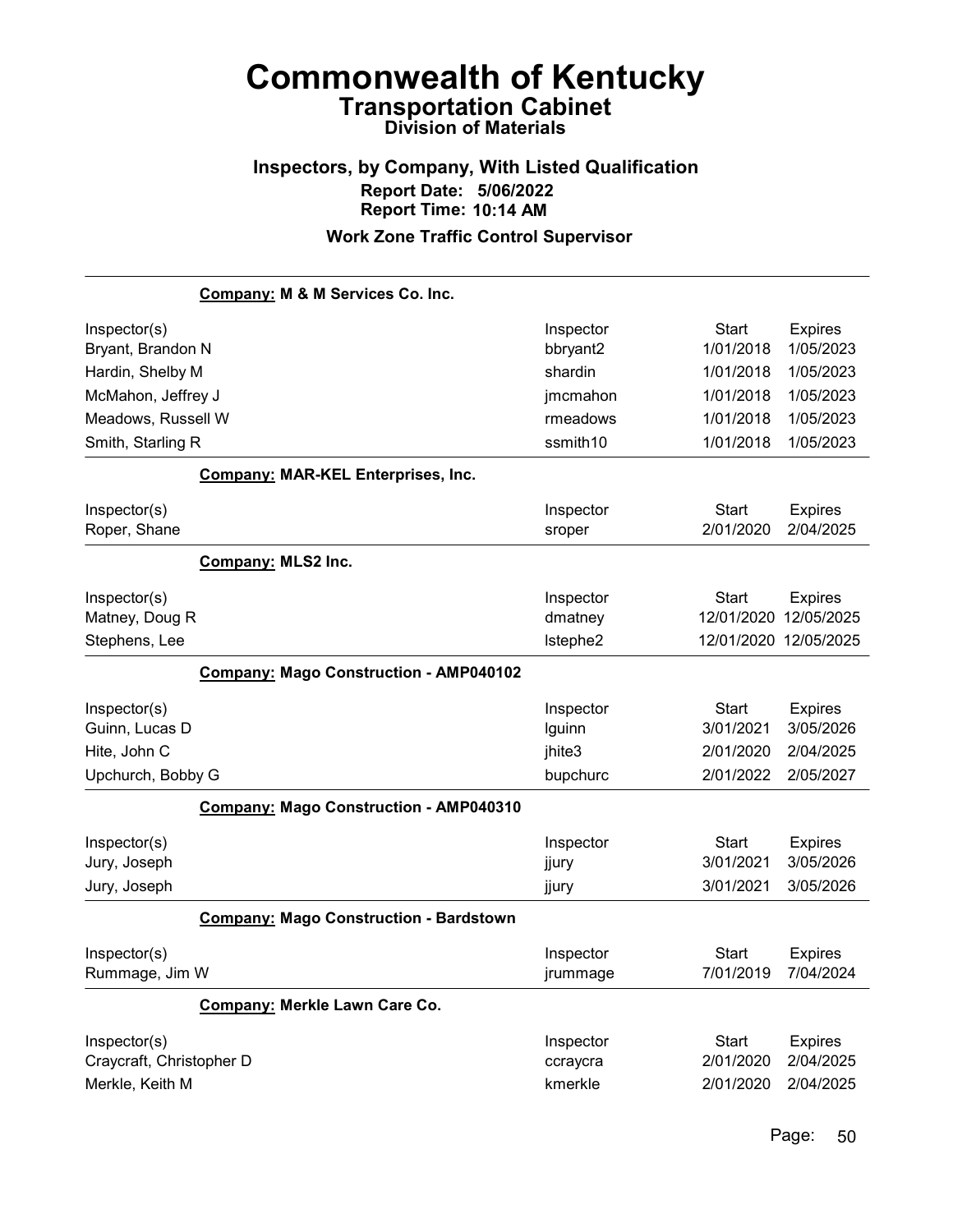#### Inspectors, by Company, With Listed Qualification Report Date: 5/06/2022 Report Time: 10:14 AM

|                             | <b>Company: Metronet</b>                          |                     |                           |                             |
|-----------------------------|---------------------------------------------------|---------------------|---------------------------|-----------------------------|
| Inspector(s)<br>Felty, Glen |                                                   | Inspector<br>gfelty | <b>Start</b><br>2/01/2020 | <b>Expires</b><br>2/04/2025 |
|                             | Company: Michael Baker Jr. Inc.                   |                     |                           |                             |
| Inspector(s)                |                                                   | Inspector           | <b>Start</b>              | <b>Expires</b>              |
| Collins, Larry S            |                                                   | <b>Icollins</b>     | 8/01/2018                 | 8/05/2023                   |
| Greene, Shawn L             |                                                   | sgreene             | 10/01/2018                | 10/05/2023                  |
| Hirsch, Eric P              |                                                   | ehirsch             | 9/01/2019                 | 9/04/2024                   |
| Larkin, Cory W              |                                                   | clarkin             | 12/01/2020                | 12/05/2025                  |
| Least, Luke P               |                                                   | lleast              | 2/01/2021                 | 2/05/2026                   |
| Least, Luke P               |                                                   | lleast              | 2/01/2021                 | 2/05/2026                   |
|                             | <b>Company: Mike W Mattingly Mowing</b>           |                     |                           |                             |
| Inspector(s)                |                                                   | Inspector           | <b>Start</b>              | <b>Expires</b>              |
| Mattingly, Mike W           |                                                   | mmattin3            | 2/01/2020                 | 2/04/2025                   |
|                             | <b>Company: Montgomery Co Fiscal Court</b>        |                     |                           |                             |
| Inspector(s)                |                                                   | Inspector           | <b>Start</b>              | <b>Expires</b>              |
| Barnes, Steven E            |                                                   | sbarnes2            | 8/01/2021                 | 8/05/2026                   |
| Walters, Mark               |                                                   | mwalter3            | 8/01/2021                 | 8/05/2026                   |
|                             | Company: Mountain Enterprises - AMP090105         |                     |                           |                             |
| Inspector(s)                |                                                   | Inspector           | <b>Start</b>              | <b>Expires</b>              |
| Adkins, Keith T             |                                                   | kadkins             | 2/01/2020                 | 2/04/2025                   |
| Bowen, James L              |                                                   | jbowen              | 2/01/2020                 | 2/04/2025                   |
| Chenault, Kevin L           |                                                   | kchenaul            | 2/01/2020                 | 2/04/2025                   |
| Click, Brandon L            |                                                   | bclick              | 2/01/2020                 | 2/04/2025                   |
| Collins, John B             |                                                   | jcollin2            | 2/01/2020                 | 2/04/2025                   |
| Endicott, Jonathan W        |                                                   | jendico2            | 2/01/2020                 | 2/04/2025                   |
| Hatmaker, Mark A            |                                                   | mhatmake            | 2/01/2020                 | 2/04/2025                   |
| Whitaker, Darrell S         |                                                   | dwhitak2            | 2/01/2020                 | 2/04/2025                   |
| White, Christopher C        |                                                   | cwhite              | 2/01/2020                 | 2/04/2025                   |
|                             | <b>Company: Mountain Enterprises - Hager Hill</b> |                     |                           |                             |
| Inspector(s)                |                                                   | Inspector           | <b>Start</b>              | <b>Expires</b>              |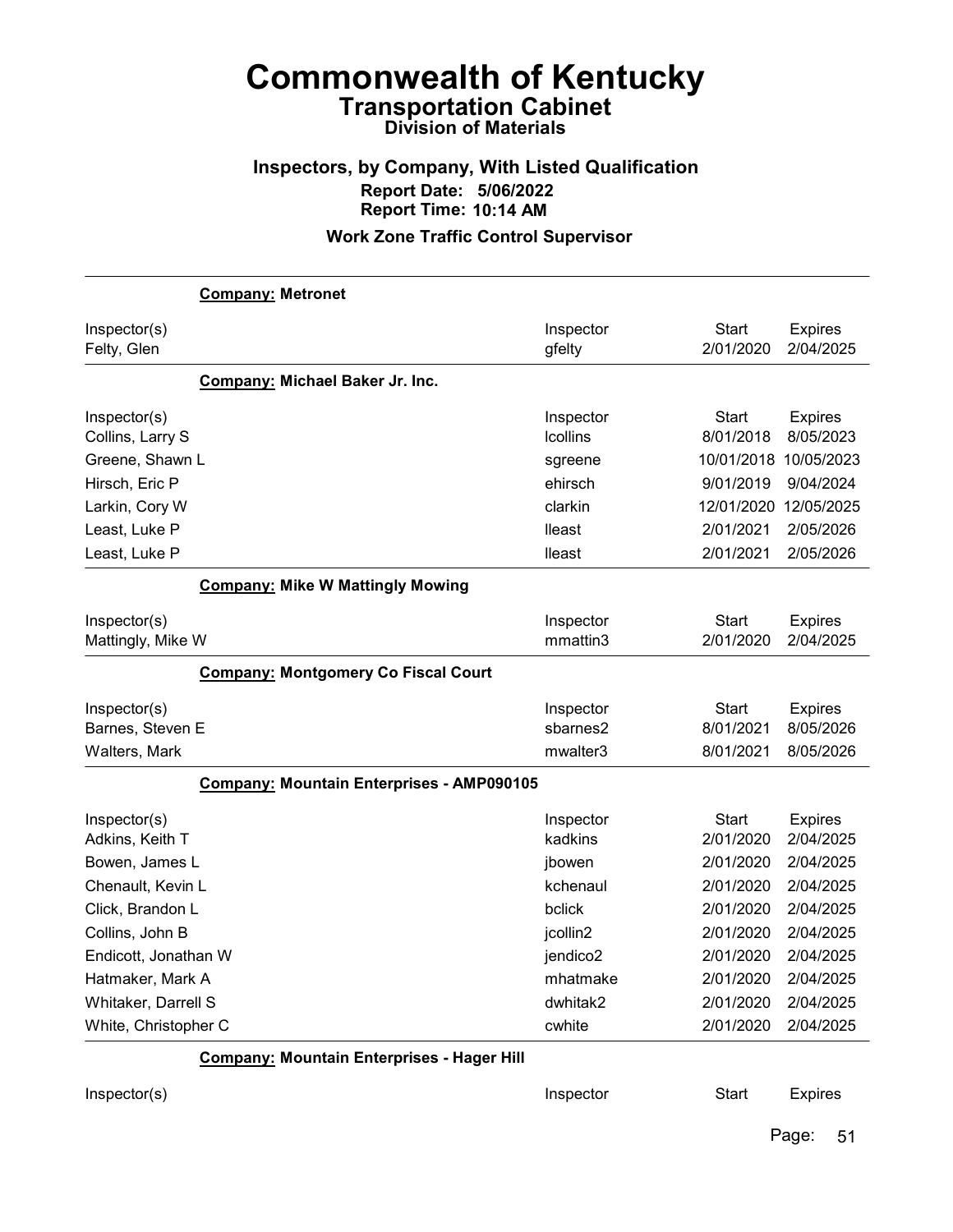#### Inspectors, by Company, With Listed Qualification Report Date: 5/06/2022 Report Time: 10:14 AM

#### Work Zone Traffic Control Supervisor

| Howard, Ronnie G                                 | rhoward2  | 2/01/2020    | 2/04/2025      |
|--------------------------------------------------|-----------|--------------|----------------|
| <b>Company: Mountain Enterprises - Lexington</b> |           |              |                |
| Inspector(s)                                     | Inspector | <b>Start</b> | <b>Expires</b> |
| Adams, Douglas G                                 | dgadams   | 2/01/2020    | 2/04/2025      |
| Adams, Douglas G                                 | dgadams   | 2/01/2020    | 2/04/2025      |
| Adkins, Logan Z                                  | ladkins   | 2/01/2020    | 2/04/2025      |
| Barker, Joseph R                                 | jbarker3  | 2/01/2020    | 2/04/2025      |
| Barnette, Austin P                               | abarnett  | 2/01/2020    | 2/04/2025      |
| Buckler, Jacob A                                 | jbuckler  | 2/01/2020    | 2/04/2025      |
| Burks, Barry P                                   | bburks    | 2/01/2020    | 2/04/2025      |
| Caldwell, Chase                                  | ccaldwe3  | 2/01/2020    | 2/04/2025      |
| Hatfield, Brian K                                | bhatfiel  | 2/01/2020    | 2/04/2025      |
| Hunter, Gregory T                                | ghunter   | 2/01/2020    | 2/04/2025      |
| Kidd, Gregory G                                  | gkidd2    | 2/01/2020    | 2/04/2025      |
| Lockhart, Keith C                                | klockhar  | 2/01/2020    | 2/04/2025      |
| Matthews, Austin H                               | amatthew  | 2/01/2020    | 2/04/2025      |
| Parker, Tave J                                   | tparker   | 2/01/2020    | 2/04/2025      |
| Prince, Adam T                                   | aprince   | 2/01/2020    | 2/04/2025      |
| Ray, Shawn                                       | sray      | 2/01/2020    | 2/04/2025      |
| Roe, Matthew R                                   | mroe      | 2/01/2020    | 2/04/2025      |
| Stake, John D                                    | jstake    | 2/01/2020    | 2/04/2025      |
| Taylor, Rocky D                                  | rtaylor5  | 2/01/2020    | 2/04/2025      |
| Vanover, II, Larry D                             | Ivanover  | 2/01/2020    | 2/04/2025      |
| Wells, Ricky R                                   | rwells5   | 2/01/2020    | 2/04/2025      |
| <b>Company: Mountain Water District</b>          |           |              |                |
| Inspector(s)                                     | Inspector | <b>Start</b> | <b>Expires</b> |
| Nichols, Robbie G                                | rnichol3  | 10/01/2019   | 10/04/2024     |
| <b>Company: Mudd Farms</b>                       |           |              |                |
| Inspector(s)                                     | Inspector | <b>Start</b> | <b>Expires</b> |
| Mudd, Jason A                                    | jmudd2    | 12/01/2019   | 12/04/2024     |
| <b>Company: Murray Electric</b>                  |           |              |                |
| Inspector(s)                                     | Inspector | <b>Start</b> | <b>Expires</b> |
| Arnold, Harold D                                 | harnold   | 6/01/2021    | 6/05/2026      |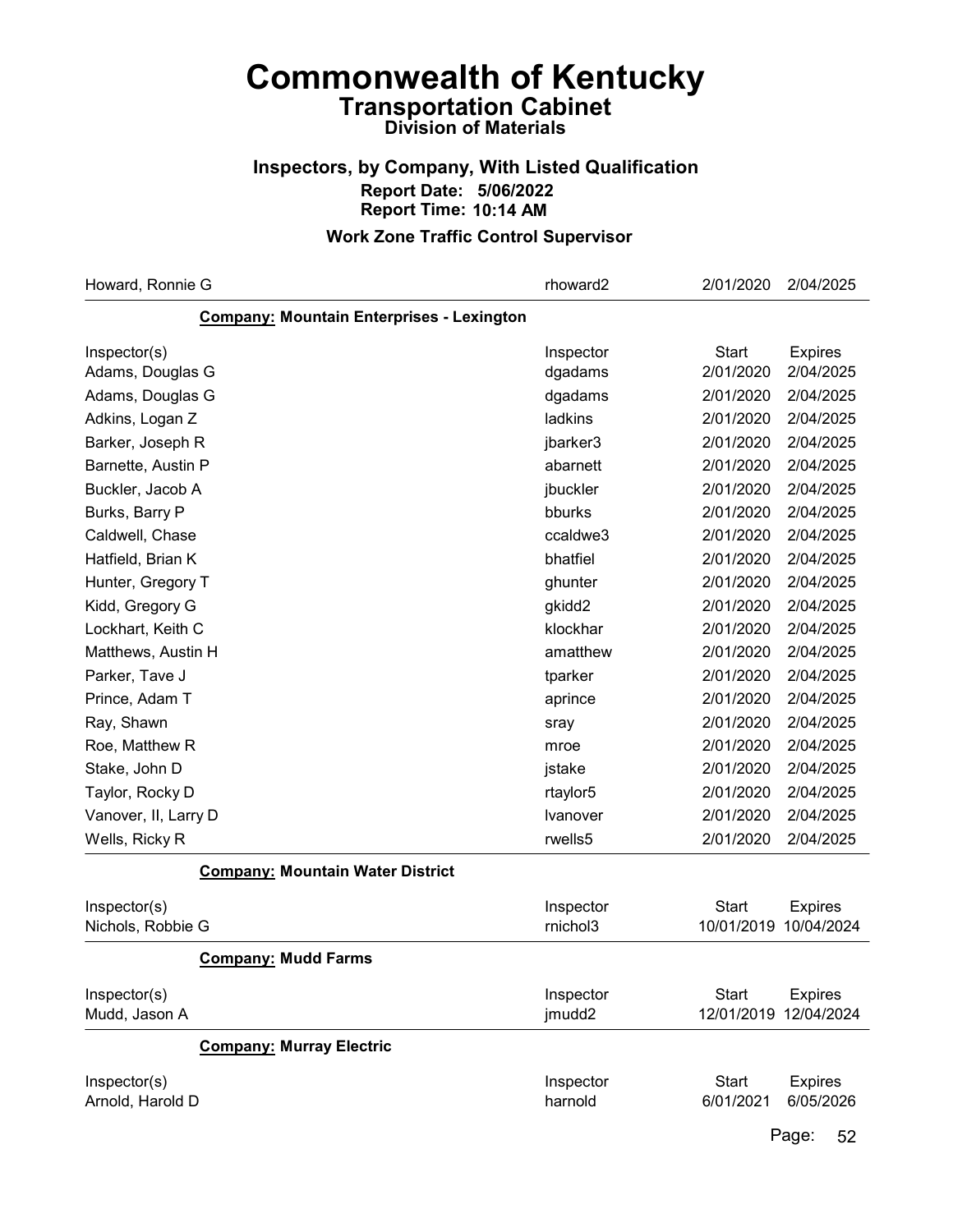# Inspectors, by Company, With Listed Qualification

Report Date: 5/06/2022

Report Time: 10:14 AM

| Maupin, Ralph F                                                                             | rmaupin                                               | 6/01/2021                                                        | 6/05/2026                                                          |
|---------------------------------------------------------------------------------------------|-------------------------------------------------------|------------------------------------------------------------------|--------------------------------------------------------------------|
| <b>Company: NO LONGER EMPLOYED</b>                                                          |                                                       |                                                                  |                                                                    |
| Inspector(s)<br>Lutz, Tim                                                                   | Inspector<br>tlutz                                    | <b>Start</b><br>1/01/2018                                        | <b>Expires</b><br>1/05/2023                                        |
| <b>Company: NWK Construction Inc.</b>                                                       |                                                       |                                                                  |                                                                    |
| Inspector(s)<br>Beasley, Lewis Damon D<br>Kendrick, Robert K                                | Inspector<br>dbeasley<br>rkendric                     | Start<br>11/01/2020<br>11/01/2020 11/05/2025                     | <b>Expires</b><br>11/05/2025                                       |
| <b>Company: Naturchem, Inc.</b>                                                             |                                                       |                                                                  |                                                                    |
| Inspector(s)<br>Blevins, Bradley<br>Kennan, Anthony                                         | Inspector<br>bblevin2<br>akennan                      | <b>Start</b><br>3/01/2021<br>3/01/2021                           | <b>Expires</b><br>3/05/2026<br>3/05/2026                           |
| LaDeau, Timothy                                                                             | tladeau                                               | 3/01/2021                                                        | 3/05/2026                                                          |
| <b>Company: Nelson County Road Department</b>                                               |                                                       |                                                                  |                                                                    |
| Inspector(s)<br>Mattingly, Joseph L                                                         | Inspector<br>jmattin2                                 | <b>Start</b><br>7/01/2018                                        | <b>Expires</b><br>7/05/2023                                        |
| <b>Company: Nelson Tree Service</b>                                                         |                                                       |                                                                  |                                                                    |
| Inspector(s)<br>Manrrique, Alberto<br>Ramirez, Matthew<br>Wagers, Jordan J<br>Ward, Marco L | Inspector<br>amanrriq<br>mramirez<br>jwagers<br>mward | <b>Start</b><br>3/01/2021<br>3/01/2021<br>8/01/2021<br>8/01/2021 | <b>Expires</b><br>3/05/2026<br>3/05/2026<br>8/05/2026<br>8/05/2026 |
| <b>Company: Nolin RECC</b>                                                                  |                                                       |                                                                  |                                                                    |
| Inspector(s)<br>Denney, Chad M<br>Hamilton, Brian W<br>Jones, Jeremy                        | Inspector<br>cdenney<br>bhamilt2<br>jjones20          | <b>Start</b><br>10/01/2019<br>6/01/2021                          | <b>Expires</b><br>10/04/2024<br>6/05/2026<br>10/01/2019 10/04/2024 |
| <b>Company: Northern Kentucky Water District</b>                                            |                                                       |                                                                  |                                                                    |
| Inspector(s)<br>Murphy, Brad A                                                              | Inspector<br>bmurphy2                                 | <b>Start</b><br>8/01/2021                                        | <b>Expires</b><br>8/05/2026                                        |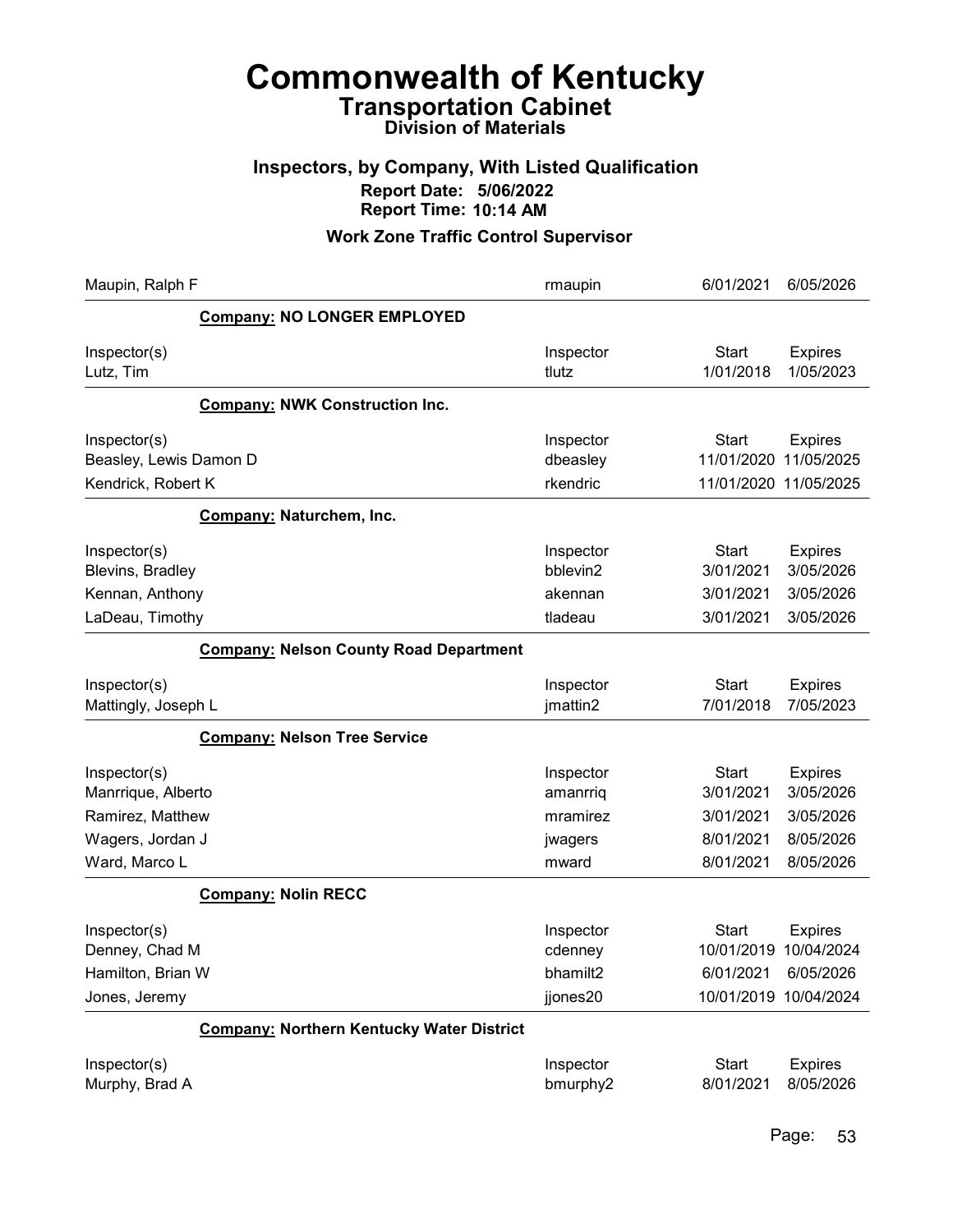#### Inspectors, by Company, With Listed Qualification Report Date: 5/06/2022 Report Time: 10:14 AM

|                                                         | <b>Company: Ops Engineering LLC</b>   |                                 |                                         |                                           |
|---------------------------------------------------------|---------------------------------------|---------------------------------|-----------------------------------------|-------------------------------------------|
| Inspector(s)<br>Rupe, Kerry M                           |                                       | Inspector<br>krupe2             | <b>Start</b><br>7/01/2019               | <b>Expires</b><br>7/04/2024               |
|                                                         | <b>Company: Ops Plus</b>              |                                 |                                         |                                           |
| Inspector(s)<br>Graff, Dillon J<br>Robertson, Quenton T |                                       | Inspector<br>dgraff<br>qroberts | <b>Start</b><br>7/01/2019<br>10/01/2021 | <b>Expires</b><br>7/04/2024<br>10/05/2026 |
|                                                         | <b>Company: Paducah Water Works</b>   |                                 |                                         |                                           |
| Inspector(s)<br>Northington, Jacob L                    |                                       | Inspector<br>jnorthin           | <b>Start</b><br>11/01/2021              | <b>Expires</b><br>11/05/2026              |
|                                                         | <b>Company: Palmer Engineering</b>    |                                 |                                         |                                           |
| Inspector(s)<br>Arlinghaus, Matthew J                   |                                       | Inspector<br>marlingh           | <b>Start</b><br>6/01/2018               | <b>Expires</b><br>6/05/2023               |
| Noble-Navarro, Parisanne E                              |                                       | pnoble                          | 7/01/2019                               | 7/04/2024                                 |
| Reichert, Zachary J                                     |                                       | zreicher                        | 3/01/2022                               | 3/05/2027                                 |
| Vincent, Dylan                                          |                                       | dvincen3                        | 2/01/2021                               | 2/05/2026                                 |
| Vincent, Dylan                                          |                                       | dvincen3                        | 2/01/2021                               | 2/05/2026                                 |
|                                                         | <b>Company: Pecco, Inc.</b>           |                                 |                                         |                                           |
| Inspector(s)<br>Birt, Robert A                          |                                       | Inspector                       | <b>Start</b><br>1/01/2019               | <b>Expires</b><br>1/05/2024               |
| Grimes, William D                                       |                                       | wgrimes                         | 1/01/2019                               | 1/05/2024                                 |
| Kline, Matthew E                                        |                                       | mkline                          | 1/01/2019                               | 1/05/2024                                 |
| McGrath, Jacob A                                        |                                       | jmcgrath                        | 1/01/2019                               | 1/05/2024                                 |
| Pendygraft, Darby G                                     |                                       | dpendygr                        | 1/01/2019                               | 1/05/2024                                 |
| Perdue, Kyle B                                          |                                       | kperdue                         | 1/01/2019                               | 1/05/2024                                 |
| Perkins, Aaron T                                        |                                       | aperkin2                        | 1/01/2019                               | 1/05/2024                                 |
| Tussey, Brandon A                                       |                                       | btussey                         | 1/01/2019                               | 1/05/2024                                 |
|                                                         | <b>Company: Phillips Tree Experts</b> |                                 |                                         |                                           |
| Inspector(s)<br>Blanchard, Brett<br>Mills, Gilbert      |                                       | Inspector<br>bblancha<br>gmills | <b>Start</b><br>11/01/2020<br>1/01/2021 | <b>Expires</b><br>11/05/2025<br>1/05/2026 |
|                                                         |                                       |                                 |                                         |                                           |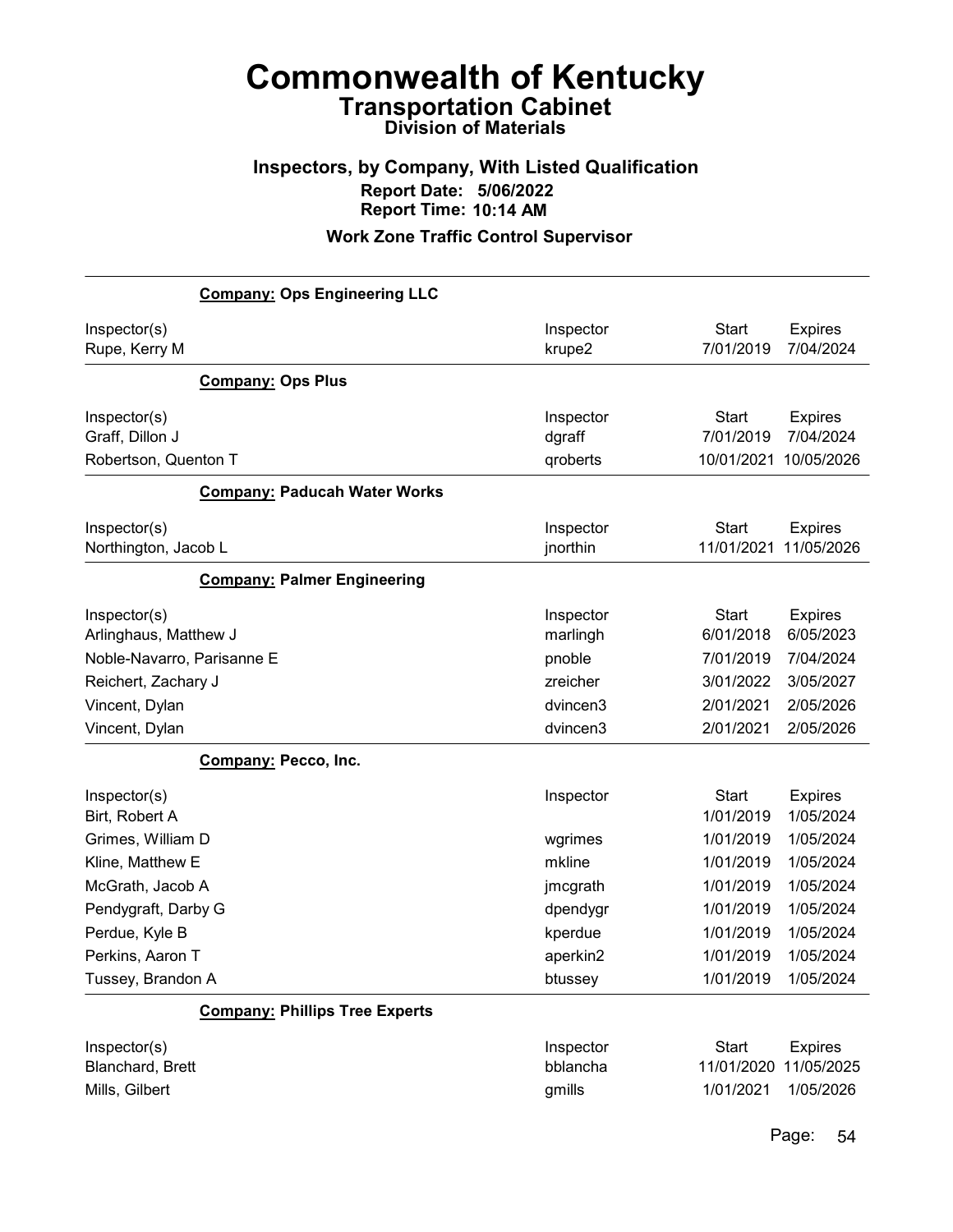# Commonwealth of Kentucky Transportation Cabinet

#### Division of Materials

#### Inspectors, by Company, With Listed Qualification Report Date: 5/06/2022 Report Time: 10:14 AM

| Mills, Gilbert<br>Mills, Gilbert                         | gmills<br>gmills                  | 1/01/2021<br>1/01/2021                 | 1/05/2026<br>1/05/2026                   |
|----------------------------------------------------------|-----------------------------------|----------------------------------------|------------------------------------------|
| <b>Company: Philmor Contracting</b>                      |                                   |                                        |                                          |
| Inspector(s)<br>McGlothen, David W                       | Inspector<br>dmcgloth             | <b>Start</b><br>10/01/2021             | <b>Expires</b><br>10/05/2026             |
| <b>Company: Pike Electric Inc.</b>                       |                                   |                                        |                                          |
| Inspector(s)<br>Minnick, Albert W<br>Whitener, Timothy P | Inspector<br>aminnick<br>twhitene | <b>Start</b><br>8/01/2018<br>8/01/2018 | <b>Expires</b><br>8/05/2023<br>8/05/2023 |
| Company: Pike Telecom and Renewable, LLC                 |                                   |                                        |                                          |
| Inspector(s)<br>Williams, John B                         | Inspector<br>jwilli13             | <b>Start</b><br>4/01/2021              | <b>Expires</b><br>4/05/2026              |
| <b>Company: Prus Construction</b>                        |                                   |                                        |                                          |
| Inspector(s)<br>Harvey, Jason A                          | Inspector<br>jharvey4             | <b>Start</b><br>12/01/2020             | <b>Expires</b><br>12/05/2025             |
| <b>Company: Pyles Concrete</b>                           |                                   |                                        |                                          |
| Inspector(s)<br>McCubbins, Troy S                        | Inspector<br>tmccubbi             | <b>Start</b><br>8/01/2018              | <b>Expires</b><br>8/05/2023              |
| <b>Company: QK4</b>                                      |                                   |                                        |                                          |
| Inspector(s)<br>Bean, Eric M                             | Inspector<br>ebean                | <b>Start</b><br>9/01/2019              | <b>Expires</b><br>9/04/2024              |
| Collins, Kevin W<br>Cooney, Clayton D                    | kcollins<br>ccooney               | 9/01/2019<br>9/01/2019                 | 9/04/2024<br>9/04/2024                   |
| Gilland, Rob W                                           | rgilland                          | 9/01/2019                              | 9/04/2024                                |
| Hubbard, George A                                        | ghubbard                          | 9/01/2019                              | 9/04/2024                                |
| Keohane, Erika M                                         | ekeohane                          | 9/01/2019                              | 9/04/2024                                |
| Littleton, Cindy L                                       | clittlet                          | 9/01/2019                              | 9/04/2024                                |
| Martin, Robert (Rob) D                                   | rmartin                           | 9/01/2019                              | 9/04/2024                                |
| Nation, Russell D                                        | rnation                           | 5/01/2019                              | 5/04/2024                                |
| Nolan, William L                                         | wnolan2                           | 9/01/2019                              | 9/04/2024                                |
| Planck, Clifford E                                       | cplanck                           | 9/01/2019                              | 9/04/2024                                |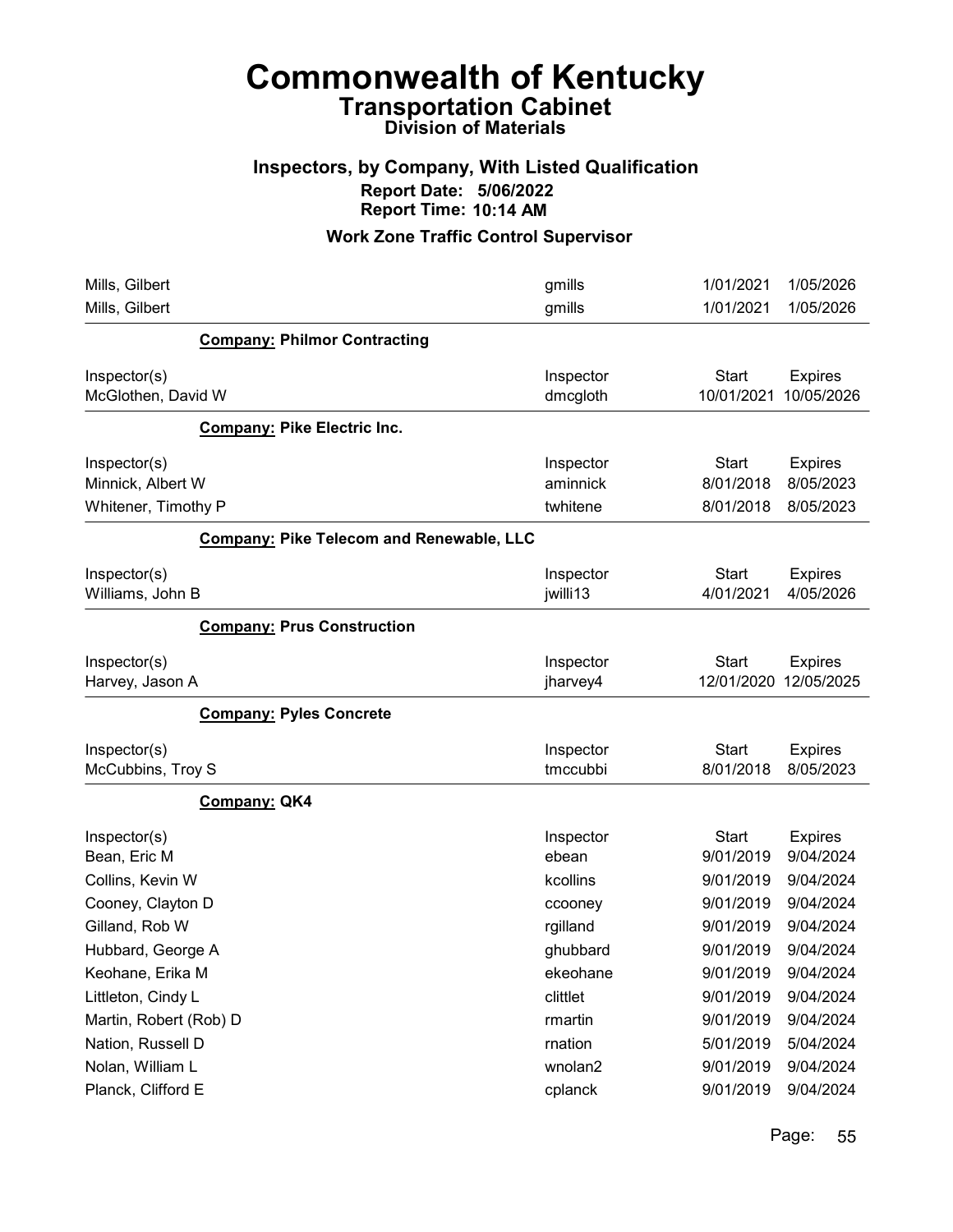# Commonwealth of Kentucky Transportation Cabinet

### Division of Materials

#### Inspectors, by Company, With Listed Qualification Report Date: 5/06/2022 Report Time: 10:14 AM

#### Work Zone Traffic Control Supervisor

| Ratliff, Richard T<br>Woosley, Madison R                                   |                                                 | rratliff<br>mwoosle2                        | 9/01/2019<br>9/01/2019                              | 9/04/2024<br>9/04/2024                                                   |
|----------------------------------------------------------------------------|-------------------------------------------------|---------------------------------------------|-----------------------------------------------------|--------------------------------------------------------------------------|
|                                                                            | <b>Company: Rame Contracting LLC</b>            |                                             |                                                     |                                                                          |
| Inspector(s)<br>Hite, Andrew M<br>Smith, Richard (Lance) L                 |                                                 | Inspector<br>ahite<br>Ismith <sub>6</sub>   | <b>Start</b><br>10/01/2021<br>3/01/2019             | <b>Expires</b><br>10/05/2026<br>3/04/2024                                |
|                                                                            | <b>Company: Ray L. Gossett Mowing</b>           |                                             |                                                     |                                                                          |
| Inspector(s)<br>Gossett, Denis R                                           |                                                 | Inspector<br>dgosset2                       | <b>Start</b><br>2/01/2020                           | <b>Expires</b><br>2/04/2025                                              |
|                                                                            | <b>Company: Reclamation Services Unl., Inc.</b> |                                             |                                                     |                                                                          |
| Inspector(s)<br>Cardwell, Jacqueline L                                     |                                                 | Inspector<br>jcardwel                       | <b>Start</b><br>2/01/2022                           | <b>Expires</b><br>2/05/2027                                              |
|                                                                            | <b>Company: Reynolds Construction</b>           |                                             |                                                     |                                                                          |
| Inspector(s)<br>Curtis, Corey B                                            |                                                 | Inspector<br>ccurtis                        | <b>Start</b><br>4/01/2021                           | <b>Expires</b><br>4/05/2026                                              |
|                                                                            | <b>Company: Reynolds Sealing &amp; Striping</b> |                                             |                                                     |                                                                          |
| Inspector(s)<br>Brewer, Evan<br>Caudill, Jessie                            |                                                 | Inspector<br>ebrewer<br>jcaudil3            | <b>Start</b><br>6/01/2019<br>3/01/2021<br>3/01/2021 | <b>Expires</b><br>6/04/2024<br>3/05/2026<br>3/05/2026                    |
| Caudill, Jessie<br>Cherry, Dale<br>Corbitt, Jason W                        |                                                 | jcaudil3<br>dcherry<br>jcorbitt             | 2/01/2022<br>12/01/2019                             | 2/05/2027<br>12/04/2024                                                  |
| Dalton, Marshall A<br>Dennis, John M<br>Durbin, Robert S                   |                                                 | mdalton<br>jdennis3<br>bdurbin              | 4/01/2021<br>12/01/2019<br>2/01/2021                | 4/05/2026<br>12/04/2024<br>2/05/2026                                     |
| Durbin, Robert S<br>Gilbert, Jesse H<br>Goodman, Lyle W<br>Goodman, Lyle W |                                                 | bdurbin<br>jgilber3<br>Igoodman<br>Igoodman | 2/01/2021<br>4/01/2021                              | 2/05/2026<br>12/01/2019 12/04/2024<br>12/01/2019 12/04/2024<br>4/05/2026 |
| Goodman, Tyler<br>Gray, Bryan<br>Kingrey, Kevin                            |                                                 | bgray<br>kkingrey                           | 8/01/2021<br>2/01/2022<br>6/01/2019                 | 8/05/2026<br>2/05/2027<br>6/04/2024                                      |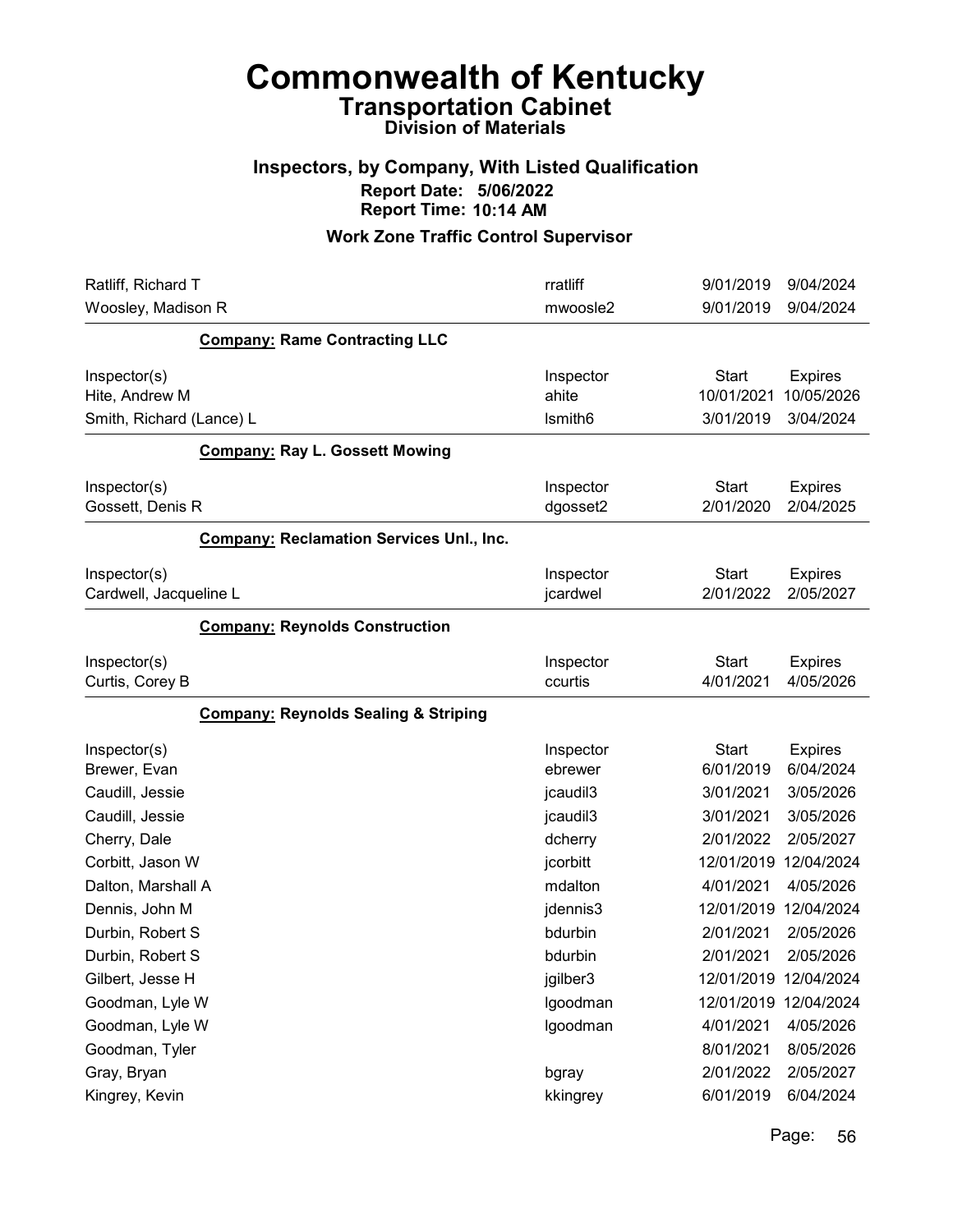### Inspectors, by Company, With Listed Qualification Report Date: 5/06/2022 Report Time: 10:14 AM

#### Work Zone Traffic Control Supervisor

| Neace, Melvin R     |                                                          | mneace    | 2/01/2022             | 2/05/2027      |
|---------------------|----------------------------------------------------------|-----------|-----------------------|----------------|
| Nichols, Brandon T  |                                                          | bnichol2  | 3/01/2021             | 3/05/2026      |
| Parkman, Mike D     |                                                          | mparkman  | 2/01/2022             | 2/05/2027      |
| Rainey, Isabella P  |                                                          | irainey   | 2/01/2022             | 2/05/2027      |
| Riggs, Kylee L      |                                                          | kriggs    | 2/01/2022             | 2/05/2027      |
| Walston, Jeremiah R |                                                          | jwalston  | 12/01/2019            | 12/04/2024     |
| Wilson, Dylan R     |                                                          | dwilson8  | 2/01/2022             | 2/05/2027      |
| Wilson, Jayson D    |                                                          | jwilson9  | 2/01/2022             | 2/05/2027      |
| Yaden, Chris S      |                                                          | cyaden    | 2/01/2022             | 2/05/2027      |
| Yaden, Dylan        |                                                          | dyaden    | 2/01/2022             | 2/05/2027      |
|                     | <b>Company: Richard Goettle, Inc.</b>                    |           |                       |                |
| Inspector(s)        |                                                          | Inspector | <b>Start</b>          | <b>Expires</b> |
| King, Kirstopher D  |                                                          | kking     | 10/01/2021            | 10/05/2026     |
|                     | <b>Company: Road Builders</b>                            |           |                       |                |
| Inspector(s)        |                                                          | Inspector | <b>Start</b>          | <b>Expires</b> |
| Foster, Chris       |                                                          | cfoster3  | 12/01/2020            | 12/05/2025     |
| Haberlock, Steward  |                                                          | shaberlo  | 12/01/2020 12/05/2025 |                |
| Napier, Cody L      |                                                          | cnapier2  | 11/01/2020 11/05/2025 |                |
| Scott, Tony R       |                                                          | tscott2   | 5/01/2019             | 5/04/2024      |
| Thomas, Barry T     |                                                          | bthomas6  | 5/01/2019             | 5/04/2024      |
|                     | <b>Company: Road Builders &amp; Parkway Construction</b> |           |                       |                |
| Inspector(s)        |                                                          | Inspector | <b>Start</b>          | <b>Expires</b> |
| Southard, Andrew C  |                                                          | asoutha2  | 7/01/2017             | 7/05/2022      |
|                     | <b>Company: Roe Enterprises, Inc.</b>                    |           |                       |                |
| Inspector(s)        |                                                          | Inspector | <b>Start</b>          | <b>Expires</b> |
| Swartz, Neal        |                                                          | nswartz2  | 2/01/2020             | 2/04/2025      |
|                     | Company: S & M Contracting, LLC                          |           |                       |                |
| Inspector(s)        |                                                          | Inspector | <b>Start</b>          | <b>Expires</b> |
| Barker, Steven E    |                                                          | sbarker2  | 10/01/2019            | 10/04/2024     |
|                     | Company: S&ME Inc.                                       |           |                       |                |
| Inspector(s)        |                                                          | Inspector | <b>Start</b>          | <b>Expires</b> |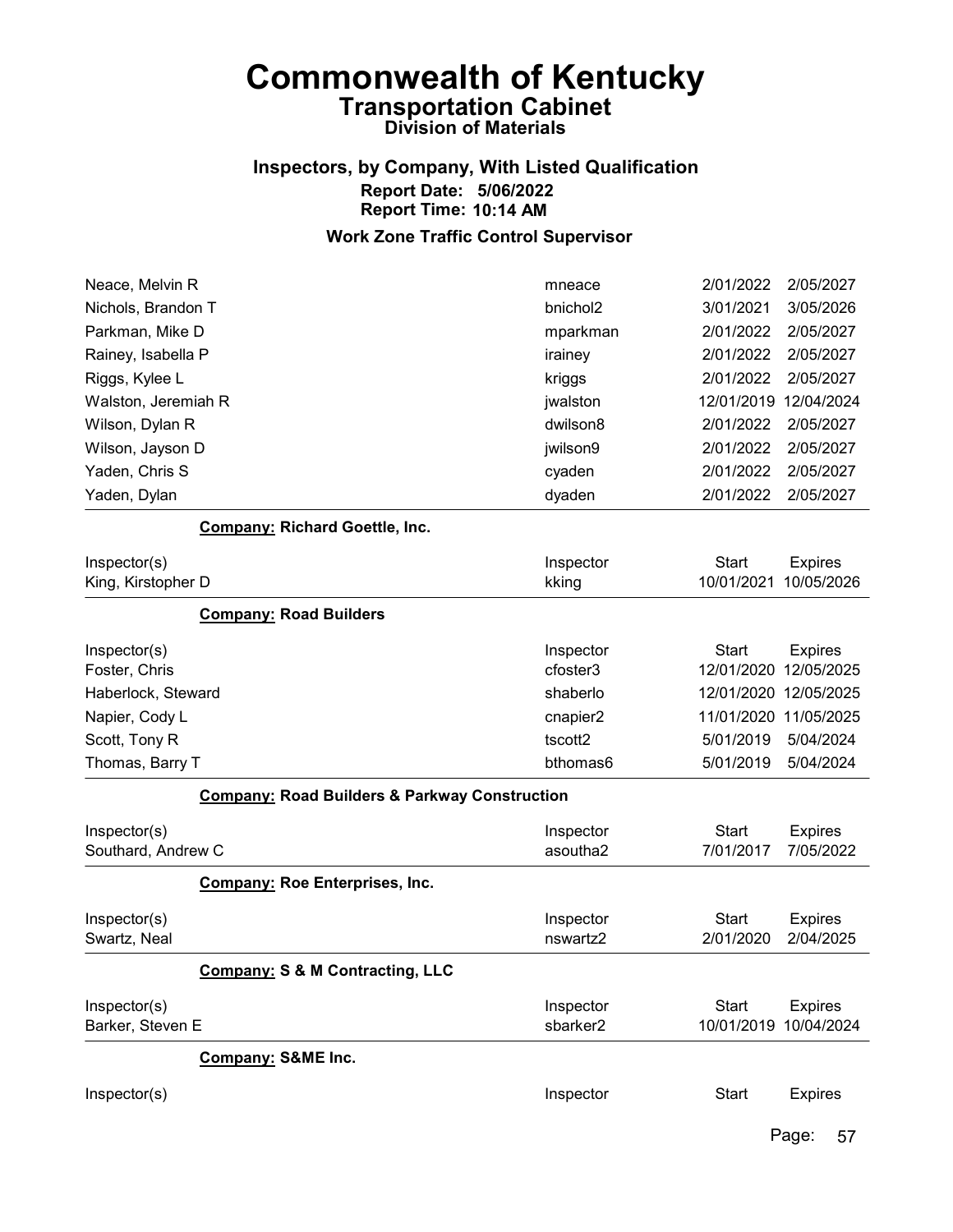#### Inspectors, by Company, With Listed Qualification Report Date: 5/06/2022 Report Time: 10:14 AM

| Soucy, lan J                                     | isoucy    | 9/01/2019    | 9/04/2024      |  |
|--------------------------------------------------|-----------|--------------|----------------|--|
| Company: S&ME, Inc.                              |           |              |                |  |
| Inspector(s)                                     | Inspector | <b>Start</b> | <b>Expires</b> |  |
| James, Jay B                                     | jjames4   | 6/01/2017    | 6/05/2022      |  |
| Kirkpatrick, Christopher S                       | ckirkpat  | 9/01/2019    | 9/04/2024      |  |
| <b>Company: Salazar Contractin LLC</b>           |           |              |                |  |
| Inspector(s)                                     | Inspector | <b>Start</b> | <b>Expires</b> |  |
| Terron, Carlos                                   | cterron   | 3/01/2022    | 3/05/2027      |  |
| <b>Company: Salsman Brothers Inc.</b>            |           |              |                |  |
| Inspector(s)                                     | Inspector | <b>Start</b> | <b>Expires</b> |  |
| Keeton, Micheal I                                | mkeeton   | 1/01/2022    | 1/05/2027      |  |
| <b>Company: Scott &amp; Murphy</b>               |           |              |                |  |
| Inspector(s)                                     | Inspector | <b>Start</b> | <b>Expires</b> |  |
| Burch, Johnny E                                  | jburch    | 5/01/2021    | 5/05/2026      |  |
| Danehy, Sean                                     | sdanehy   | 3/01/2021    | 3/05/2026      |  |
| Taylor, Scott D                                  | staylor   | 6/01/2018    | 6/05/2023      |  |
| <b>Company: Scotty's Contracting</b>             |           |              |                |  |
| Inspector(s)                                     | Inspector | <b>Start</b> | <b>Expires</b> |  |
| Garrett, Seth T                                  | sgarrett  | 2/01/2022    | 2/05/2027      |  |
| Jenkins, Sarah M                                 | sjenkin2  | 2/01/2022    | 2/05/2027      |  |
| Kelly, Braden K                                  | bkelly3   | 2/01/2022    | 2/05/2027      |  |
| Morfin, Francisco J                              | fmorfin   | 5/01/2019    | 5/04/2024      |  |
| Mutter, Michelle C                               | mmutter   | 5/01/2019    | 5/04/2024      |  |
| Remour, Rebecca C                                | rremour   | 2/01/2022    | 2/05/2027      |  |
| Smith, Nathan D                                  | nsmith    | 2/01/2022    | 2/05/2027      |  |
| Tedders, Breyden A                               | btedders  | 2/01/2022    | 2/05/2027      |  |
| <b>Company: Scotty's Contracting - AMP020108</b> |           |              |                |  |
| Inspector(s)                                     | Inspector | <b>Start</b> | <b>Expires</b> |  |
| Groce, Peggy C                                   | pgroce    | 2/01/2022    | 2/05/2027      |  |
| Hagan, Dustin E                                  | dhagan    | 2/01/2022    | 2/05/2027      |  |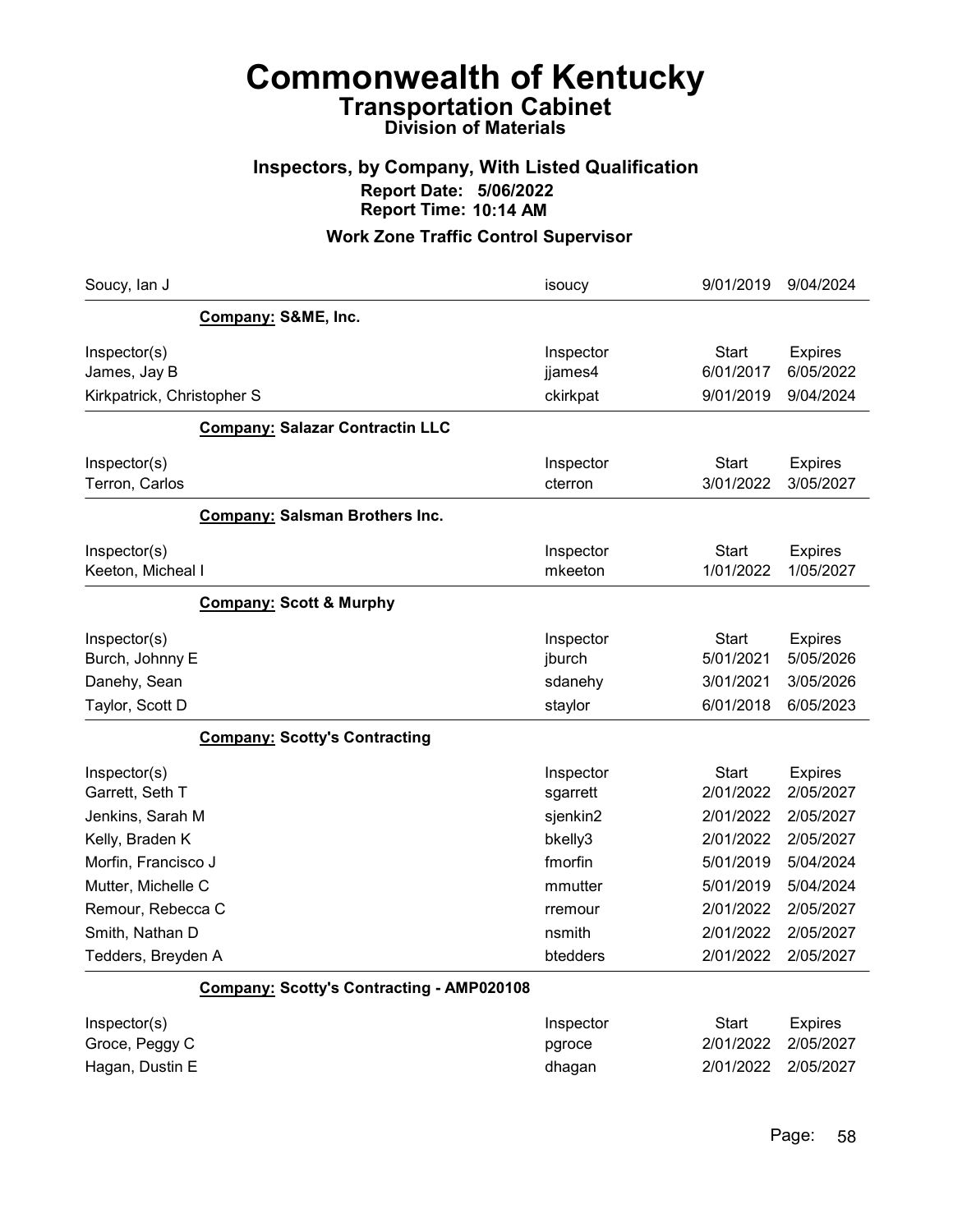### Inspectors, by Company, With Listed Qualification Report Date: 5/06/2022 Report Time: 10:14 AM

|                                                          | Company: Scotty's Contracting - AMP020311          |                                   |                                        |                                          |
|----------------------------------------------------------|----------------------------------------------------|-----------------------------------|----------------------------------------|------------------------------------------|
| Inspector(s)<br>Costello, Andrea M<br>Stevenson, Kayla M |                                                    | Inspector<br>acostell<br>kstevens | <b>Start</b><br>2/01/2022<br>2/01/2022 | <b>Expires</b><br>2/05/2027<br>2/05/2027 |
| Tarry, Sarah J                                           |                                                    | starry                            | 2/01/2022                              | 2/05/2027                                |
|                                                          |                                                    |                                   |                                        |                                          |
|                                                          | <b>Company: Scotty's Contracting - AMP030311</b>   |                                   |                                        |                                          |
| Inspector(s)<br>Pannell, Tonya K                         |                                                    | Inspector<br>tpannell             | <b>Start</b><br>2/01/2022              | <b>Expires</b><br>2/05/2027              |
|                                                          | <b>Company: Scotty's Contracting - B-Green</b>     |                                   |                                        |                                          |
| Inspector(s)                                             |                                                    | Inspector                         | <b>Start</b>                           | <b>Expires</b>                           |
| Fentress, William J                                      |                                                    | wfentres                          | 6/01/2019                              | 6/04/2024                                |
| Gardner, Melissa L                                       |                                                    | mgardner                          | 2/01/2022                              | 2/05/2027                                |
| Jones, Rebecca T                                         |                                                    | rjones10                          | 5/01/2019                              | 5/04/2024                                |
| Sowers, Shawn                                            |                                                    | ssowers                           | 2/01/2022                              | 2/05/2027                                |
|                                                          | <b>Company: Semper Tek Inc.</b>                    |                                   |                                        |                                          |
| Inspector(s)<br>Anderson, Tony L                         |                                                    | Inspector<br>tanders2             | <b>Start</b><br>6/01/2021              | <b>Expires</b><br>6/05/2026              |
| Collier, Cameron M                                       |                                                    | ccollier                          | 6/01/2021                              | 6/05/2026                                |
| Means, Jeff L                                            |                                                    | jmeans                            | 5/01/2021                              | 5/05/2026                                |
| Ruley, James D                                           |                                                    | jruley                            | 5/01/2021                              | 5/05/2026                                |
| Wright, Steven B                                         |                                                    | swrigh4                           | 6/01/2021                              | 6/05/2026                                |
|                                                          | <b>Company: Simpson County Public Works</b>        |                                   |                                        |                                          |
| Inspector(s)<br>Groves, Bobby                            |                                                    | Inspector<br>bgroves              | <b>Start</b><br>3/01/2021              | <b>Expires</b><br>3/05/2026              |
|                                                          | <b>Company: Skilton Construction Co</b>            |                                   |                                        |                                          |
| Inspector(s)<br>Sexton, Bradley A<br>Whitaker, David J   |                                                    | Inspector<br>bsexton<br>dwhitak3  | <b>Start</b><br>2/01/2020<br>2/01/2020 | <b>Expires</b><br>2/04/2025<br>2/04/2025 |
|                                                          | <b>Company: Sorrell Construction Services, LLC</b> |                                   |                                        |                                          |
| Inspector(s)                                             |                                                    | Inspector                         | <b>Start</b>                           | <b>Expires</b>                           |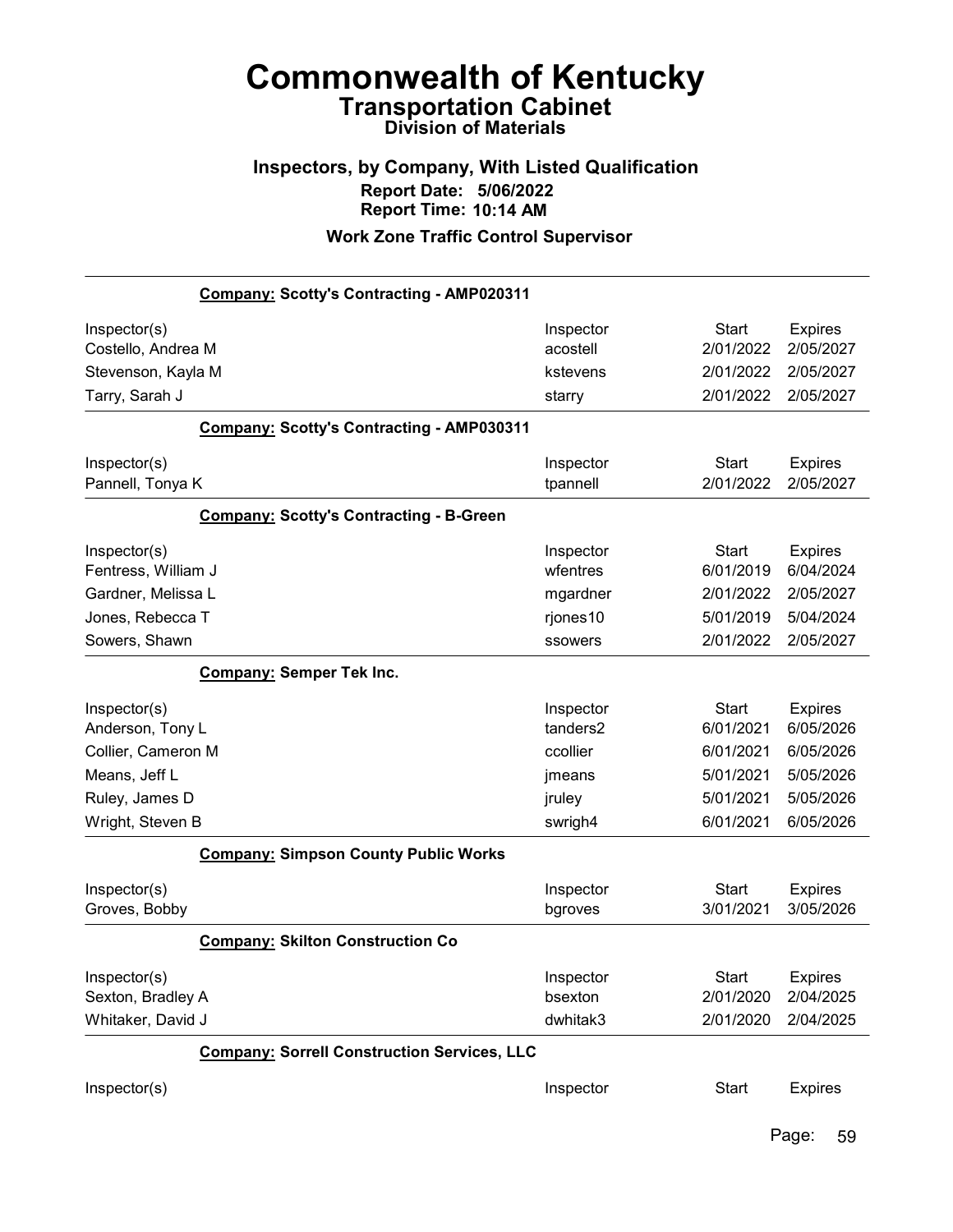#### Inspectors, by Company, With Listed Qualification Report Date: 5/06/2022 Report Time: 10:14 AM

| Given, Charles C   |                                                     | cgiven               | 5/01/2019    | 5/04/2024      |
|--------------------|-----------------------------------------------------|----------------------|--------------|----------------|
| Moore, Dylan       |                                                     | dmoore5              | 12/01/2020   | 12/05/2025     |
| Sorrell, Matthew   |                                                     | msorrel <sub>2</sub> | 2/01/2020    | 2/04/2025      |
| Sorrell, Phillip D |                                                     | psorrell             | 12/01/2020   | 12/05/2025     |
| Sorrell, Phillip D |                                                     | psorrell             | 2/01/2020    | 2/04/2025      |
|                    | <b>Company: Southern Water &amp; Sewer District</b> |                      |              |                |
| Inspector(s)       |                                                     | Inspector            | <b>Start</b> | <b>Expires</b> |
| Crowder, Logan M   |                                                     | Icrowder             | 5/01/2021    | 5/05/2026      |
|                    | <b>Company: Spartan Construction, Inc.</b>          |                      |              |                |
| Inspector(s)       |                                                     | Inspector            | <b>Start</b> | <b>Expires</b> |
| Brossart, Donald L |                                                     | dbrossar             | 10/01/2018   | 10/05/2023     |
|                    | <b>Company: Stanley Pipeline</b>                    |                      |              |                |
| Inspector(s)       |                                                     | Inspector            | <b>Start</b> | <b>Expires</b> |
| Russell, Jeremy W  |                                                     | jrussel4             | 2/01/2022    | 2/05/2027      |
|                    | <b>Company: Stantec Consulting Services, Inc.</b>   |                      |              |                |
| Inspector(s)       |                                                     | Inspector            | <b>Start</b> | <b>Expires</b> |
| Benifield, Bruce E |                                                     | bbenifie             | 9/01/2019    | 9/04/2024      |
| Click, Daniel B    |                                                     | dclick               | 9/01/2019    | 9/04/2024      |
| Durbin, Andrew L   |                                                     | adurbin              | 12/01/2019   | 12/04/2024     |
| Farmer, Steve      |                                                     | sfarmer              | 5/01/2019    | 5/04/2024      |
| Frazier, Jeffrey S |                                                     | jfrazier             | 5/01/2019    | 5/04/2024      |
|                    | <b>Company: Star Construction</b>                   |                      |              |                |
| Inspector(s)       |                                                     | Inspector            | <b>Start</b> | <b>Expires</b> |
| Bramblett, Timothy |                                                     | tbramble             | 3/01/2021    | 3/05/2026      |
|                    | <b>Company: Swartz Construction</b>                 |                      |              |                |
| Inspector(s)       |                                                     | Inspector            | Start        | <b>Expires</b> |
| Swartz, Mike       |                                                     | mswartz2             | 2/01/2020    | 2/04/2025      |
|                    | <b>Company: Swartz Enterprises</b>                  |                      |              |                |
| Inspector(s)       |                                                     | Inspector            | <b>Start</b> | <b>Expires</b> |
| McCarty, David     |                                                     | dmccart2             | 2/01/2020    | 2/04/2025      |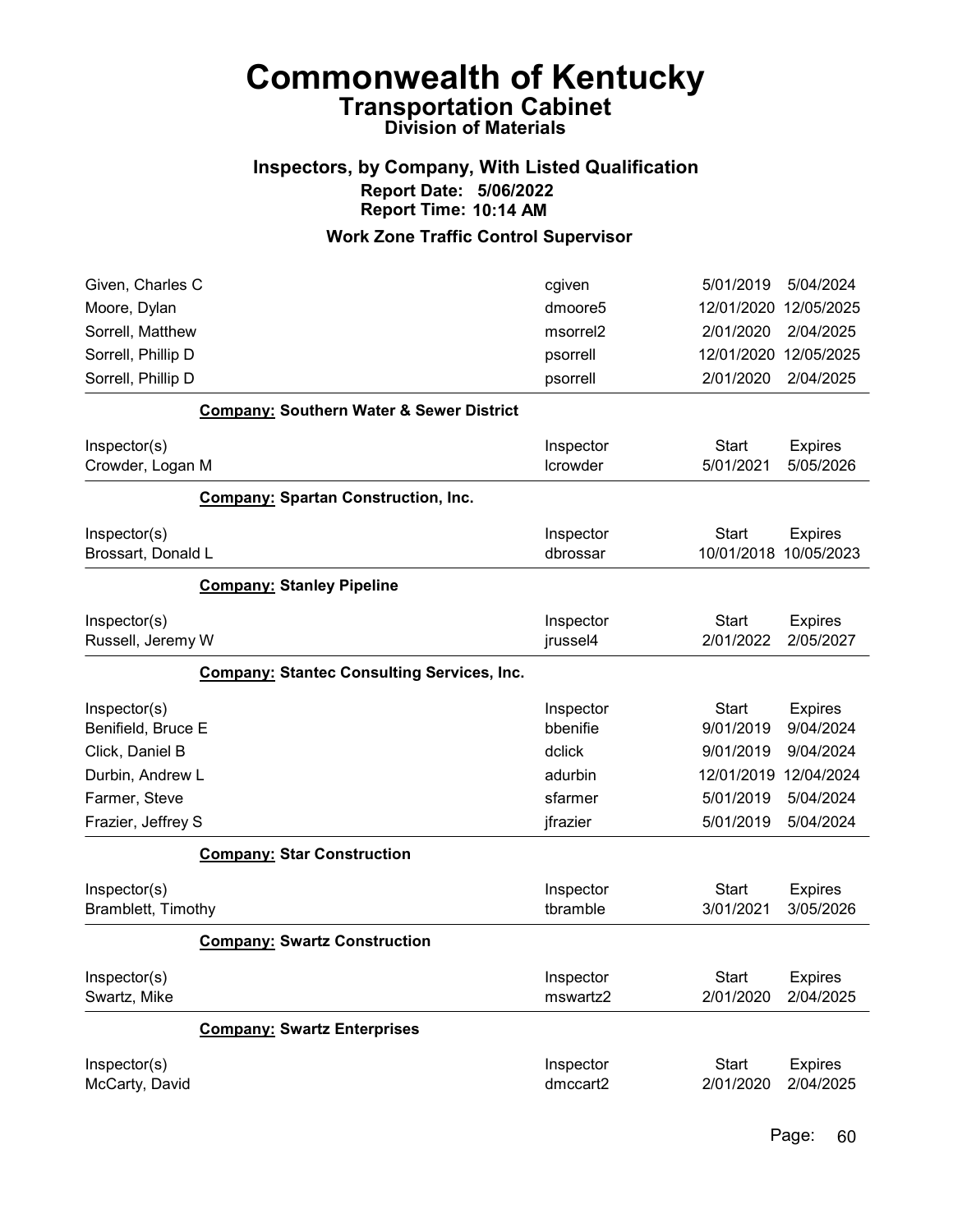#### Inspectors, by Company, With Listed Qualification Report Date: 5/06/2022 Report Time: 10:14 AM

| Swartz, Mark A                                                             |                                              | mswartz                                       | 2/01/2020                                           | 2/04/2025                                             |
|----------------------------------------------------------------------------|----------------------------------------------|-----------------------------------------------|-----------------------------------------------------|-------------------------------------------------------|
|                                                                            | <b>Company: Swartz Mowing Inc.</b>           |                                               |                                                     |                                                       |
| Inspector(s)<br>Crouch, Jesse                                              |                                              | Inspector<br>jcrouch3                         | <b>Start</b><br>2/01/2020                           | <b>Expires</b><br>2/04/2025                           |
| Swartz, Rocky                                                              |                                              | rswartz2                                      | 2/01/2020                                           | 2/04/2025                                             |
|                                                                            | <b>Company: T Booker Consulting</b>          |                                               |                                                     |                                                       |
| Inspector(s)<br>Booker, Trevor C                                           |                                              | Inspector<br>tbooker                          | <b>Start</b><br>9/01/2019                           | <b>Expires</b><br>9/04/2024                           |
|                                                                            | Company: TPM Inc.                            |                                               |                                                     |                                                       |
| Inspector(s)<br>Baker, Gordon C                                            |                                              | Inspector<br>gbaker                           | Start<br>9/01/2017                                  | <b>Expires</b><br>9/05/2022                           |
|                                                                            | <b>Company: Tem Group Inc</b>                |                                               |                                                     |                                                       |
| Inspector(s)<br>Frost, Kelly W                                             |                                              | Inspector<br>kfrost                           | <b>Start</b><br>5/01/2019                           | <b>Expires</b><br>5/04/2024                           |
| Messer, Jeremy L                                                           |                                              | jmesser                                       | 4/01/2019                                           | 4/04/2024                                             |
|                                                                            | <b>Company: Thacker-Grigsby Telephone Co</b> |                                               |                                                     |                                                       |
| Inspector(s)<br>Bentley, Justin<br>Sparkman, Eric S<br>Williams, Freddie M |                                              | Inspector<br>jbentley<br>esparkma<br>fwillia2 | <b>Start</b><br>8/01/2019<br>8/01/2019<br>8/01/2019 | <b>Expires</b><br>8/04/2024<br>8/04/2024<br>8/04/2024 |
|                                                                            | Company: The Allen Company - AMP070311       |                                               |                                                     |                                                       |
| Inspector(s)<br>Trautwein, Jack K                                          |                                              | Inspector<br>jtratwei                         | <b>Start</b><br>8/01/2021                           | <b>Expires</b><br>8/05/2026                           |
|                                                                            | <b>Company: The Allen Company - Richmond</b> |                                               |                                                     |                                                       |
| Inspector(s)<br>Conn, Dustin A                                             |                                              | Inspector<br>dconn2                           | Start<br>10/01/2018 10/05/2023                      | <b>Expires</b>                                        |
|                                                                            | <b>Company: The Harper Company</b>           |                                               |                                                     |                                                       |
| Inspector(s)<br>Marx, Rick A                                               |                                              | Inspector<br>rmarx                            | <b>Start</b><br>3/01/2019                           | <b>Expires</b><br>3/04/2024                           |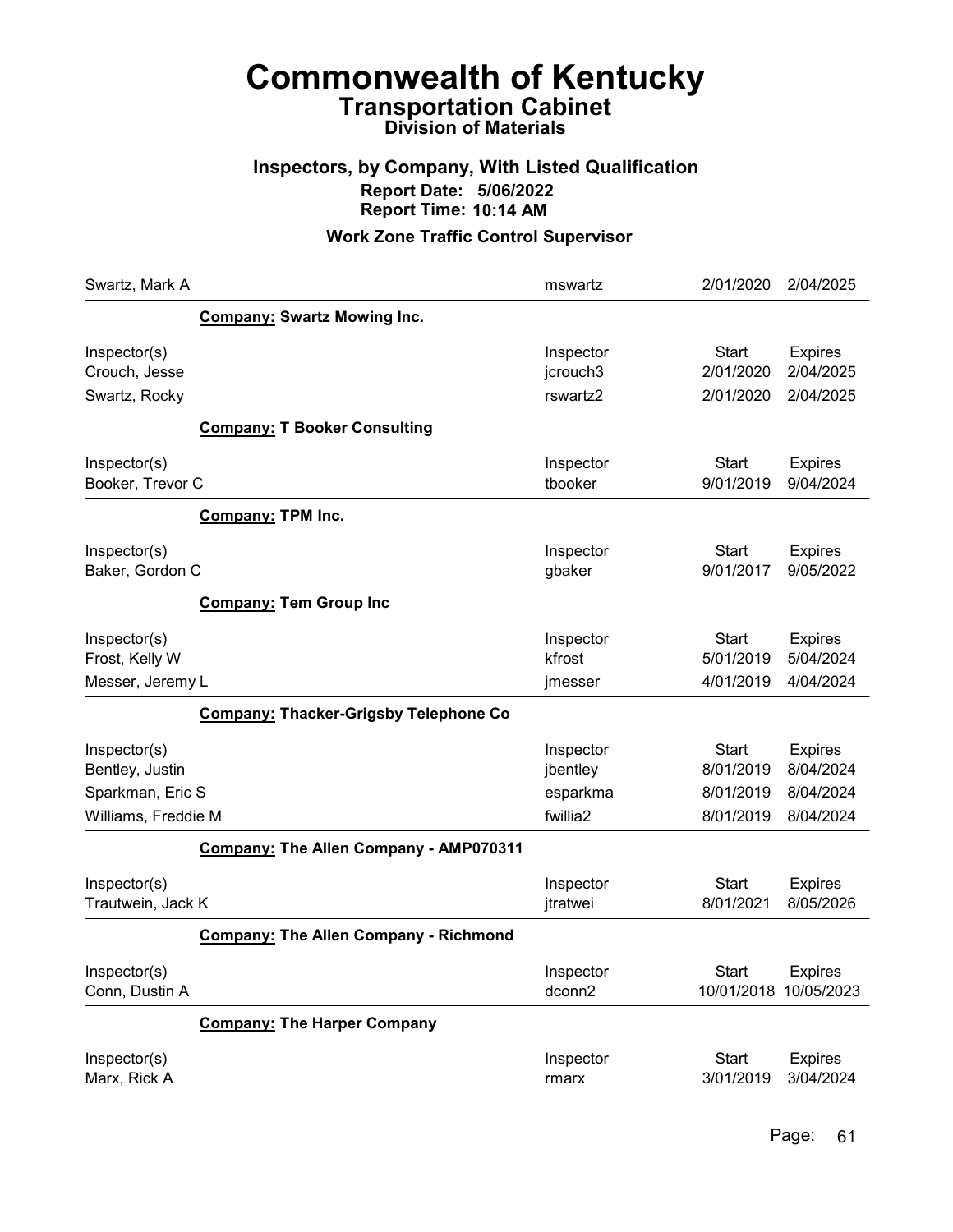#### Inspectors, by Company, With Listed Qualification Report Date: 5/06/2022 Report Time: 10:14 AM

#### Work Zone Traffic Control Supervisor

|                                                   | <b>Company: Tilson</b>                         |                                   |                                        |                                          |
|---------------------------------------------------|------------------------------------------------|-----------------------------------|----------------------------------------|------------------------------------------|
| Inspector(s)<br>Vertrees, Joe D                   |                                                | Inspector<br>jvertree             | <b>Start</b><br>8/01/2021              | <b>Expires</b><br>8/05/2026              |
|                                                   | <b>Company: Tipton/FSI</b>                     |                                   |                                        |                                          |
| Inspector(s)<br>Clifton, Andrew<br>Watkins, Mason |                                                | Inspector<br>aclifton<br>mwatkins | <b>Start</b><br>2/01/2020<br>2/01/2020 | <b>Expires</b><br>2/04/2025<br>2/04/2025 |
|                                                   | <b>Company: Triple D Communications LLC</b>    |                                   |                                        |                                          |
| Inspector(s)<br>Aldridge, Mark                    |                                                | Inspector<br>maldrid2             | <b>Start</b><br>3/01/2021              | <b>Expires</b><br>3/05/2026              |
|                                                   | <b>Company: Unified Utility Alliance, Inc.</b> |                                   |                                        |                                          |
| Inspector(s)<br>Brock, Christopher                |                                                | Inspector<br>cbrock               | <b>Start</b><br>3/01/2021              | <b>Expires</b><br>3/05/2026              |
|                                                   | <b>Company: WSP</b>                            |                                   |                                        |                                          |
| Inspector(s)<br>Payton, Scottie L                 |                                                | Inspector<br>spayton2             | <b>Start</b><br>9/01/2019              | <b>Expires</b><br>9/04/2024              |
|                                                   | <b>Company: WSP USA</b>                        |                                   |                                        |                                          |
| Inspector(s)<br>Barrow, Christopher               |                                                | Inspector<br>cbarrow              | <b>Start</b><br>12/01/2020             | <b>Expires</b><br>12/05/2025             |
|                                                   | <b>Company: Walker Construction</b>            |                                   |                                        |                                          |
| Inspector(s)<br>Copher, Ebony D<br>Oney, Josh     |                                                | Inspector<br>ecopher<br>joney     | <b>Start</b><br>1/01/2018<br>1/01/2018 | <b>Expires</b><br>1/05/2023<br>1/05/2023 |
| Patton, Louis W                                   |                                                | Ipatton                           | 3/01/2021                              | 3/05/2026                                |
| Patton, Louis W                                   |                                                | Ipatton                           | 3/01/2021                              | 3/05/2026                                |
| Risner, Steve F<br>Steele, John W                 |                                                | srisner<br>jsteele2               | 1/01/2018<br>1/01/2018                 | 1/05/2023<br>1/05/2023                   |
|                                                   | <b>Company: Warren County Road Dept.</b>       |                                   |                                        |                                          |
| Inspector(s)<br>Coffey, Chad A                    |                                                | Inspector<br>ccoffey              | <b>Start</b><br>7/01/2017              | <b>Expires</b><br>7/05/2022              |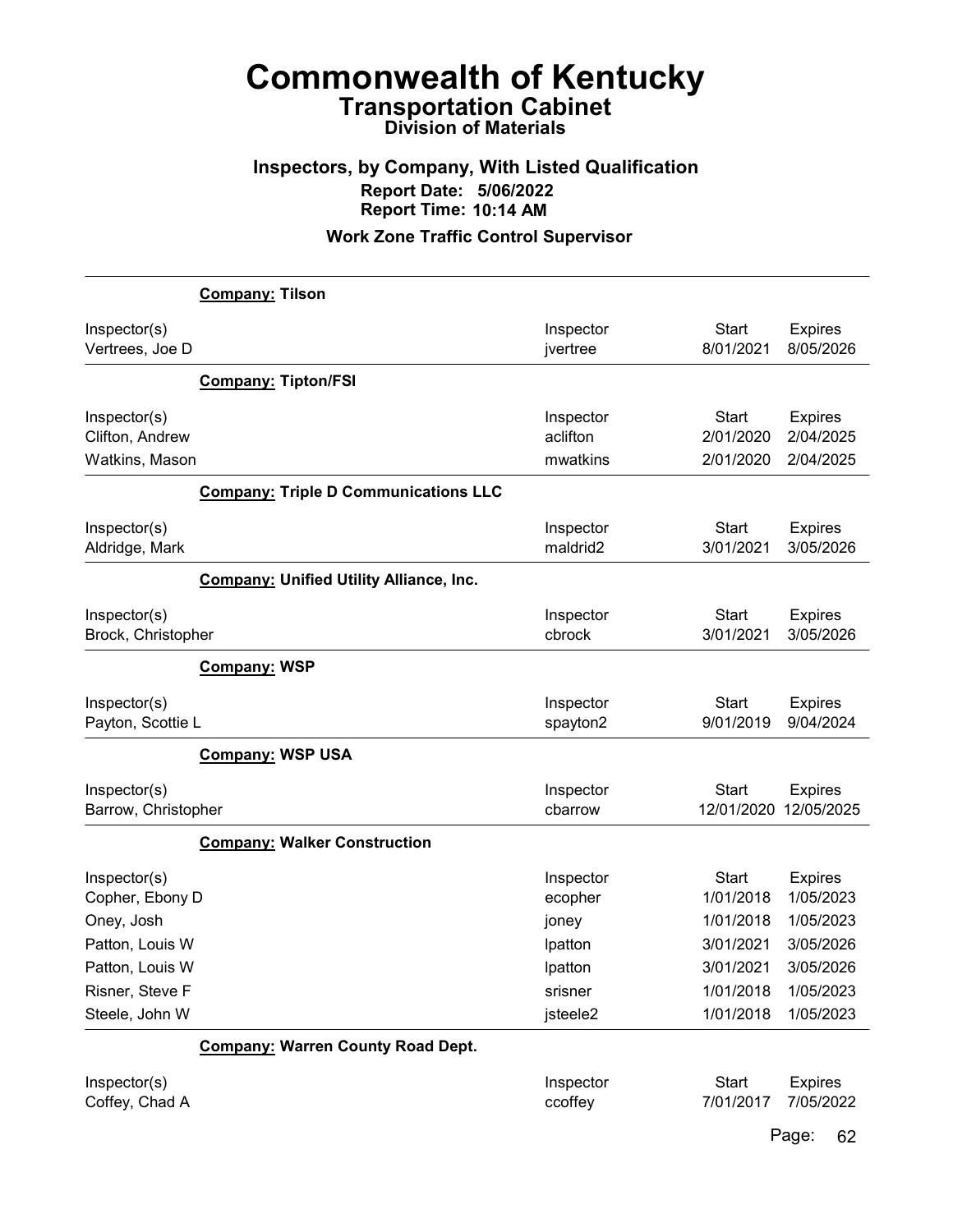#### Inspectors, by Company, With Listed Qualification Report Date: 5/06/2022 Report Time: 10:14 AM

#### Work Zone Traffic Control Supervisor

| Simmons, Billy J                                                         |                                                | bsimmons                                    | 7/01/2017                              | 7/05/2022                                                                                 |
|--------------------------------------------------------------------------|------------------------------------------------|---------------------------------------------|----------------------------------------|-------------------------------------------------------------------------------------------|
|                                                                          | <b>Company: Warren County Water District</b>   |                                             |                                        |                                                                                           |
| Inspector(s)<br>Hawthrone, Kelly W<br>Minnicks, Tim K                    |                                                | Inspector<br>khawthro<br>tminnick           | <b>Start</b><br>4/01/2021<br>6/01/2021 | <b>Expires</b><br>4/05/2026<br>6/05/2026                                                  |
|                                                                          | <b>Company: Warren Rural Electric</b>          |                                             |                                        |                                                                                           |
| Inspector(s)<br>Cassidy, Todd<br>Lindsey, Jonathan L                     |                                                | Inspector<br>tcassidy<br>jlindse2           | <b>Start</b><br>3/01/2021<br>6/01/2021 | <b>Expires</b><br>3/05/2026<br>6/05/2026                                                  |
|                                                                          | <b>Company: Water Management Services LLC</b>  |                                             |                                        |                                                                                           |
| Inspector(s)<br>Strickland, Robin                                        |                                                | Inspector<br>rstrickl                       | <b>Start</b><br>4/01/2021              | <b>Expires</b><br>4/05/2026                                                               |
|                                                                          | <b>Company: Weddle Enterprises Inc.</b>        |                                             |                                        |                                                                                           |
| Inspector(s)<br>Dalton, John R                                           |                                                | Inspector<br>jdalton                        | <b>Start</b><br>2/01/2022              | <b>Expires</b><br>2/05/2027                                                               |
|                                                                          | <b>Company: Winchester Municipal Utilities</b> |                                             |                                        |                                                                                           |
| Inspector(s)<br>Flynn, Michael H<br>Taulbee, Foster E                    |                                                | Inspector<br>mflynn<br>ftaulbee             | <b>Start</b><br>10/01/2017             | <b>Expires</b><br>10/05/2022<br>10/01/2017 10/05/2022                                     |
|                                                                          | <b>Company: Windstream</b>                     |                                             |                                        |                                                                                           |
| Inspector(s)<br>Johnson, Steve B<br>Trimble, David C                     |                                                | Inspector<br>sjohnso8<br>dtrimble           | <b>Start</b><br>8/01/2021<br>8/01/2021 | <b>Expires</b><br>8/05/2026<br>8/05/2026                                                  |
|                                                                          | <b>Company: Wright Tree Service</b>            |                                             |                                        |                                                                                           |
| Inspector(s)<br>Hinojosa, Roberto<br>Tabor, David L<br>Thacker, Daniel K |                                                | Inspector<br>rhinojos<br>dtabor<br>dthacker | Start                                  | <b>Expires</b><br>10/01/2018 10/05/2023<br>10/01/2018 10/05/2023<br>10/01/2018 10/05/2023 |
|                                                                          | <b>Company: Wright Tree Services</b>           |                                             |                                        |                                                                                           |
| Inspector(s)                                                             |                                                | Inspector                                   | <b>Start</b>                           | <b>Expires</b>                                                                            |